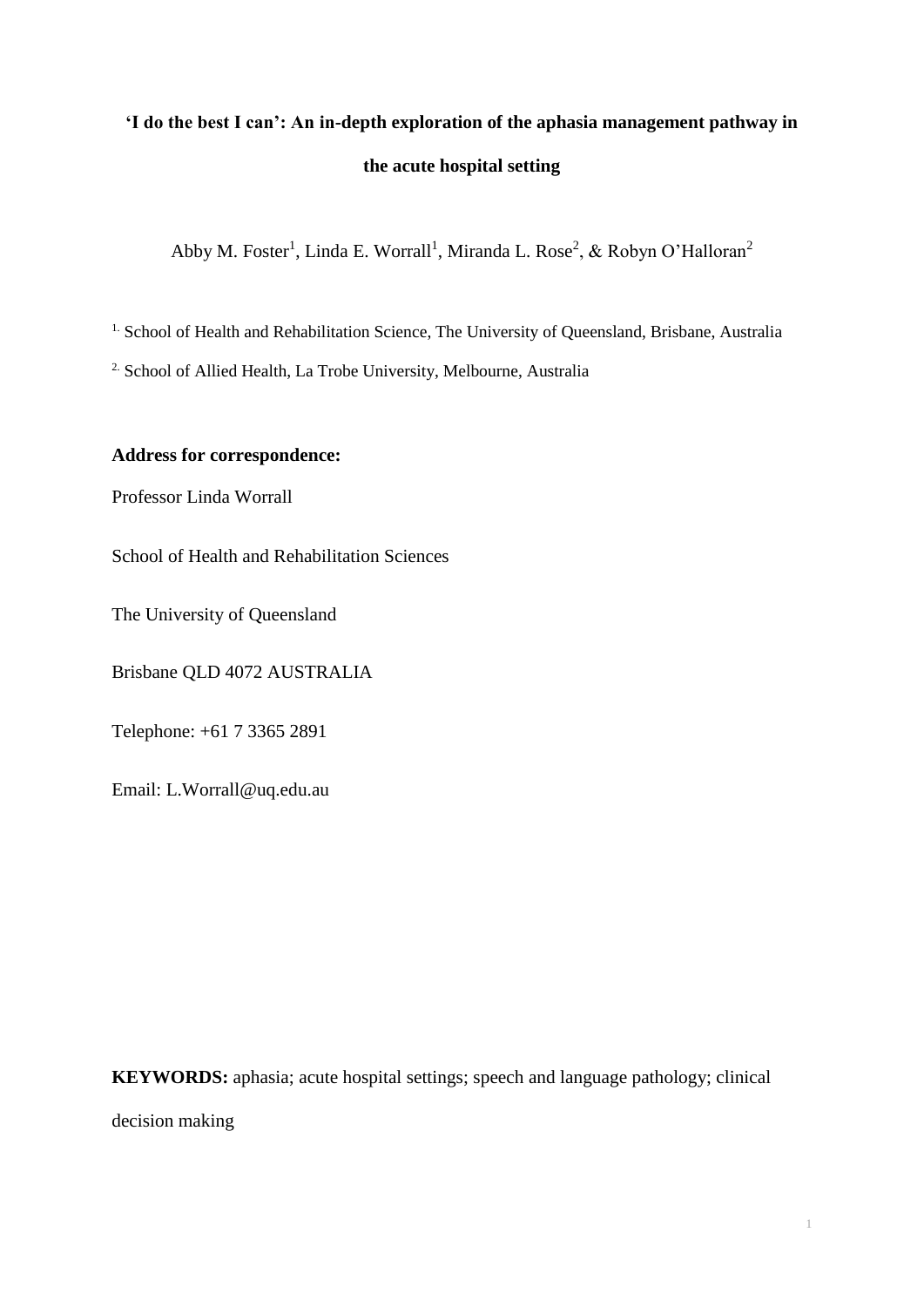#### **ABSTRACT**

*Purpose:* While research has begun to explore the management of aphasia across the continuum of care, to date there is little in-depth, context specific knowledge relating to the speech pathology aphasia management pathway. This research aimed to provide an in-depth understanding of the current aphasia management pathway in the acute hospital setting, from the perspective of speech pathologists.

*Method:* Underpinned by a social constructivist paradigm, the researcher implemented interpretive phenomenological method when conducting in-depth interviews with 14 Australian speech pathologists working in the acute hospital setting. Interview transcripts and interviewer field notes were subjected to a qualitative content analysis.

*Results:* Analysis identified a single guiding construct and five main categories were identified to describe the management of aphasia in the acute hospital setting. The guiding construct, *First contact with the profession,* informed the entire management pathway. Five additional main categories were identified: *Referral processes*; *Screening and assessment*; *Therapeutic intervention*; *Educational and affective counselling*; and, *Advocacy*.

*Conclusions:* Findings suggest significant diversity in the pathways of care for people with aphasia and their families in the acute hospital setting. Additional support mechanisms are required in order to support speech pathologists to minimise the evidence-practice gap.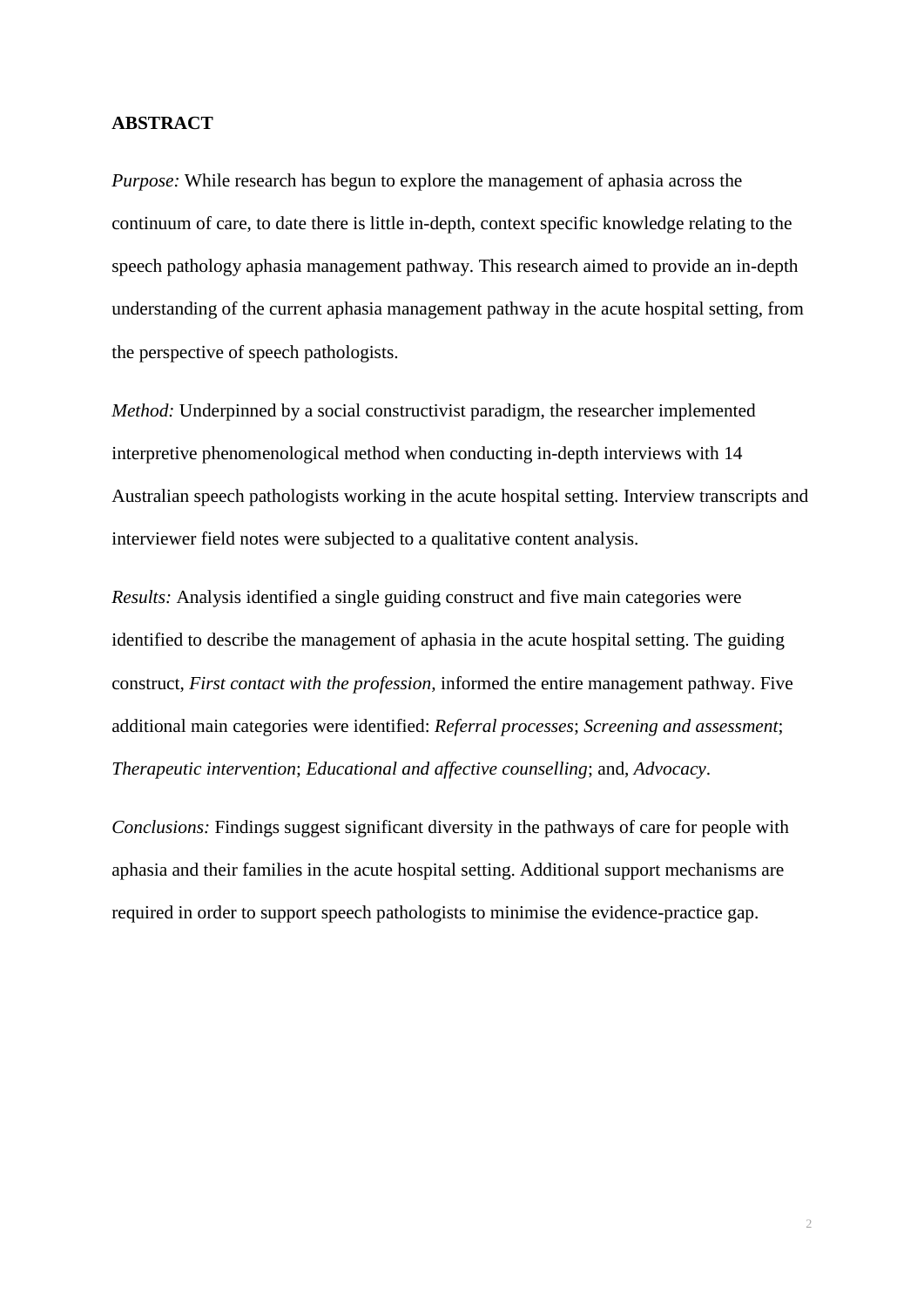The provision of speech pathology intervention for people with aphasia in the acute hospital setting has the potential to result in improved longer-term communicative outcomes [\[1\]](#page-38-0), an increased sense of satisfaction for people with aphasia with regards to their healthcare [\[2\]](#page-38-1), an improved ability to have healthcare needs met, and a reduction in hospital-based adverse events [\[3\]](#page-38-2). These strong rationales, in combination with advances in the awareness of potential clinical applications of neuroplasticity principles [\[4\]](#page-38-3) and a growing organisational focus on the implementation of evidence-based practice (EBP), have resulted in an increased interest in the management of aphasia in the acute phases of recovery.

Exploring the literature in relation to the management of aphasia in the acute hospital setting is, however, not without its challenges. Within the aphasia literature terminology such as 'acute phase' or 'early stage' tends to be indicative of time post onset (i.e., 1-3 months post onset), and as such does not take into account the location of services being provided (i.e., the acute hospital setting or the rehabilitation ward) [\[5\]](#page-39-0). This acts as a hindrance to understanding practice as barriers to the provision of aphasia management that may not occur in other settings may exist in the acute care hospital.

Clinically, two distinct treatment paradigms exist in relation to the management of aphasia. These paradigms are informed by the International Classification of Functioning, Disability and Health (ICF) [\[6\]](#page-39-1). *Impairment-based approaches* refer to intervention targeting the Body Functions and Structures section of the ICF. Approaches to intervention addressing the Activity and Participation components of the ICF are most often described by speech pathologists as *functional approaches*. Within the available literature, two distinct schools of thought regarding the management of aphasia in the acute hospital setting can be identified: those who advocate for the provision of information, support, and counselling by 'consultant'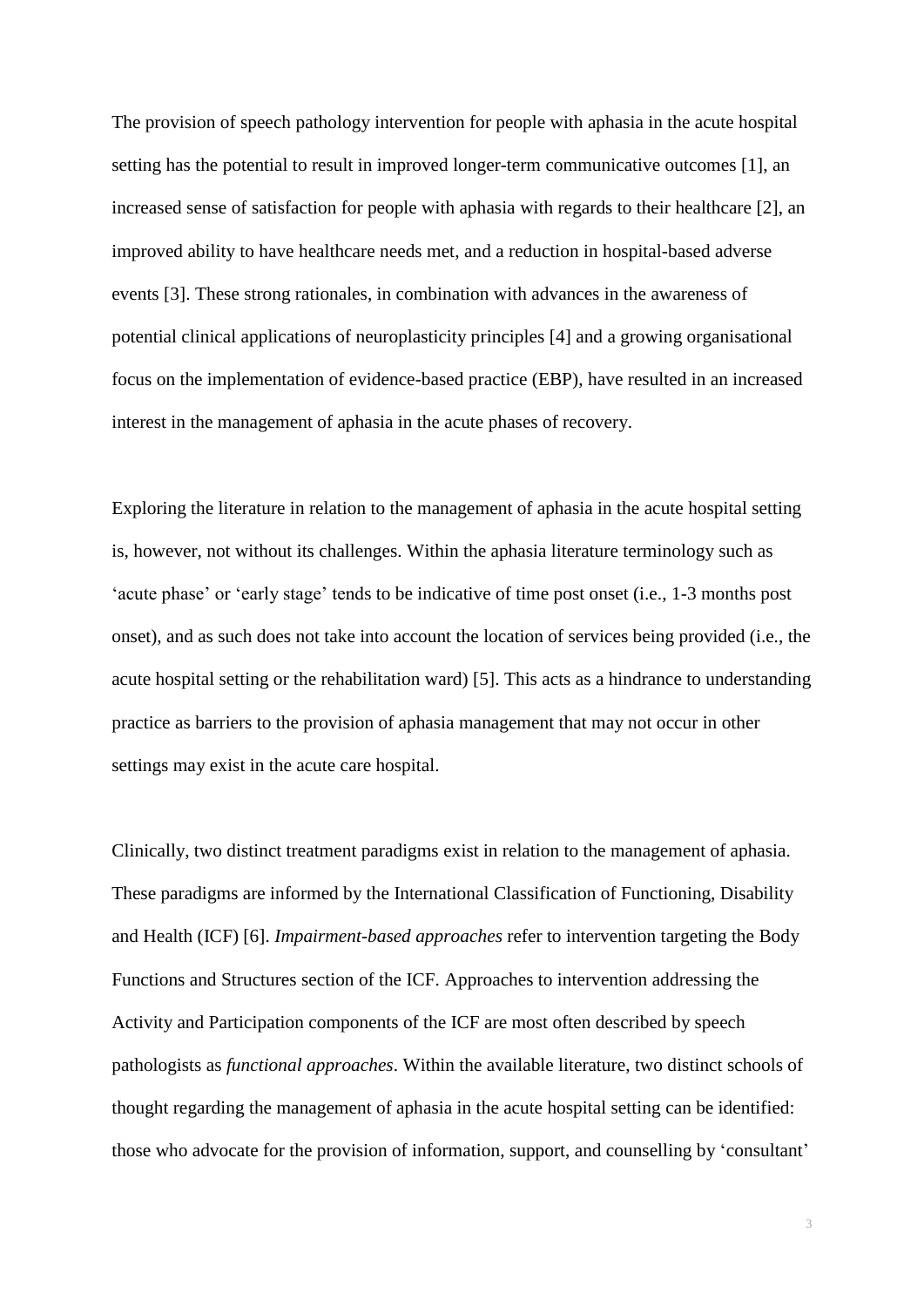speech pathologists [\[5](#page-39-0)[,7-9\]](#page-39-2), and those who advocate for very early, impairment-based intervention [\[1](#page-38-0)[,10](#page-39-3)[,11\]](#page-39-4). Those advocating for a consultative role for speech pathologists believe that 'education, counselling, and compensatory efforts to maximise communication are primary goals' [\[5\]](#page-39-0) in the acute hospital setting. They use the anticipated positive effects of spontaneous recovery, and a lack of feasibility of impairment based intervention in the majority of cases, as a rationale for this approach. Conversely, those supporting very early impairment-based interventions cite the potential for therapy-induced recovery in line with the application of the neuroplasticity principles of 'use it or lose it' and 'use it and improve it' to aphasia rehabilitation [\[4\]](#page-38-3). Much of the research literature in this area to date is based upon expert opinion, and reflects the 'different beliefs about what the goals of assessment and care should be' [\[5\]](#page-39-0). It is clear that research questions in this area remain [\[12\]](#page-39-5).

## **Recommendations for best practice in the management of aphasia in the acute hospital setting**

Speech pathologists report that clinical guidelines are the main source of research evidence used to guide their aphasia management [\[13\]](#page-39-6). Derived from a critical, systematic evaluation of all relevant literature, clinical guidelines provide a series of 'best-practice' statements to facilitate collaborative clinical decision making within specific areas of healthcare practice [\[14\]](#page-40-0). Rather than stipulating the timing of specific interventions, clinical experience and reasoning must be utilised to ascertain the relevance of a specific recommendation at any given time, based on the clinicians' understanding of the practice context and the patient's wishes. Despite this, some concerns have been raised in relation to the rigid implementation of guidelines without consideration of the broader patient and contextual factors [\[15\]](#page-40-1).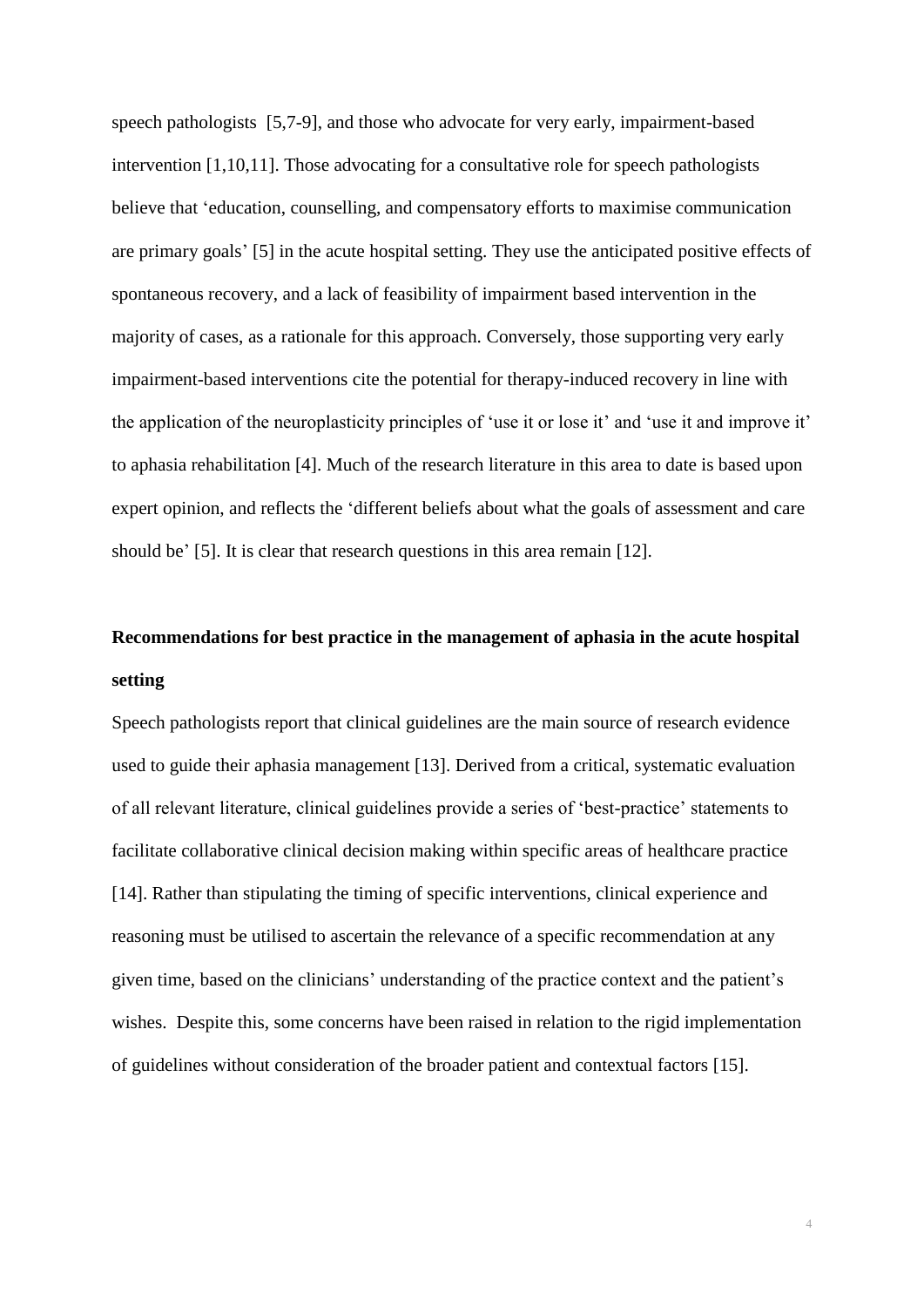Internationally, a range of clinical guidelines which describe the management of aphasia exist [e.g., [16,](#page-40-2)[17-20\]](#page-40-3). In Australia, the Australian Aphasia Rehabilitation Pathway (AARP) [\[21\]](#page-40-4) was also recently made available. These guidelines represent the breadth of speech pathologists' practice in the management of aphasia in the acute hospital setting, and across the continuum of care. A systematic evaluation of the quality of guidelines exploring aphasia management available at the time has suggested significant variability in the guideline development process, and also in the scope of the recommendations provided within the guidelines [\[22\]](#page-40-5). While the majority of synthesised research included in current guidelines garners only a low-level grading for the aphasia-related recommendations, it is important to acknowledge that the strength of this grading is not necessarily reflective of the clinical importance of the recommendation, but rather a reflection of research design and the stage of research development in the area [\[18\]](#page-40-6).

A number of factors, however, have been reported to influence the implementation of clinical guidelines. In the first in-depth qualitative study exploring stroke guideline implementation by speech pathologists, Miao, Power and O'Halloran [\[23\]](#page-40-7) indicated that speech pathologists considered the perceived relevance of the guidelines to their workplace, the degree of change required compared to the available resources, and their personal motivation to make change in their clinical practice when attempting to integrate recommendations into practice.

#### **Explorations of current practice in acute aphasia management**

Despite the number of guidelines available, little is known about current aphasia management practices in the acute hospital setting (i.e., what specific services and intervention are provided by speech pathologists), or the clinical decision making that underpins the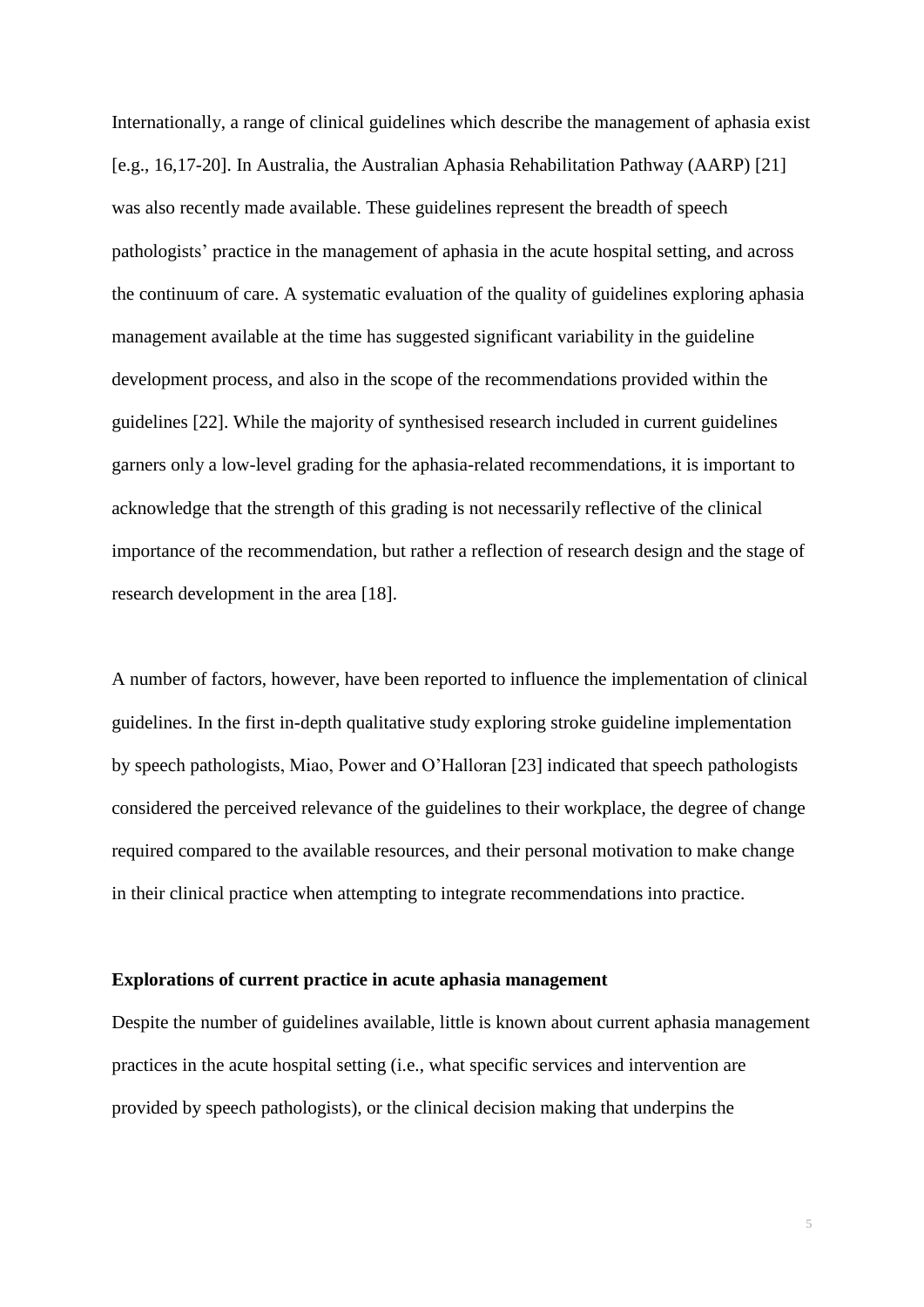management pathway. A number of issues make understanding current practice in aphasia management difficult. These include:

- (a) Some of the existing literature focuses on a single practice domain, such as assessment [\[24\]](#page-41-0), and as such does not provide a comprehensive overview of current practice;
- (b) The rapidly changing healthcare climate means that existing literature is likely to become rapidly outdated [e.g., [13,](#page-39-6)[25\]](#page-41-1);
- (c) Data about aphasia practices collected from clinicians across the continuum of care [e.g., [13,](#page-39-6)[25,](#page-41-1)[26\]](#page-41-2) may not represent the service provided by clinicians working in the acute care setting; and,
- (d) Survey data alone is insufficient to allow for a comprehensive understanding of the reasons underlying the clinical decisions which underpin the current management pathway.

Current data about aphasia practice in the acute hospital setting is, however, in agreement that the amount of time devoted to people with aphasia in is incongruent with best practice recommendations [e.g., [25](#page-41-1)[,27](#page-41-3)[,28-30\]](#page-41-4).

Despite these limitations, the national survey by Rose et al. [\[26\]](#page-41-2) does provide some data regarding current aphasia practice across the continuum of care. The researchers sought to explore current aphasia rehabilitation practices in Australia, and did include data collected from speech pathologists working in the acute hospital setting. The findings reported that dysphagia was the main caseload for 89% of clinicians working in the acute hospital setting. Cognitive neuro-psychological, social, and group approaches to the management of people with aphasia were considered less appropriate in the acute phase of care. Time restrictions,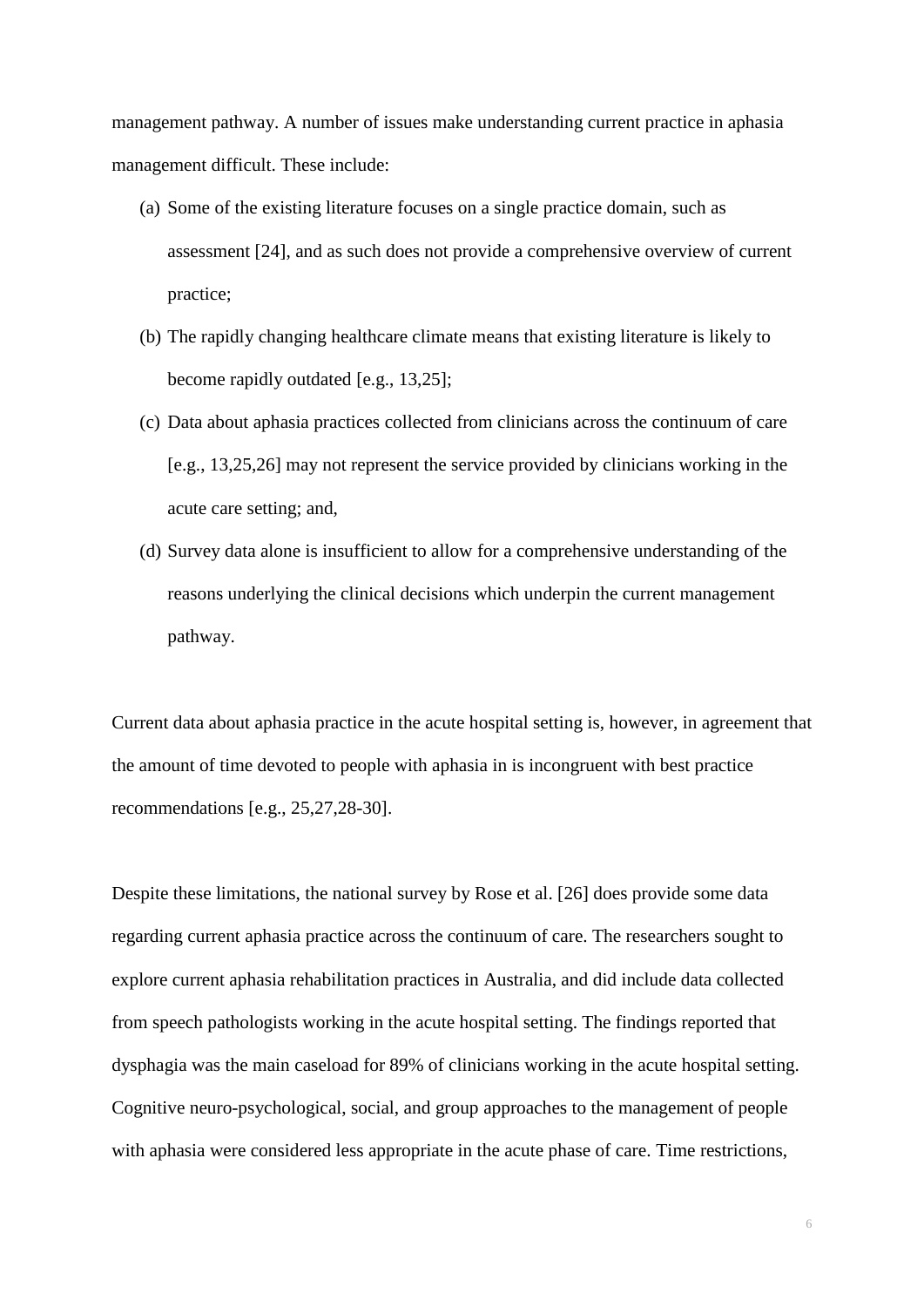perceived limitations on scope of practice, and the expectations of family members were also reported to shape the service provided to people with aphasia in acute care settings. Pertinently, responses to open-ended questions by clinicians in the acute hospital setting indicated the dissonance experienced by some clinicians in relation to the de-prioritisation of aphasia services.

While this provides us with some preliminary data regarding current practice, a greater understanding of current practice is required in order to support speech pathologists working in this field, within this context. The need for current data is especially important in the context of an evolving healthcare system, in which greater demands are placed on clinicians' time within the acute hospital setting and clinicians' time is therefore prioritised. In order for clinicians to be able to provide effective and efficient interventions which meet the economic needs of the healthcare organisation and the needs of people with aphasia and their families, whilst also providing professional satisfaction for the speech pathologists, a cohesive picture of current management approaches which explores the underlying decision making is essential. Hence the aim of this study is to understand current aphasia management practices by speech pathologists who work in the acute hospital setting.

## **METHODS**

#### **Research purpose**

This research forms part of a larger qualitative study exploring the experience of aphasia management in the acute hospital setting from multiple perspectives. The aim of this particular study was to understand the current acute aphasia management pathway from the perspective of speech pathologists.

7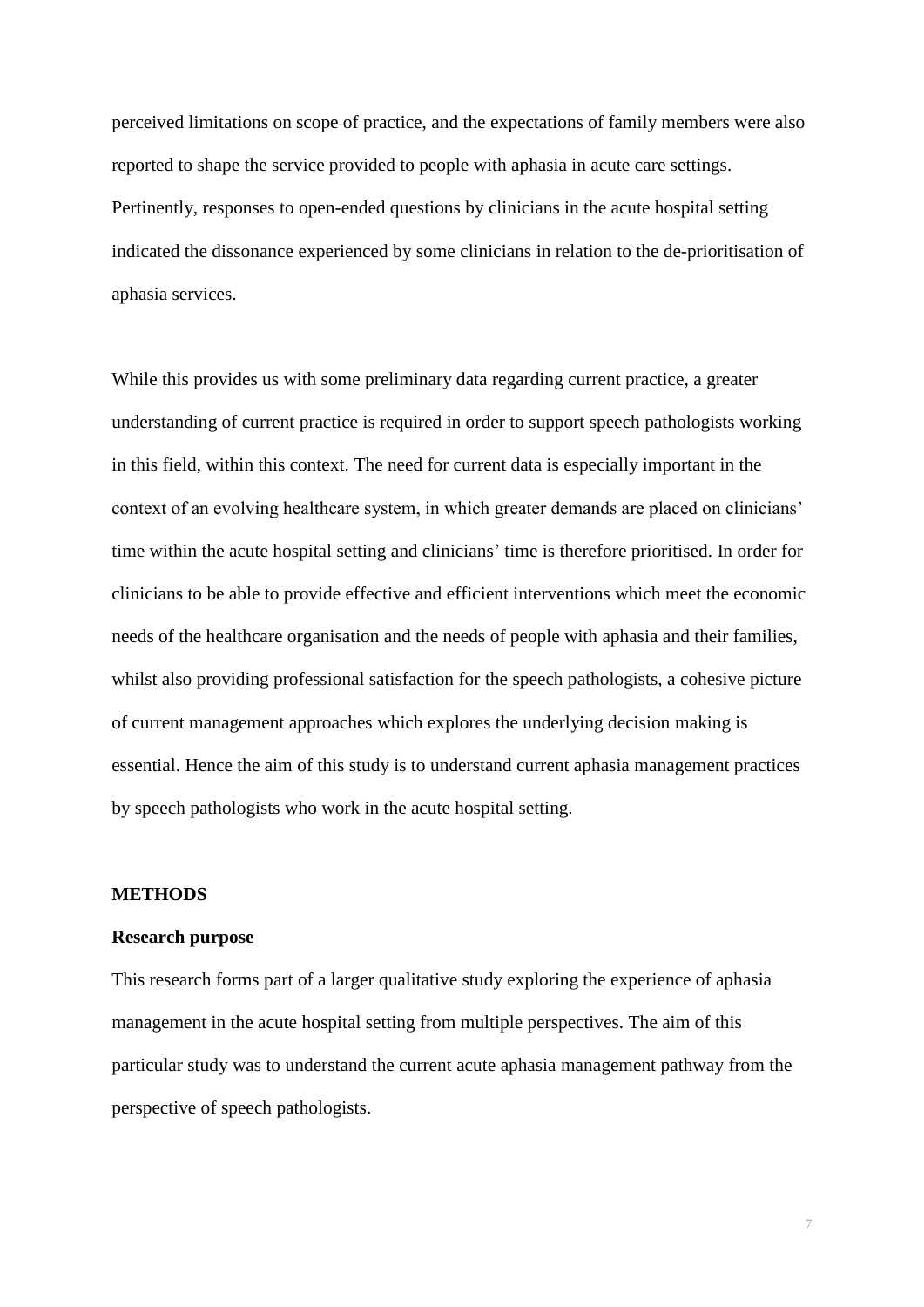### **Research paradigm and strategy**

A qualitative research approach is essential when a deep and detailed understanding of a complex phenomenon is sought [\[31\]](#page-41-5). In addition, this approach is supported when little is known about the topic under investigation [\[32\]](#page-41-6). As such, within this study qualitative research methods were utilised as a means to document and describe the lived experience of acute aphasia management from the speech pathologists' perspective. A social constructivist paradigm provided the foundation for this study. Social constructivism relies on the use of inductive methods within naturalistic settings to understand experience through the perspectives of individuals [\[32-34\]](#page-41-6). An interpretive, or hermeneutic, phenomenological research strategy was implemented. This choice is supported by two main arguments. Firstly, it is consistent with the aims of the research in that it allows for the development of a deep understanding of a particular phenomenon from multiple perspectives [\[35\]](#page-42-0). As the purpose of this research is to understand the aphasia management pathway in the acute hospital setting from the perspective of speech pathologists, the selection of a research strategy that allowed the researcher to move beyond description in attempt to understand underlying perceptions was considered appropriate. Secondly, interpretive phenomenology is consistent with the underlying paradigm, with both acknowledging the role of the participant, researcher, and their personal experiences in the co-construction of knowledge [\[33](#page-41-7)[,36](#page-42-1)[,37\]](#page-42-2). Ethical approval was granted by The University of Queensland's Behavioural and Social Sciences Research Ethics Committee prior to the commencement of this research.

#### **Participants**

Speech pathologists currently working with (or having recently worked with) people with post-stroke aphasia in acute hospitals across Australia were invited to participate in this study. Participants were recruited through a range of sources in order to appropriately sample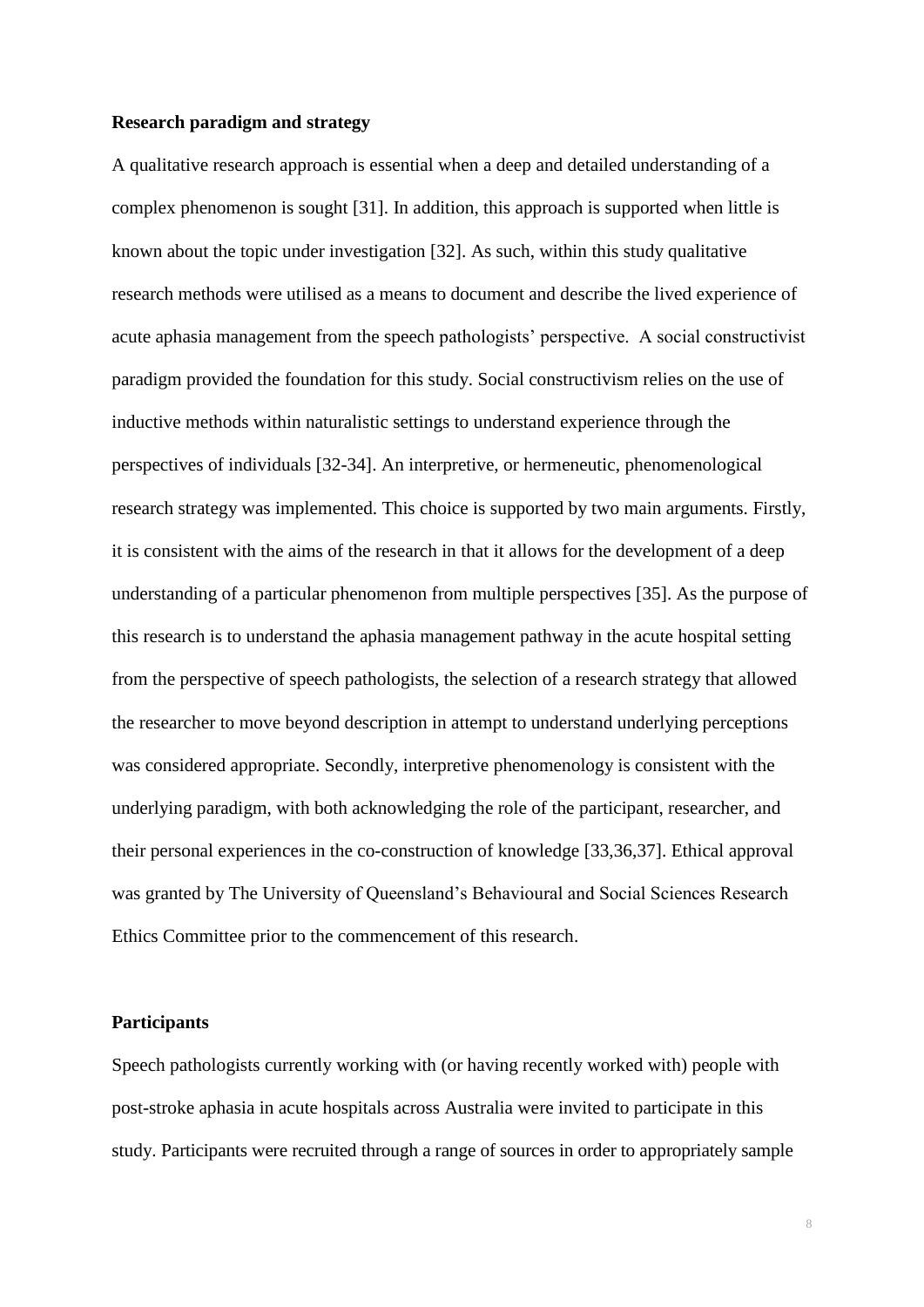the target population. Recruitment was initiated through the distribution of expression of interest forms: (a) at meetings, forums, and conferences; (b) through listservs targeting speech pathologists practising or interested in the management of adult clients; and, (c) to the speech pathology departments of hospitals reported as having a stroke care unit or greater than one hundred stroke admissions a year. A total of 36 speech pathologists expressed interest in participating in this research. Those who expressed interest in the research were solely from the eastern states of Australia: Queensland, New South Wales, Victoria, and Tasmania. A purposive, maximum variation sampling [\[38\]](#page-42-3) technique was utilised in order to achieve variation in participants across: (a) duration of clinical experience; (b) regional and metropolitan workplace settings; (c) private and public sector workplace settings; and, (d) the presence or absence of an acute stroke unit (ASU) in the participant's workplace setting. Meaningful selection of participants in order to provide adequate data to elucidate the phenomenon of aphasia management was central to the selection of participants, rather than attempts to create a representative sample [\[38\]](#page-42-3) or generalise the information [\[33\]](#page-41-7). As such, no set formula was applied to determine sample size in this study [\[38,](#page-42-3)[39\]](#page-42-4). A flexible approach to sampling was used, without pre-established and rigid knowledge of the number of participants to be recruited [\[32\]](#page-41-6). The sample size was influenced by our desire to interview speech pathologists across different variation criteria, and to approach a sense of saturation. Fifteen speech pathologists were selected to take part in this research; however one speech pathologist's interview data was excluded when it became known that she was not currently practising (and had not recently practised) in an acute hospital setting. Interview data from 14 speech pathologists was included in the final analysis. Participant characteristics are illustrated in table 1. Diversity in state of clinical practice was also achieved, with the sample including clinicians from New South Wales (*n=*3), Queensland (*n=*3), Tasmania (*n=*1), and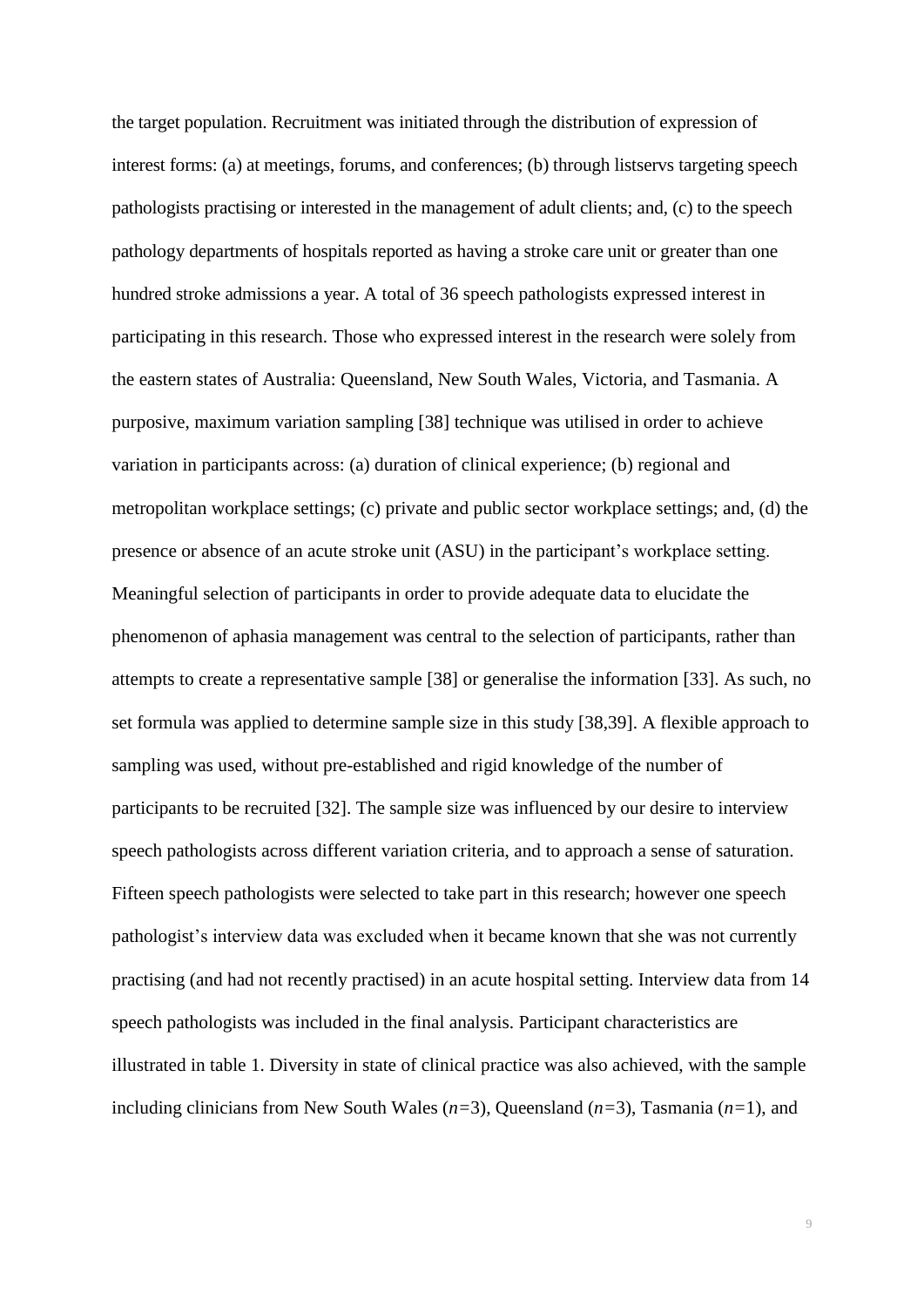Victoria (*n=*7). All participants were allocated a pseudonym for the purposes of the research and all subsequent reporting.

**Table 1. Participant characteristics (***n* **= 14)**

| Participant <sup>a</sup> | <b>Duration of</b><br>clinical<br>experience as a<br>speech-<br>language<br>pathologist | Setting of<br>clinical role | <b>Presence of</b><br>acute stroke<br>unit in hospital<br>of employment | Sector of<br>employment |
|--------------------------|-----------------------------------------------------------------------------------------|-----------------------------|-------------------------------------------------------------------------|-------------------------|
| Ada                      | < 5 years                                                                               | Metropolitan                | ASU present                                                             | Public                  |
| Amy                      | < 5 years                                                                               | Metropolitan                | ASU present                                                             | Public                  |
| <b>Beth</b>              | < 5 years                                                                               | Non-<br>metropolitan        | ASU present                                                             | Public                  |
| Celeste                  | < 5 years                                                                               | Metropolitan                | ASU present                                                             | Private                 |
| Danielle                 | >15 years                                                                               | Metropolitan                | ASU present                                                             | Public                  |
| Josie                    | < 5 years                                                                               | Metropolitan                | ASU present                                                             | Public                  |
| Karen                    | 5-15 years                                                                              | Metropolitan                | ASU present                                                             | Private                 |
| Leah                     | 5-15 years                                                                              | Metropolitan                | ASU present                                                             | Public                  |
| Mae                      | >15 years                                                                               | Metropolitan                | ASU present                                                             | Private                 |
| Monica                   | 5-15 years                                                                              | Non-<br>metropolitan        | No ASU                                                                  | Public                  |
| Rachael                  | >15 years                                                                               | Metropolitan                | ASU present                                                             | Public                  |
| Stella                   | 5-15 years                                                                              | Metropolitan                | No ASU                                                                  | Public                  |
| <b>Tess</b>              | 5-15 years                                                                              | Non-<br>metropolitan        | No ASU                                                                  | Public                  |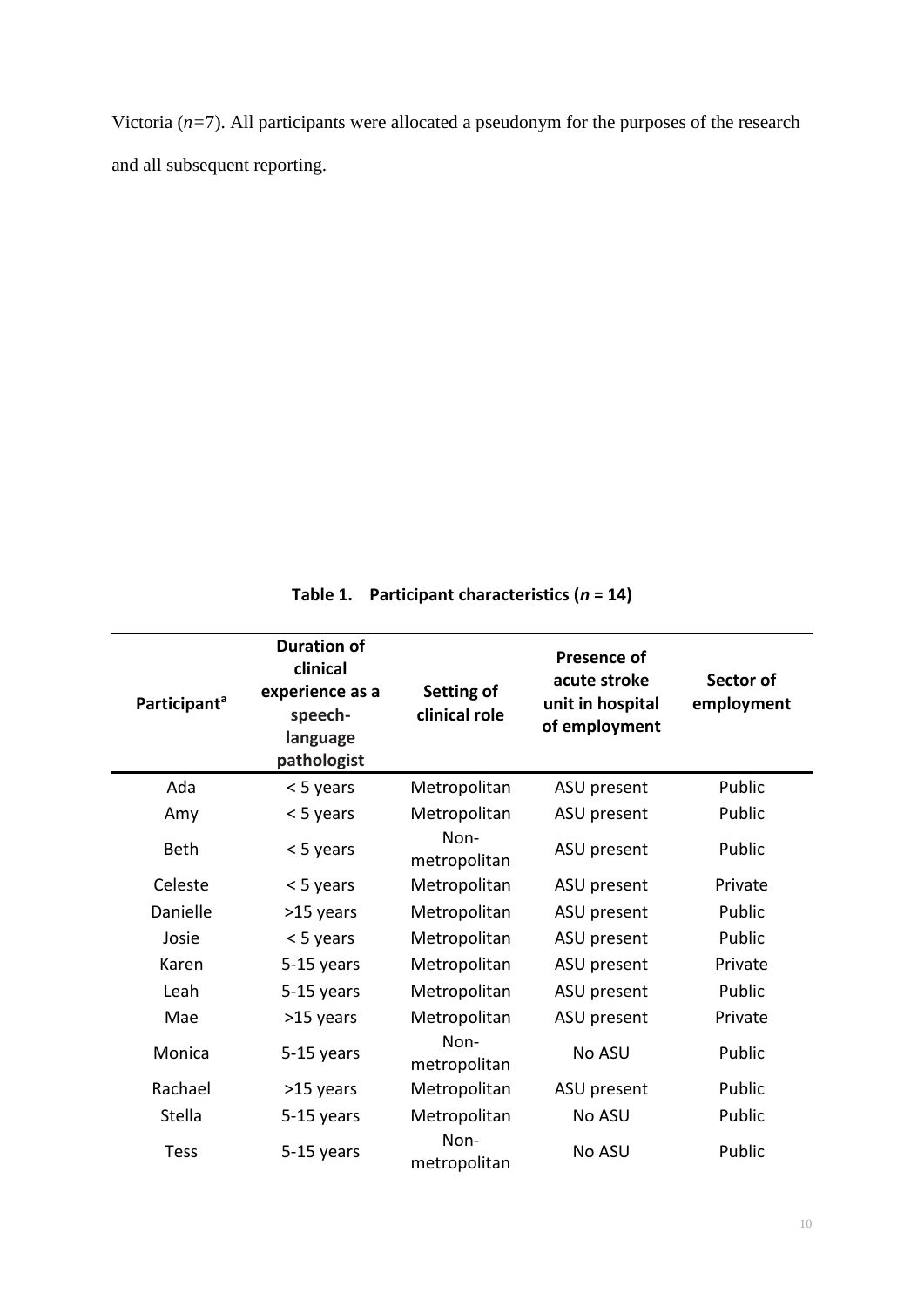| viv | < 5 years | Non-         | ASU present <sup>b</sup> | Public <sup>b</sup>  |
|-----|-----------|--------------|--------------------------|----------------------|
|     |           | metropolitan | No ASU <sup>b</sup>      | Private <sup>b</sup> |

a Pseudonyms were used

**b** Clinician worked across two clinical settings

#### **Research method**

Methodological congruence was achieved through the selection of a research method which philosophically aligned with the underlying research paradigm and strategy. Semi-structured, in-depth interviews engage the participant in conversation to elicit their understanding and interpretations, by reflecting on their lived experience [\[40-42\]](#page-42-5). In order to generate discussion about the speech pathologists' experience of working in acute aphasia management, speech pathologists were instructed to *'Tell me about your experiences of working with people with aphasia and their families in the acute hospital setting'*. Additional topics probed include: the standard speech pathologist management pathway for people with acute post-stroke aphasia; the influences on decision making in acute post stroke aphasia management; and, the barriers and facilitators to achieving evidence-based practice in acute post stroke aphasia management. A broad topic guide was used, however the interviews were characterised by flexibility in the order and the wording of questions, allowing the researcher to follow the participant's lead. The interviews were recorded on a digital audio recorder, and were later transcribed verbatim by the primary researcher or an independent transcription professional.

#### **Data analysis**

All data were stored and managed within NVivo 9 [\[43\]](#page-42-6). The data were analysed using qualitative content analysis [\[44\]](#page-42-7). This allowed for systematic analysis of the data [\[45\]](#page-42-8), during which the categories and their content were derived inductively from the data [\[44\]](#page-42-7). Consistent with phases of inductive content analysis described by Elo and Kyngäs [\[44\]](#page-42-7), following a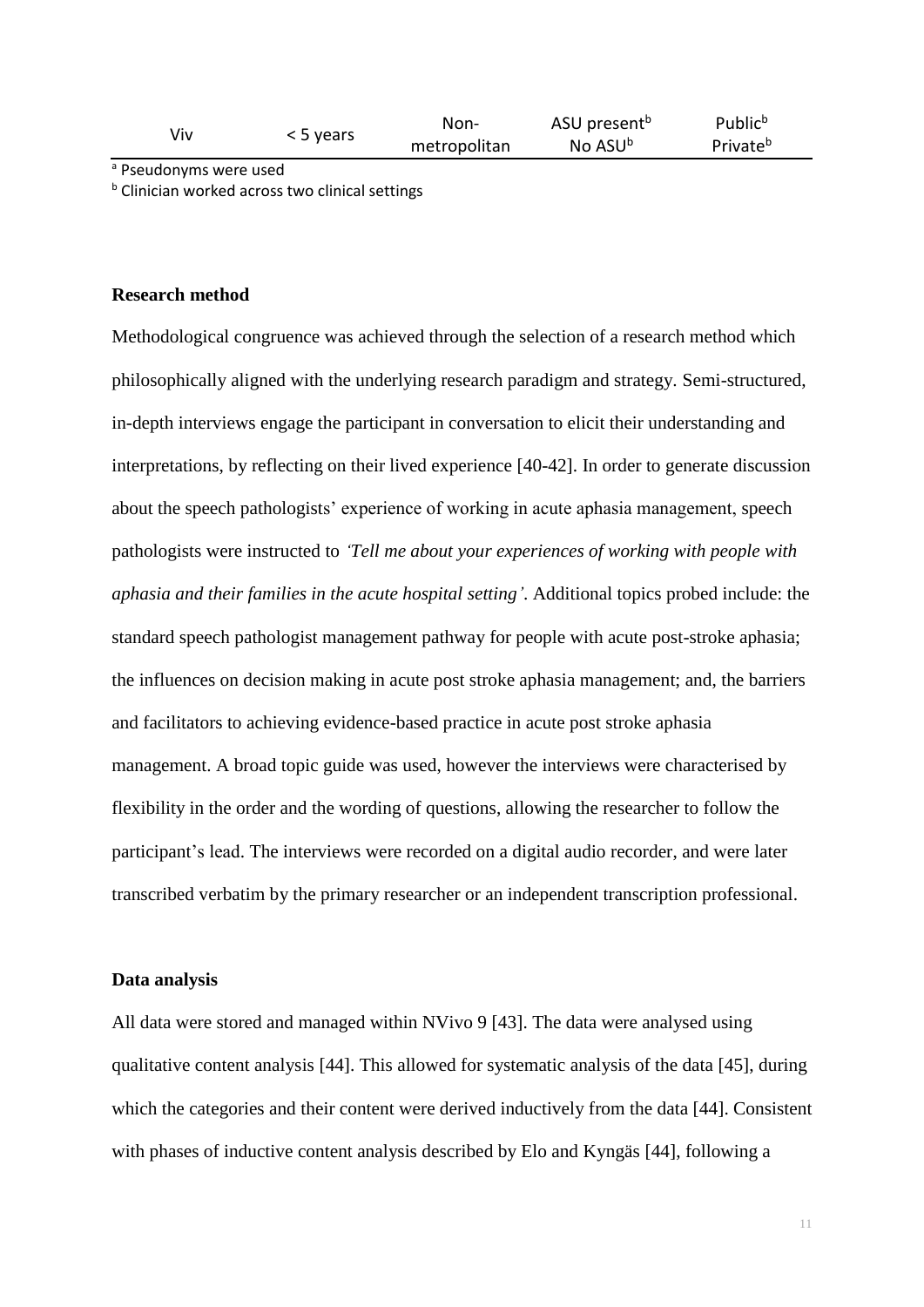period of open coding, categories were grouped together under higher order headings. These were then reduced into broader, higher order categories, at which point each category was named using content-characteristic words.

#### **Rigour**

Within qualitative research, the rigour of the methodology can be established by the degree to which the study demonstrates credibility, transferability, dependability and confirmability throughout the research process [\[46\]](#page-43-0). Within the current study, a process of *peer checking and debriefing* was used. This allowed for the discussion of transcripts and emergent categories between all authors to ensure interpretations being made were reasonable and were strongly linked to the source data. Debriefing sessions were also an opportunity for the research team to employ reflexivity, acknowledging the potential influence of their prior clinical and research experiences on the process of data generation and analysis and identifying any sources of potential bias. In addition to this, an *audit trail*, containing documentation of theoretical, methodological and analytic choices, was kept by the primary researcher. A record of evidence consisting of the raw data, products of data analysis, and products of data synthesis form the audit trail in this study. Additional strategies included *member checking* of transcript accuracy, whereby interview transcripts were sent to participants and amendments to or clarifications of content and/or meaning could be provided prior to analysis. Moreover, the *presentation of preliminary findings* at international conferences was used to ascertain the resonance and value of the findings to researchers and clinicians. Finally, rigour is supported in the reporting process (demonstrated in this manuscript) through the use of thick description [\[32\]](#page-41-6), illustrative quotations from the interview transcripts, and a comparison of the findings with the existing research literature [\[31\]](#page-41-5).

12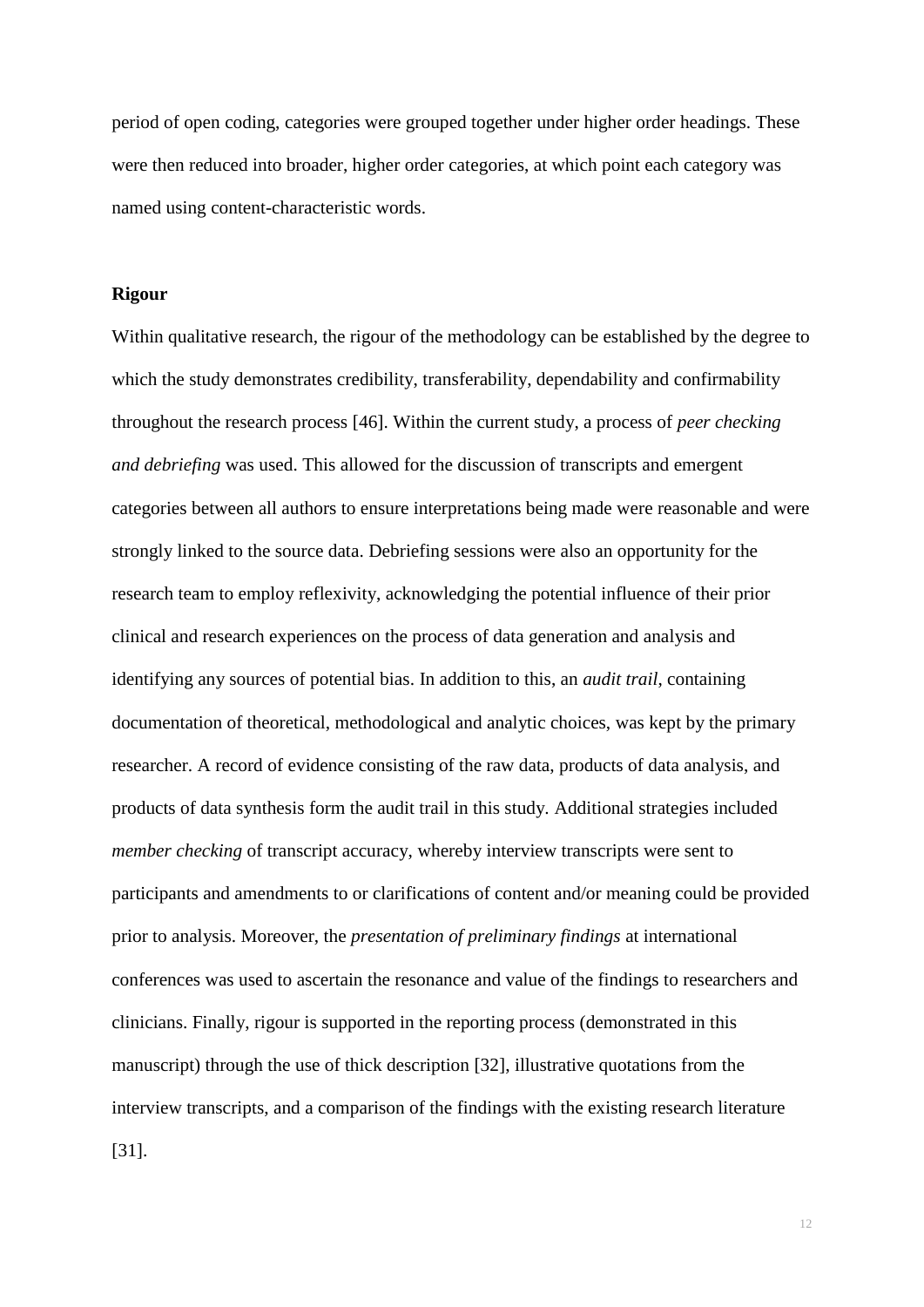#### **RESULTS**

A single guiding construct and five main categories were identified to describe the management of aphasia in the acute hospital setting. The guiding construct, *First contact with the profession,* was identified as it informed the entire management pathway. Five additional main categories, related more specifically to the tasks undertaken as a part of acute aphasia management, were identified: *Referral processes*; *Screening and assessment*; *Therapeutic intervention*; *Educational and affective counselling*; and, *Advocacy*. Each of these categories is discussed below.

## **Guiding construct**

## *'What [are they] gonna think of me in a year?: First contact with the profession*

A number of speech pathologists who participated in this research indicated that they were acutely aware that, as they worked in the acute hospital setting, they may be the first contact that people with aphasia and their families had with the profession.

*'I always kind of have in the back of my mind I am the first person that's gonna talk to them, that is going to talk to them about it. And I always wonder what, what they're gonna think of me in a year when they're actually, they've improved'* (Josie)

This responsibility was weighty, as it had the potential to establish the long-term perception that patients held of the profession. Perhaps in response to this, the speech pathologists in this study felt the need to build strong relationships and provide hope, but also temper expectations.

#### *Relationship building is important*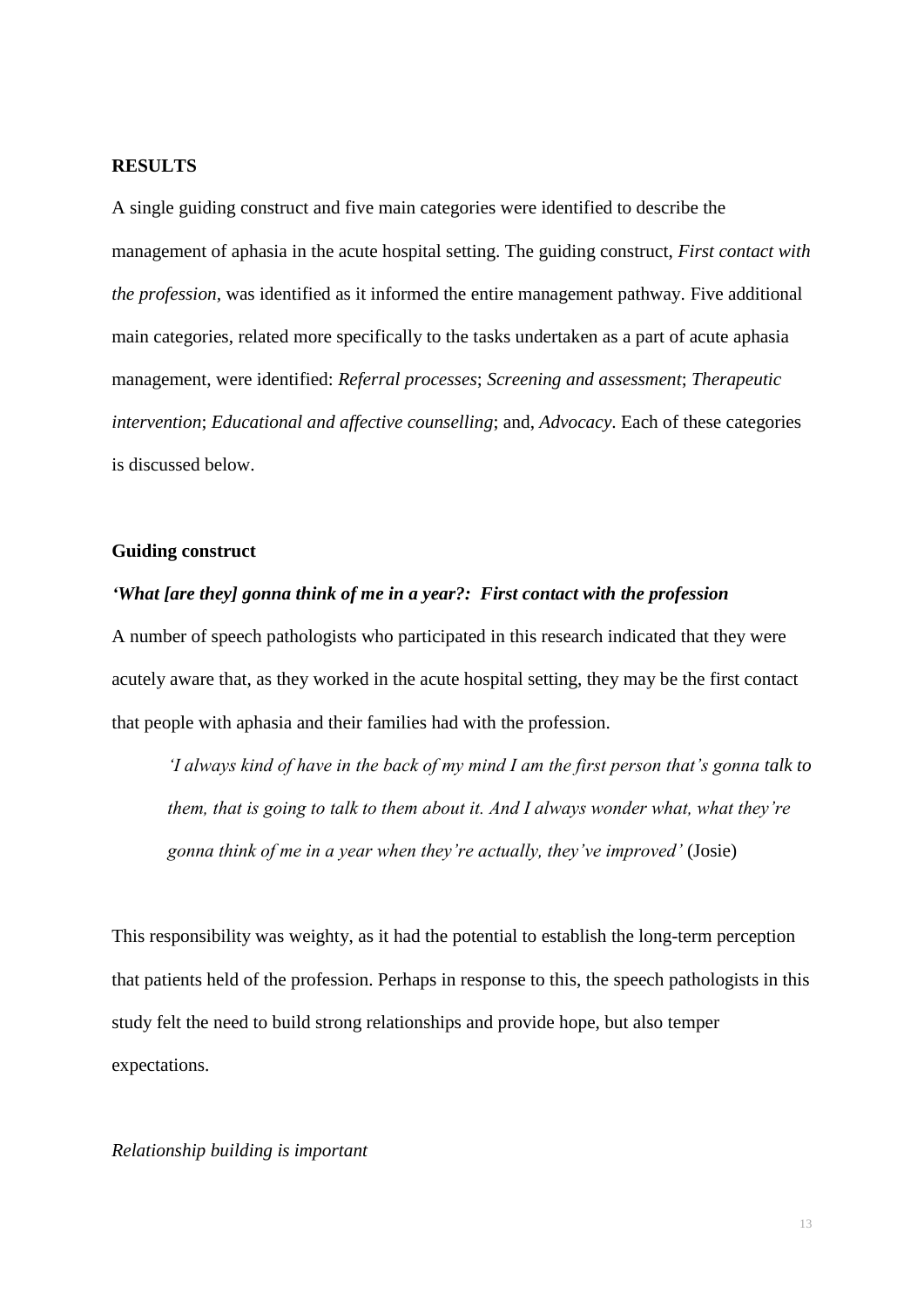Possibly as a result of the desire to create a positive impression of the profession, the participants in this study placed emphasis on relationship building with people with aphasia and their families. Notably, equal if not greater emphasis was placed on building relationships with the family members. Ada reports *'…taking those initial few sessions to really spend time with the family, really try as, as much as you can to, to build rapport and relationship with that patient'* .

## *Giving hope*

Instilling hope in people with aphasia and their families was articulated as an explicit goal of acute speech pathologists by a number of participants in this study. Beth articulated the importance of this, suggesting that using the acute hospital stay as a time to build motivation and hope was an essential element to prepare people with aphasia for the *'hard work'* essential to moving towards living successfully with aphasia.

*'In the acute phase you spend just that time building rapport for that little bit before you push them to do too much hard stuff. Um, and more of that recognition of what's happened with their communication before you actually start. And just saying to them, "You know, we can do some work around this," and that sort of thing. There's hope.'* (Beth)

Participants described that clinically, this manifested in discussions regarding the potential for linguistic recovery, but also in discussions of the nature of communication. Rachael reported that *'one of the first messages I usually try and give to the families…is that, you know, "You will still communicate. You know, there will still be communication"'*, alluding to the multimodal nature of communication. The importance of instilling hope in people with aphasia and their families is illustrated in Rachael's words: *'Hope, I think, is the key'*.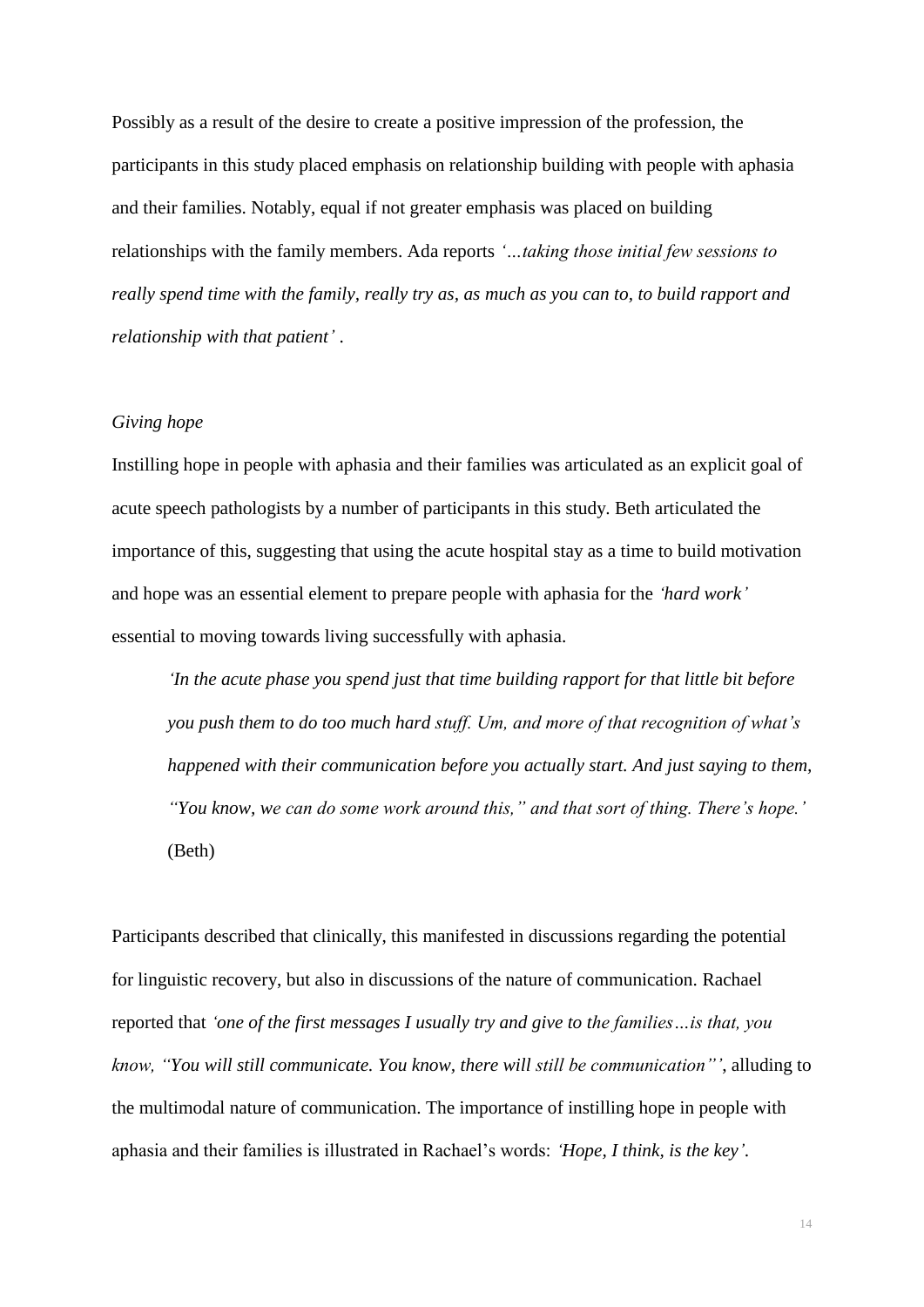## *Tempering expectations*

Some speech pathologists saw it as important to balance the provision of hope with the provision of realistic expectations regarding linguistic recovery post-stroke. One less experienced speech pathologist in particular found this a difficult challenge, saying, *'I think there's always those, um, patients who, unfortunately, might have too much hope. And it's always, you know, so distressing to kind of, bring them back down…just acknowledging that, might not get much better but it could get a bit better'* (Josie).

In addition to tempering the expectations of recovery, the need to moderate the expectations of service delivery was also considered to be an important role. As the first point of contact with the profession, these speech pathologists also felt that it was their responsibility to set up realistic expectations for the person with aphasia and their family. Firstly, it was perceived as being important that the acute speech pathologists provided a clear idea of their capacity to provide service to people with aphasia in the acute hospital setting. This was especially important for speech pathologists who did not feel their service was consistent with best practice recommendations, who felt it important to *'just mak[e] patients and families aware that, you know, research would say that I should be seeing you every day or thereabouts and I would like to, but we're short staffed and so that's not gonna happen'* (Leah). In addition to this, one speech pathologist reported that she tried to avoid *'setting the bar too high'* in terms of the service that would be provided in the rehabilitation setting, suggesting that this would be *'unfair to the rehab therapists'* (Josie). This was in stark contrast to a number of other speech pathologist participants who reported that people with aphasia were much more likely to get a service which approximated the recommended intensity in the rehabilitation setting.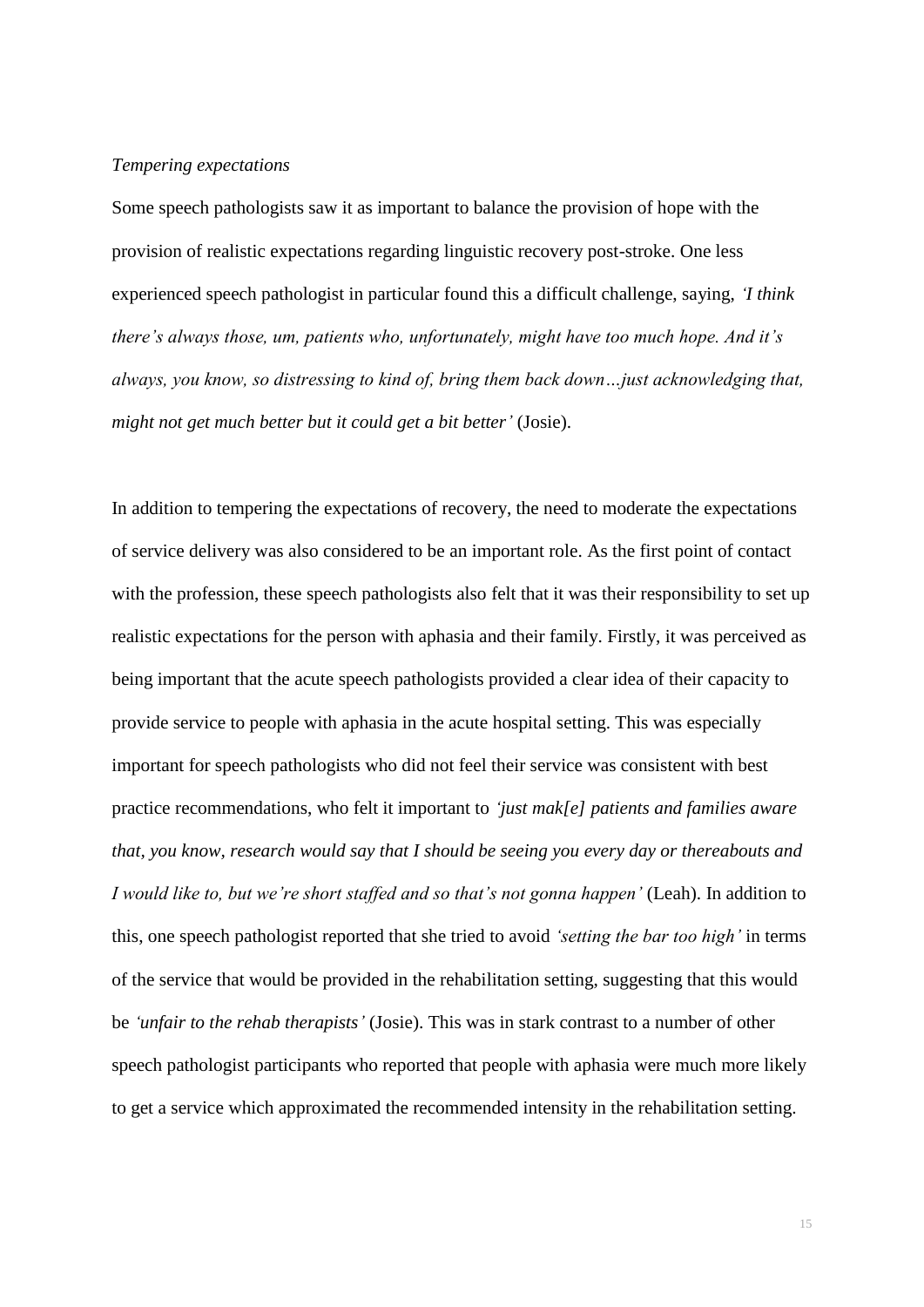#### **Main categories**

Primarily, it is important to note that there was no 'standard' pathway for the management of aphasia across the participants in this research project. Even clinicians practising in the same Australian state did not share common management practices. Each participant described a unique pathway, with emphasis placed on different roles played by the speech pathologist in this setting. The lack of consensus regarding the 'correct' management approach was highlighted by one participant, who reported, *'I guess I've been, um, it's been tossed around a little bit to try and come up with the best pathway for acute management. Um, personally tossing up, "Oh, it is more important to do the education or the assessment, or is the assessment even relevant?" Um, so it has been a bit tricky, actually. And I…I don't think that I have answer'* (Celeste). Despite these differences, some commonality was evident, and the following categories were derived from these common elements.

#### *Referral processes*

The referral processes for people with aphasia in acute hospital settings varied greatly between settings. A continuum of referral mechanisms was observed. At one end of the continuum, a blanket referral for speech pathology assessment of communication was made in order to ensure that *'every patient who comes in with a TIA or CVA gets screened for communication problems'* (Amy). This method of referral was most common in hospitals in which an acute stroke unit was present. At the other end of the spectrum, people with aphasia were at times not referred to speech pathology until the point of discharge, at which time speech pathologists were told, *'"Oh, this patient's going home but they're still having some word finding difficulties, can you see them?"'* (Leah). Delayed or inefficient referral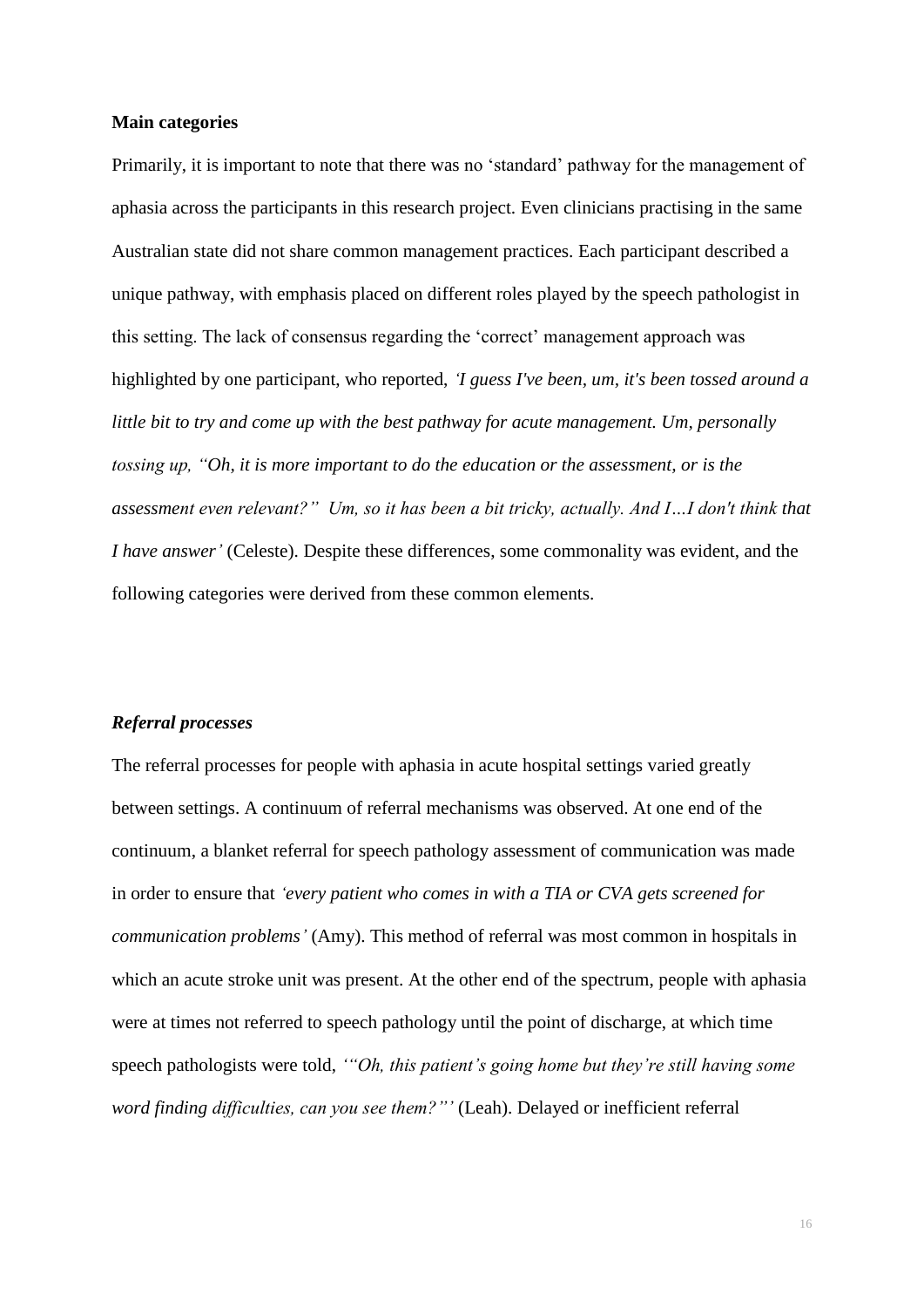mechanisms were more commonly described in the private sector, or in hospitals without acute stroke units.

Most speech pathologists who participated in this study indicated that referrals to speech pathology in the acute hospital setting are often generated in response to dysphagia, rather than communication impairments. Leah reported that this was due to the perceived urgency of dysphagia management, suggesting that *'the referral will usually happen because their swallowing needs assessing. You know, urgently'* (Leah). For referrals to be generated for aphasia, a marked aphasia – easily recognised by staff less familiar with communication impairments –needed to be present in some settings. *'It would depend on their severity of their, um, aphasia as to whether we'd get called down or not'* (Tess). It was suggested, however, that regardless of the reason for referral, receiving timely referrals was important and allowed early access to people with communication impairments. In Stella's words, *'we are very lucky here that our nursing staff…refer all the strokes to us, but from a swallow point of view, from a swallowing perspective. But at least that's a referral, so that means that we can then see them, and we still will screen them and if need be they'll get the input for their aphasia that they need. So – we are lucky in that way'* (Stella).

One speech pathologist's experience of different referral mechanisms led to her reflecting on the potential influence that these have on the timeliness and amount of speech pathology intervention able to be offered to people with aphasia in the acute hospital setting.

*'At [metropolitan public hospital] they have an alert, so we all know that a stroke patient has come into the hospital into ED and I can go down as soon as I get that page. Whereas, um, at [outer metropolitan public hospital] or at [metropolitan private hospital], um, I won't know that there's a stroke patient here until the*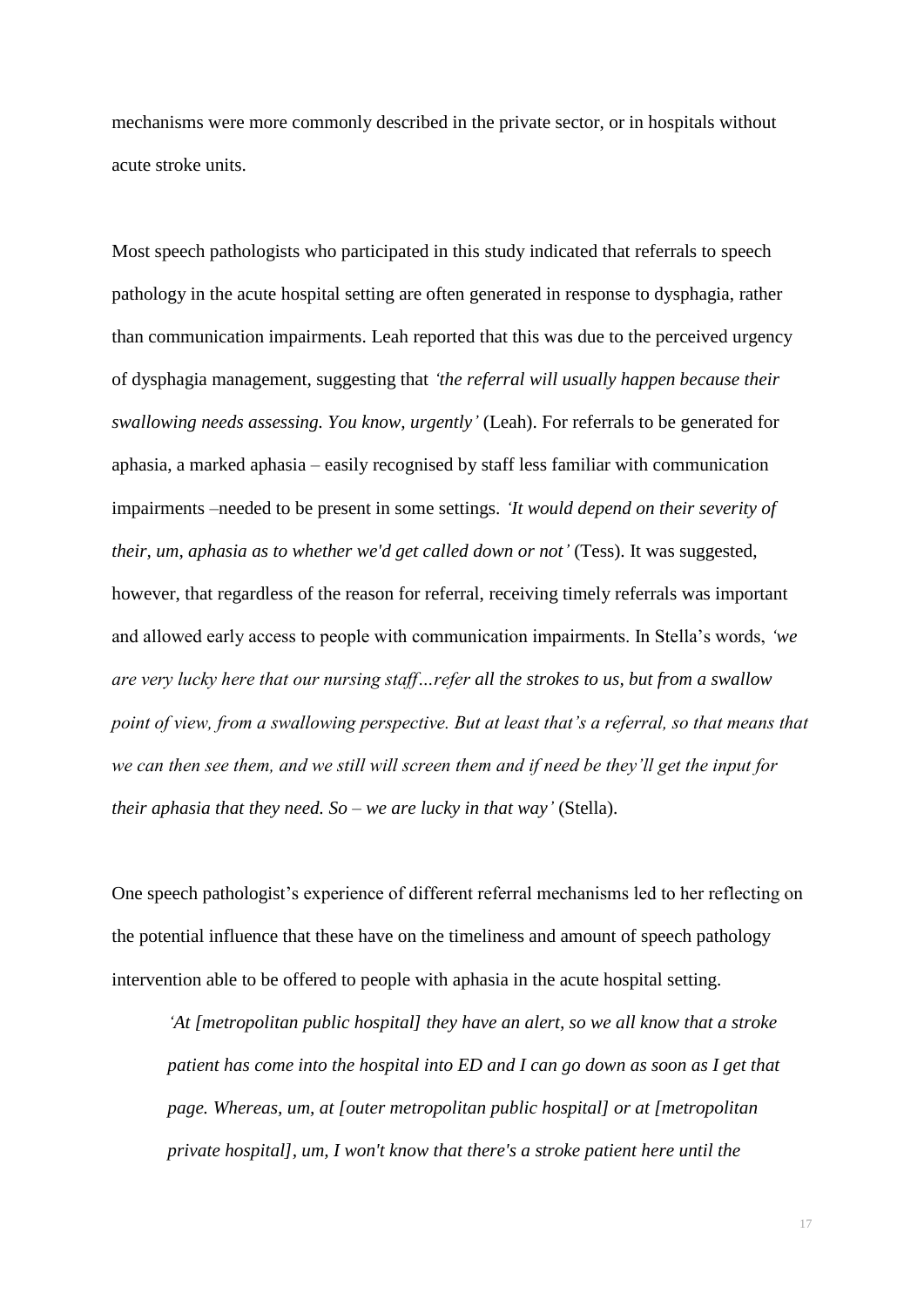*consultant refers me. So I'm, in terms of getting acute aphasia management, I might miss that really important first couple of days and maybe only get referred later down the track.'* (Celeste)

While some expressed frustration at their current referral mechanisms, implicit in their responses was a perceived inability to directly affect change in this area and an acceptance of current practice.

# *'We need to know what's wrong with you so we can help you': Focus on screening and assessment of aphasia in the acute hospital setting*

The accurate assessment of aphasia was seen by these speech pathologists to be the cardinal component of speech pathology intervention in this setting, with every participant describing a mechanism for identifying the presence and severity of aphasia. Rachael reported that *'obviously'* she needed to do an assessment with the patient, and Viv characterised assessment by saying *'the main thing that we want to do is assess our patients right, you know correctly'*. Screening and assessment was considered by the participants to be of importance for a number of reasons, including: (a) to provide diagnostic information; (b) to provide a structure in which to discuss the patient's function with their families; and (c) to determine suitability for rehabilitation planning and facilitate discharge planning.

Throughout the interviews there was little, if any, differentiation between the terms *screening*  and *assessment*, with many of the participants using the terms interchangeably. Participants were, however, keen to distinguish their assessment from assessments or screenings undertaken by other professions, such as the medical team, in terms of content, depth, and the rationale for undertaking the assessment.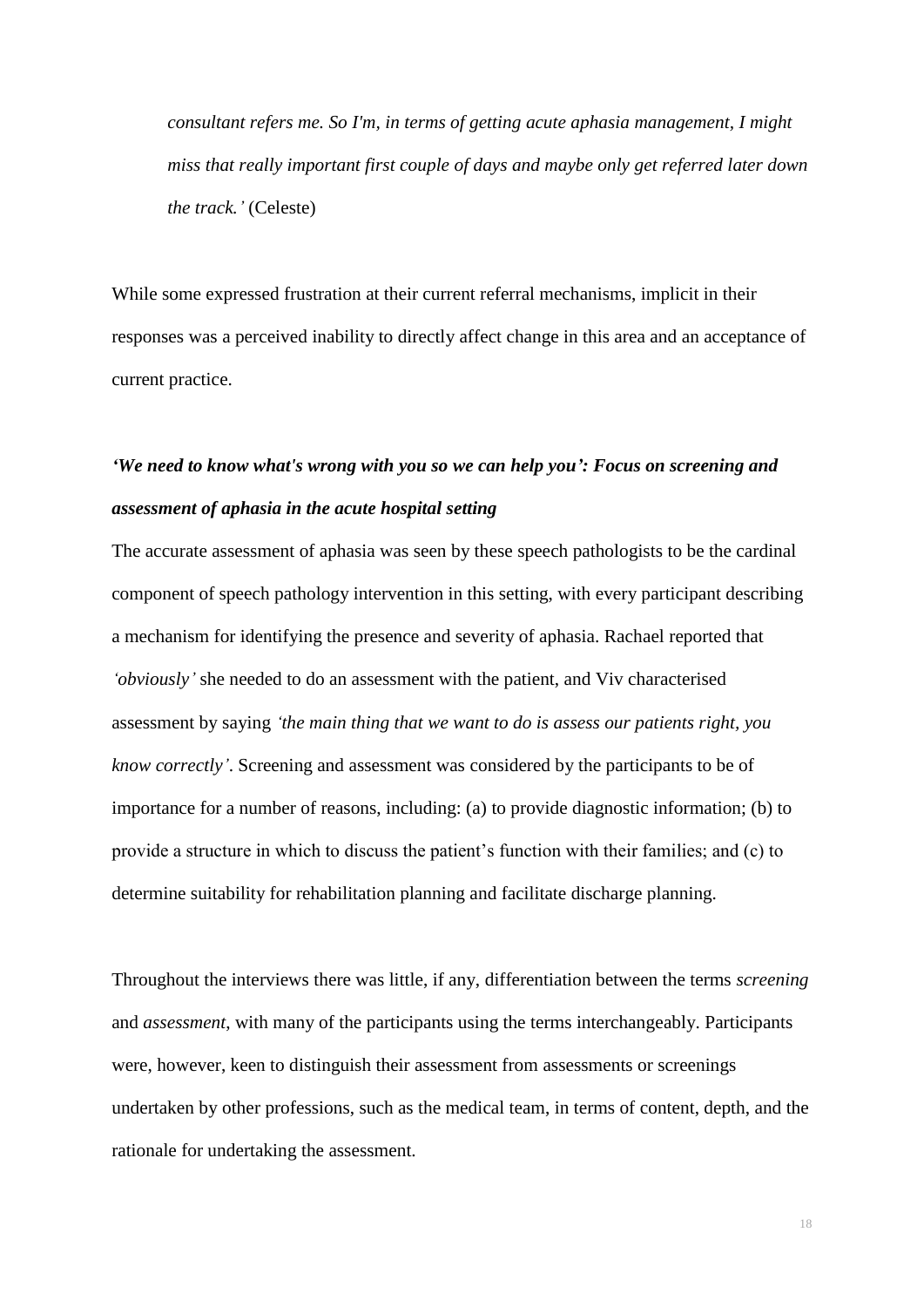The method for assessing language in the acute hospital varied significantly across clinicians. By far the most widely described means of screening or assessing communication in people with aphasia within the acute hospital setting was an 'informal communication screener'. This terminology, although not consistent across participants, was used to describe a tool which had not been validated or standardised, and – for the most part – had been designed 'in house' as a conglomeration of sub-tests from existing, formalised language assessment tools. Informal screening tools were described as being able to be modified without concern, and also allowed clinicians *'to assess what's happening across modalities'* (Rachael). This informal approach was strongly advocated for by some, who suggested there would be *'certainly no formal assessment with the patient at that stage'* (Tess). Rather, their preference was to *'get that overall feel for [the person with aphasia's] language'* (Amy), while simultaneously protecting the person with aphasia from the experience of failure which may accompany formalised assessment and conserving precious time. The ability to use a less structured, more informal approach to assessment was described as a skill which evolved with clinical experience. Viv suggested her capacity to use informal conversation to provide an assessment had grown, and contrasted this to her previous reliance upon structured, written tools. This notion was supported by Josie, a newer clinician, who described her process of making the change from structured to informal methods.

*'Maybe we'll just try to have a chat about their garden or something. I think going about the assessment in a different way. I think – I've started trying a lot more of that'* (Josie)

19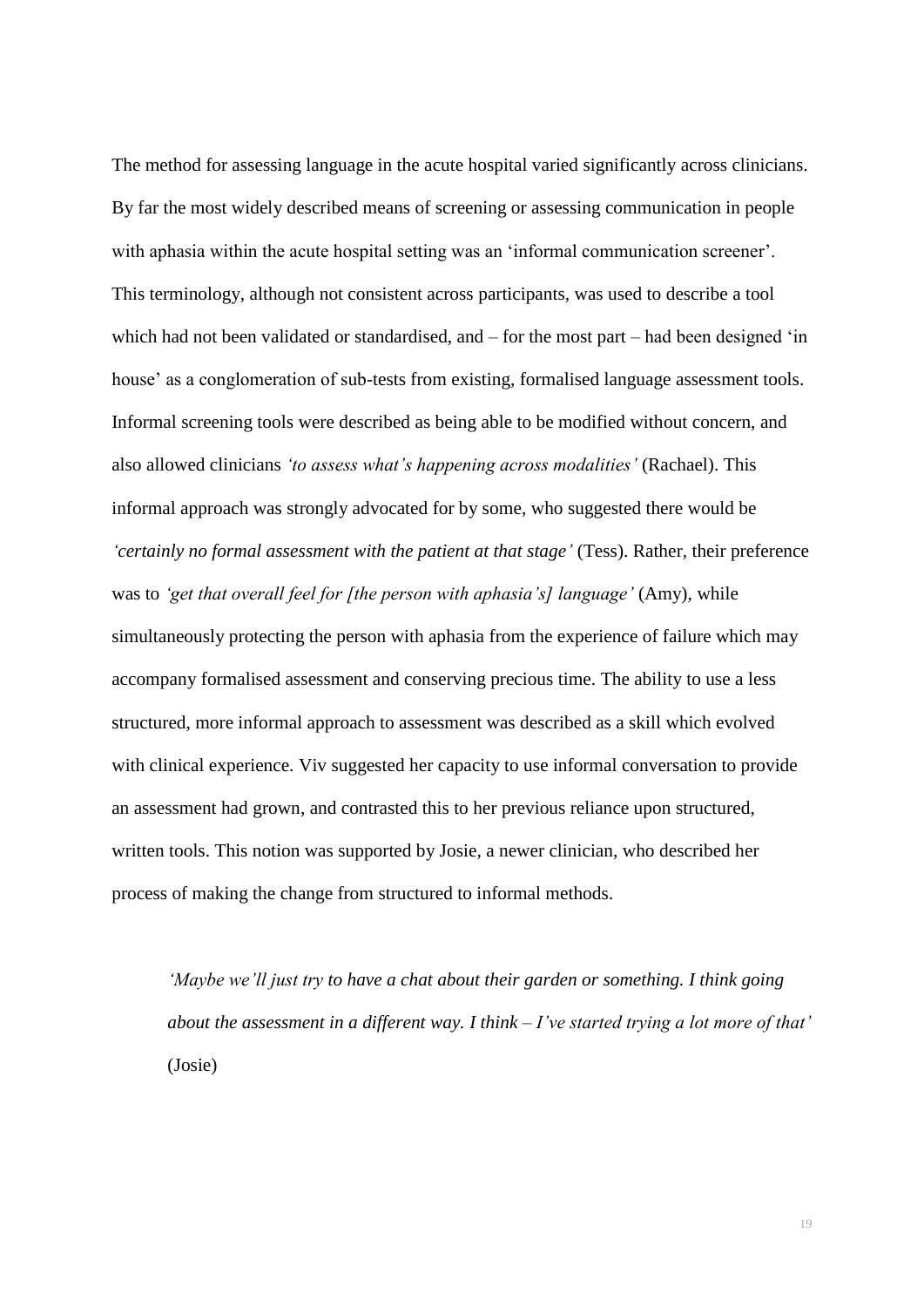A preference for formalised screening tools was expressed by some participants who felt that the standardised nature of the screening homogenised the process, provided a structure upon which to provide education, and was a baseline measure to which outcomes can be compared.

*'I always like to do a standardised assessment with everybody, and whether that's a screening - um, the Frenchay or the Sheffield - I feel like I like to have a formalised assessment for everybody rather than, um, an informal questions type thing. So I do one for everybody and then I have something that I can tell the family or that I can do a baseline for, so I know that I've got – that information'* (Celeste)

A complete, formalised language assessment in the acute setting was considered essential for some clinicians, like Karen who recounted, *'I'll do a formal language assessment, even before they get down to rehab, just so I know where I'm going. I don't wait for them to go to rehab to do that stuff'*. Josie described the potential to undertake a formalised language assessment, but her language was littered with conditional terminology: *'…if it was the right patient, um…and if there was not that many people on the caseload, I could definitely start one'* (authors' emphasis). In contrast to this, Tess reported that there would never be a circumstance in which she would administer a formalised language assessment in the acute setting as *'the time to do a full assessment on [people with aphasia] doesn't exist'*. In addition to this, rapid changes in communication presentation of the person with aphasia, short length of stay, environmental design and the patient's linguistic background were cited as reasons for not undertaking formalised language assessment.

The assessment tasks described were mostly focused on the identification of deficit in the individual with aphasia. The tasks described by participants, including object naming, single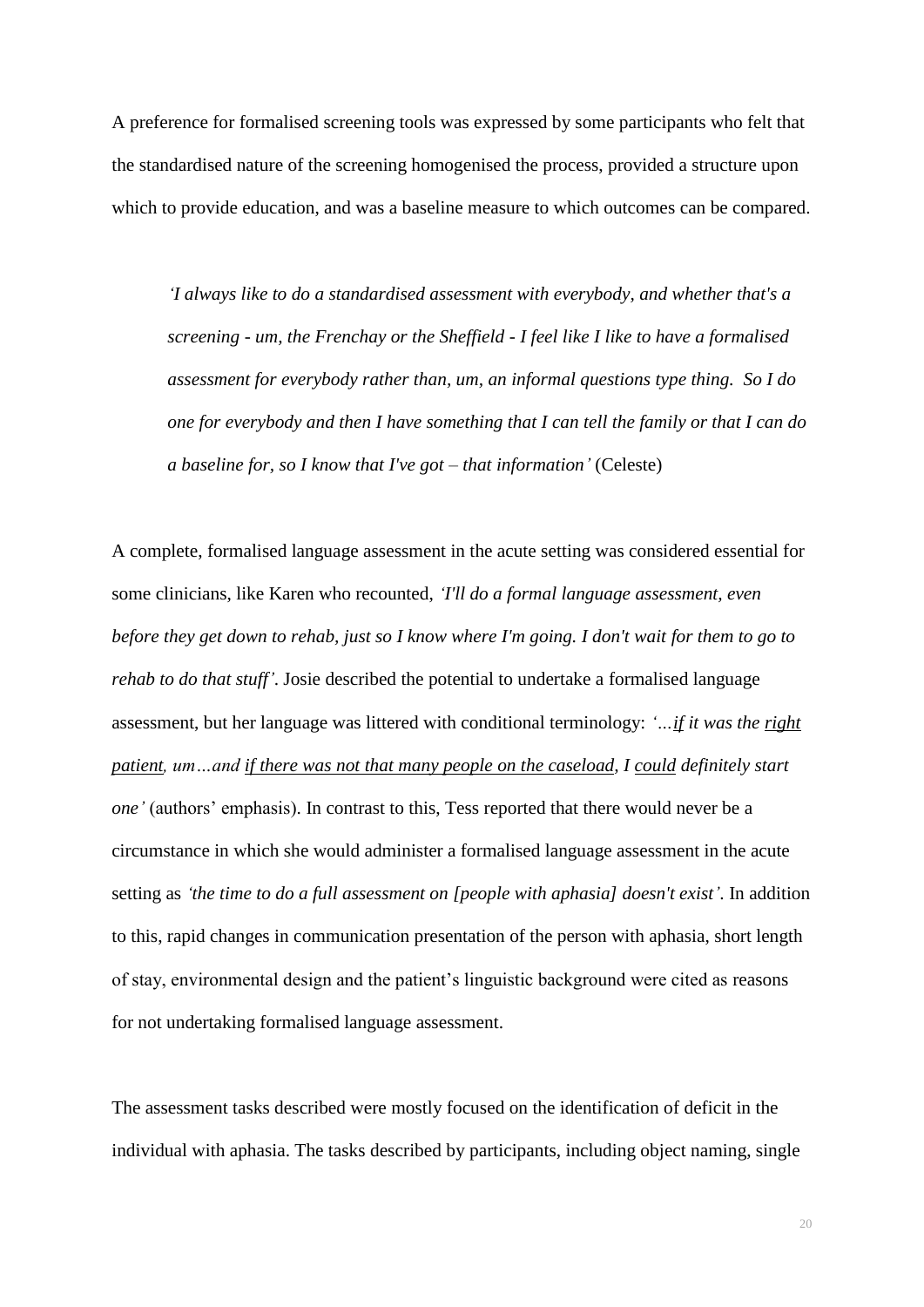word comprehension, and repetition, had an impairment-based focus. Some described a preference for impairment-based assessment as *'it's nice to have something that's a bit more concrete'* (Rachael). Functional assessment of communication was considered by most to be secondary, something that *'goes alongside'* (Rachael) the impairment-based assessment. While the value of functional assessment was recognised by some, such as Ada who asked, *'What can we put in place to make this person um, able to get their needs and wants across to the nurses and their family the best they can?'* there was little discussion of how these evaluations were undertaken.

Speech pathologists indicated the importance of communicating the assessment findings and recommendations, and placed emphasis on the transmission of this information to nursing staff. Participants depicted a range of different explicit communication strategies, including bedside signage, documentation in the medical record, and direct interaction with nursing staff. Leah contrasted the way in which the findings of a swallowing assessment were communicated with the way communication recommendations were communicated, saying:

*'[Following a dysphagia assessment] we put up a sign about the beds, saying 'This is what diet they're on'. But we don't put a sign saying, "This is how they communicate with this person. Please put my hearing aid in, please speak Russian to me, please write down key words". You know. From a total communication point of view, I don't think we're doing that well.'*

In addition to this, speech pathologists discussed the implication of assessment findings not being understood or adhered to. This experience, it was suggested, was deeply frustrating for the speech pathologist.

*'It's frustrating when…you're with someone else but you can see your stroke patient over there and the nurse doing an awful interaction with them, and you just, it is – it's*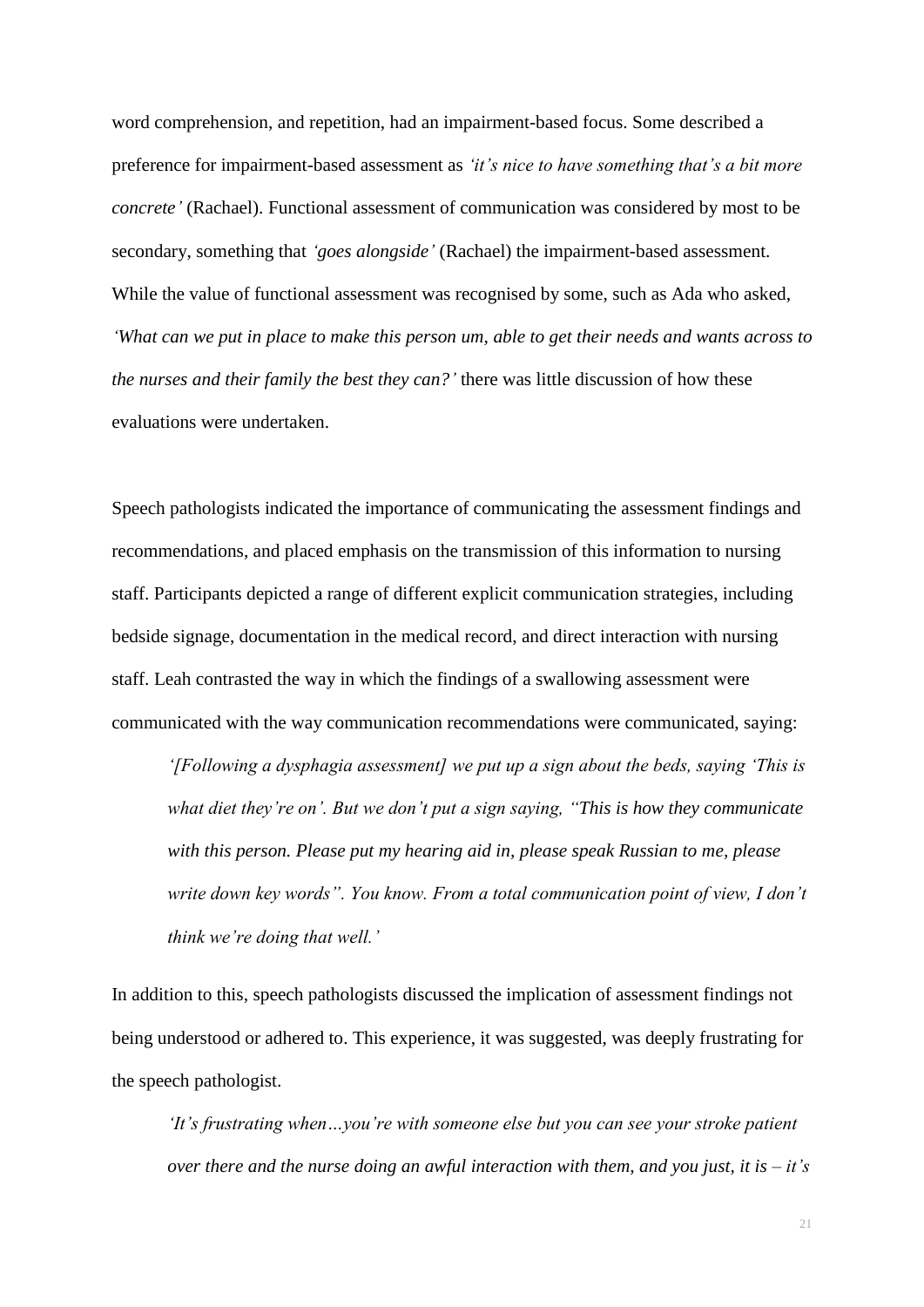*really frustrating'* (Stella)

#### *'I do the best I can': Approaches to aphasia intervention*

## *Goal setting for therapy*

Notable in the transcripts of these interviews was a paucity of discussion surrounding goal setting. Little emphasis was placed on the process goal setting in the acute hospital setting, and the difference in goal setting in the acute and the sub-acute sectors was accentuated. Amy suggested that in the acute setting, *'goals are - sometimes I feel like they're not quite so individual for the patient but just sort of general goals'*. Clinical experience across the continuum of care was reported to influence goal setting in the acute hospital setting, with Stella suggesting that as a result of that experience she could *'see where that line is of "what they need to be doing on an acute ward"*, and *"what they need to be doing once they get to rehab and they, they're trying to get back to their old way of life"'*. The language used in the discussion of goal setting with people with aphasia tended to lack inclusive terminology, suggesting that the process was clinician- rather that patient-driven. For example, Josie reported that *'I suppose I try to set them what I think could be attainable goals'* (authors' emphasis). Of the few participants who discussed goal setting, the setting of small, achievable goals was described as being important in the acute hospital setting, as was preparing the person with aphasia for the sort of goals which may be addressed in the rehabilitation setting.

#### *Provision of therapy*

Variation between participants was observed in relation to the provision of therapy in the acute hospital setting. Very few participants reported providing daily intervention to people with aphasia in the acute hospital setting. Clinicians who did provide intensive therapy tended to be more experienced, and employed in clearly delineated roles where their expertise in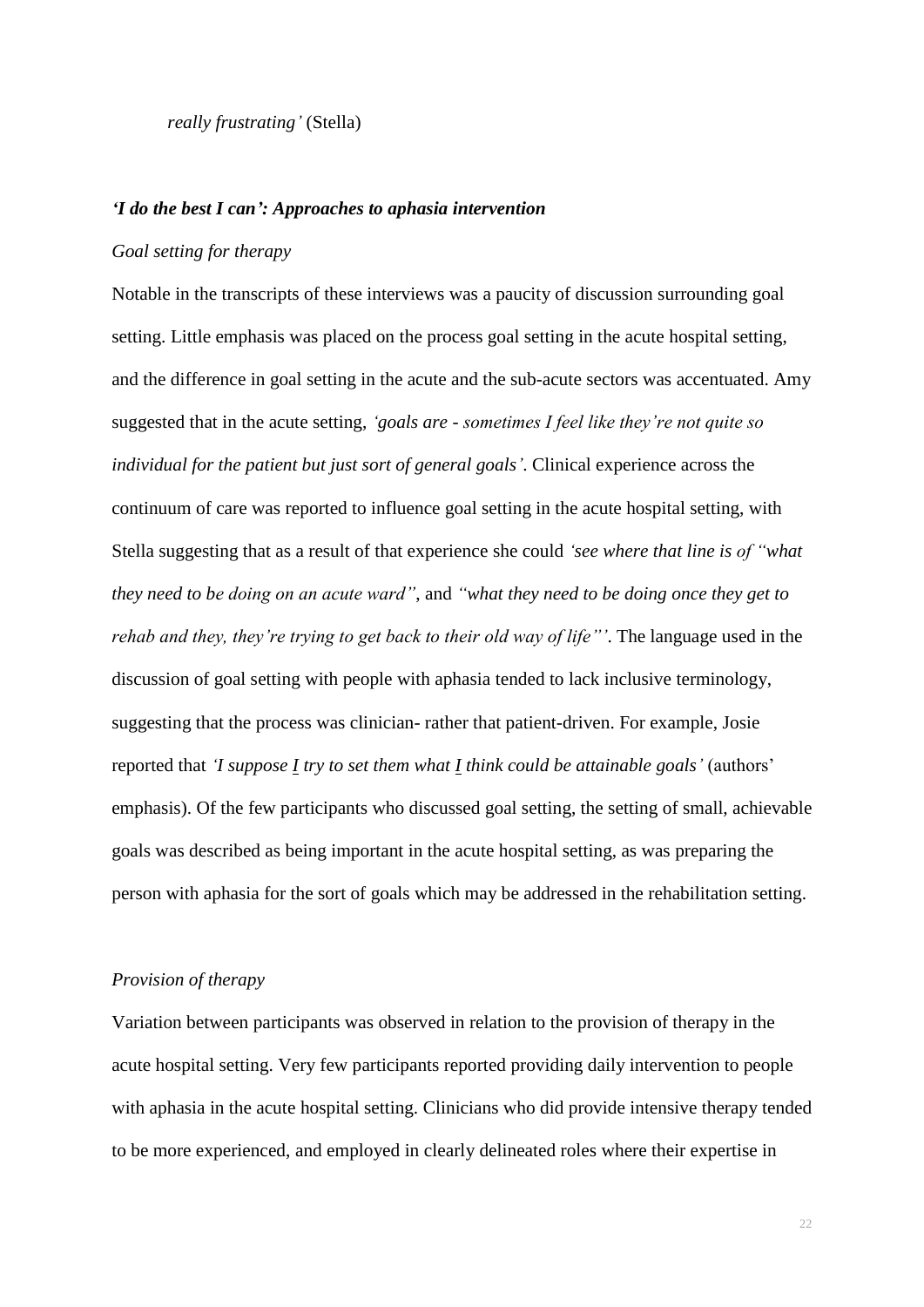communication disorders was recognised by both the speech pathology and multidisciplinary teams. One such clinician provided insight into her personal motivation to provide therapy in the acute hospital setting, suggesting that she didn't want to focus on assessment alone and was thus driven to provide therapeutic intervention. The more dominant narrative, however, was one of not being able to achieve this in the context of competing priorities, as described by Tess:

*'If they're straight aphasic with nothing else, because of prioritisation and, um, because of just your time limitation…the time to be seeing them for daily therapy doesn't exist and it's a huge gap. And, it frustrates me because I like* [laughs] *working with aphasia and I think there's so much potential for things to be done on the acute ward'* (Tess)

Participants also suggested some alternatives to providing direct therapy to people with aphasia in the acute hospital. The first of these was 'being available'. Josie indicated that *'being available is my key thing…even if I can't do anything for them, at least I can talk to them about it, or, and be honest'* (Josie). The other alternative was a 'communication check', which was characterised by participants as a brief contact in which an informal review of the person with aphasia's language was undertaken.

Viv recognised that not providing direct therapy represented an evidence-practice gap in her clinical work, and expressed concern that *'the evidence is saying, you know, a couple of hours [of therapy] a day, well…I really can't get that done on the acute site…So I do the best I can'.* A dissonance created by the inability to provide intervention as level consistent with best-practice recommendations was reported by many of the speech pathologists participating in this research.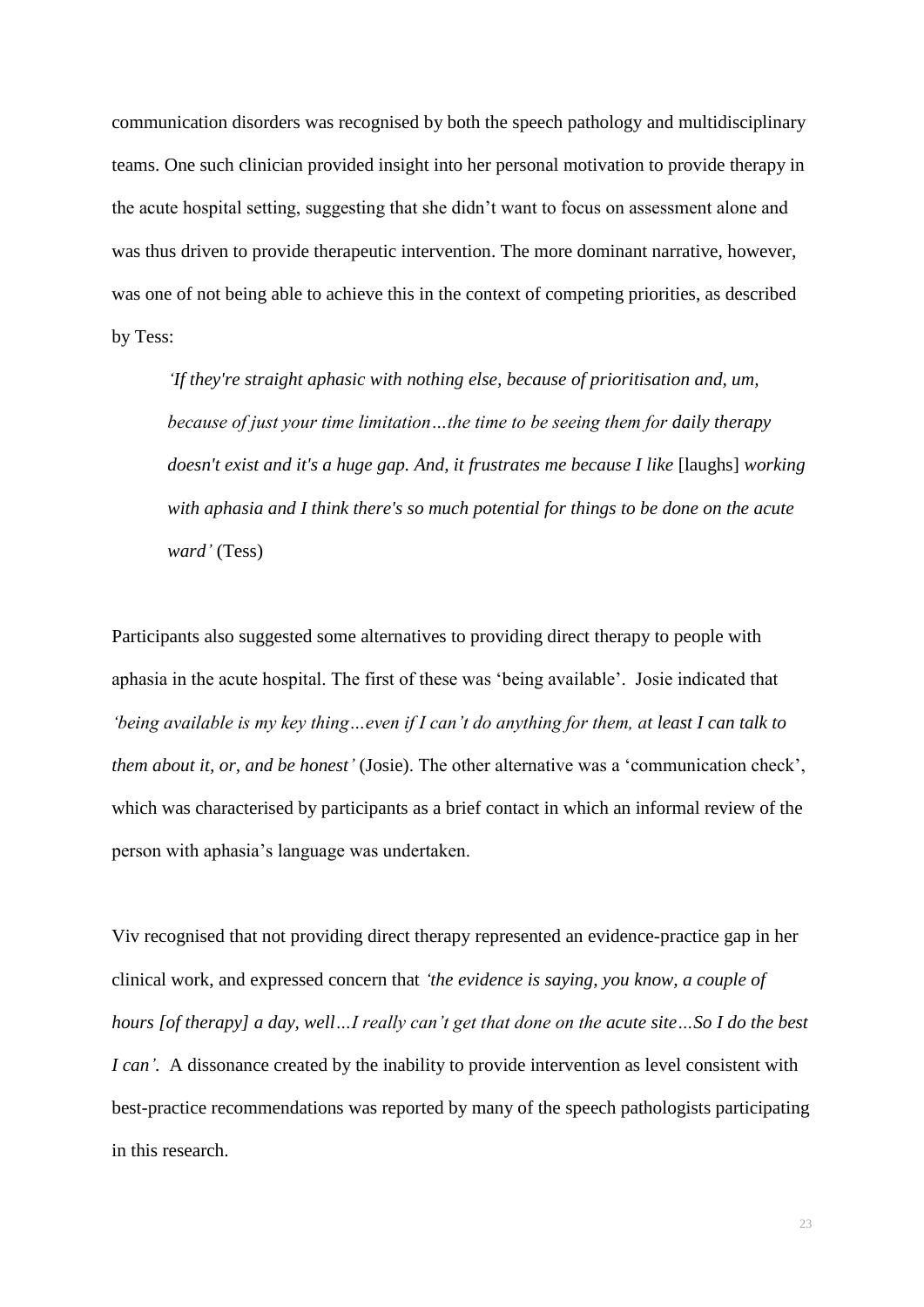### *Underlying therapeutic paradigms*

While a difference in underlying perspective was noted in the responses of the participants, the paradigms underpinning their practice were not discussed explicitly by the participants in this research. Participants touched on intervention across the ICF [\[6\]](#page-39-1) domains, however discussion of the integration of these components was limited.

These speech pathologists, for the most part, described taking an impairment based approach: *'I feel, um* [pause] *it's very impairment based. I don't do a lot of functional… it just doesn't seem as relevant in that acute stage'* (Karen). A variety of interventional modalities – including tablet applications and worksheets– were described as targeting the language impairment of the person with aphasia. The use of impairment-based worksheets was the most widely described approach to intervention, although the limitations of this were discussed. Worksheets were generally required to be completed independently, or with the support of family if they were present. Stella suggested that the intensity of rehabilitation could be increased if *'it's exercises that are easy to grab, and easy to give to someone else to do'.* Of concern, one less experienced clinician suggested a lack of critical thinking in the provision of impairment-based therapeutic activities, reporting *'I'll choose something or maybe one or two things, just from a folder that's been upstairs for probably a long time'* (Josie).

Approaches to intervention addressing the activity and participation components of the ICF, most often described by speech pathologists as 'functional approaches', were recognised by these participants as being of value and importance to people with aphasia. Rachael, an experienced clinician, described it as being important to *'try and encourage those people with*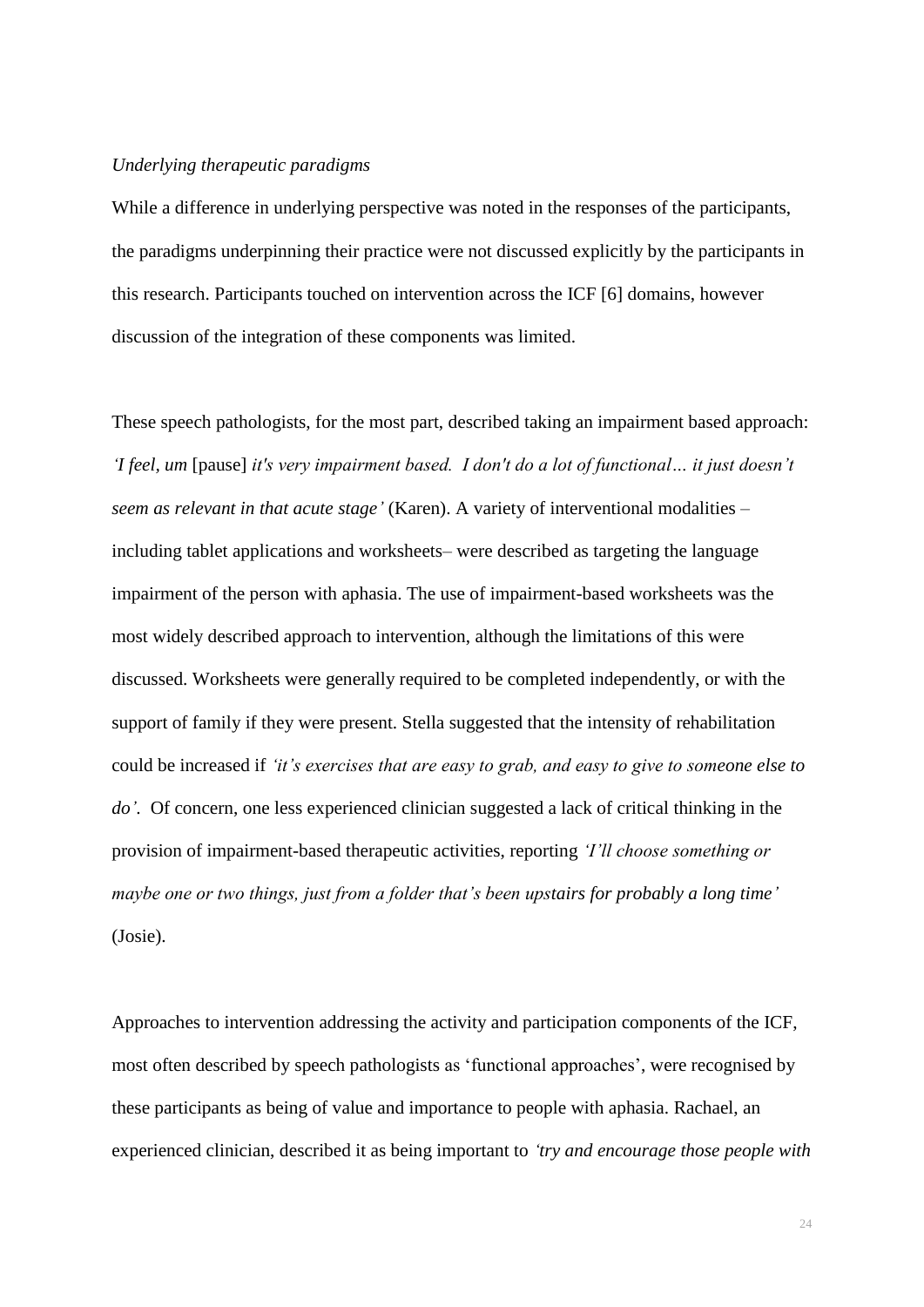*aphasia to be as independent as possible and to be as, um, empowered I suppose as possible and not reliant on a, a relationship, um, that can't necessarily, um, extend, you know, out into the community and you know'* (Rachael). Another experienced clinician, Tess, also favoured a functional approach which demonstrated *'what [people with aphasia] can do and not just seeing what they can't do'* (Tess). Some of the implications of people with aphasia not being included in communicative interactions in the acute hospital setting described by the participants included low mood, increased risk of adverse events, an inability to express their needs, and a reduction in participation in healthcare decision making. One speech pathologist described communication groups being run in the acute hospital setting to meet the needs of people with aphasia in a functional way. Others described including people with aphasia in conversation, although did not explicitly characterise this as an intervention. Primarily, the functional interventions that were described as being used in the acute hospital setting were limited to the use of personally relevant vocabulary.

*'We might work on naming people in the photos…but not much work on taking them into an environmental setting or conversing with other people…not really much on training them with a conversational partner'* (Amy)

It was also acknowledged by the participants that the goals of speech pathology practice may differ between the acute and sub-acute settings, with acute focussing on health from a medical perspective and sub-acute adopting a biopsychosocial perspective. These differences in perspectives, which underpin clinical practice, may go some way to explaining the reported practice in the acute care setting.

*'Very blurred line': Educational and affective counselling by speech pathologists for people with aphasia and their families in the acute hospital setting*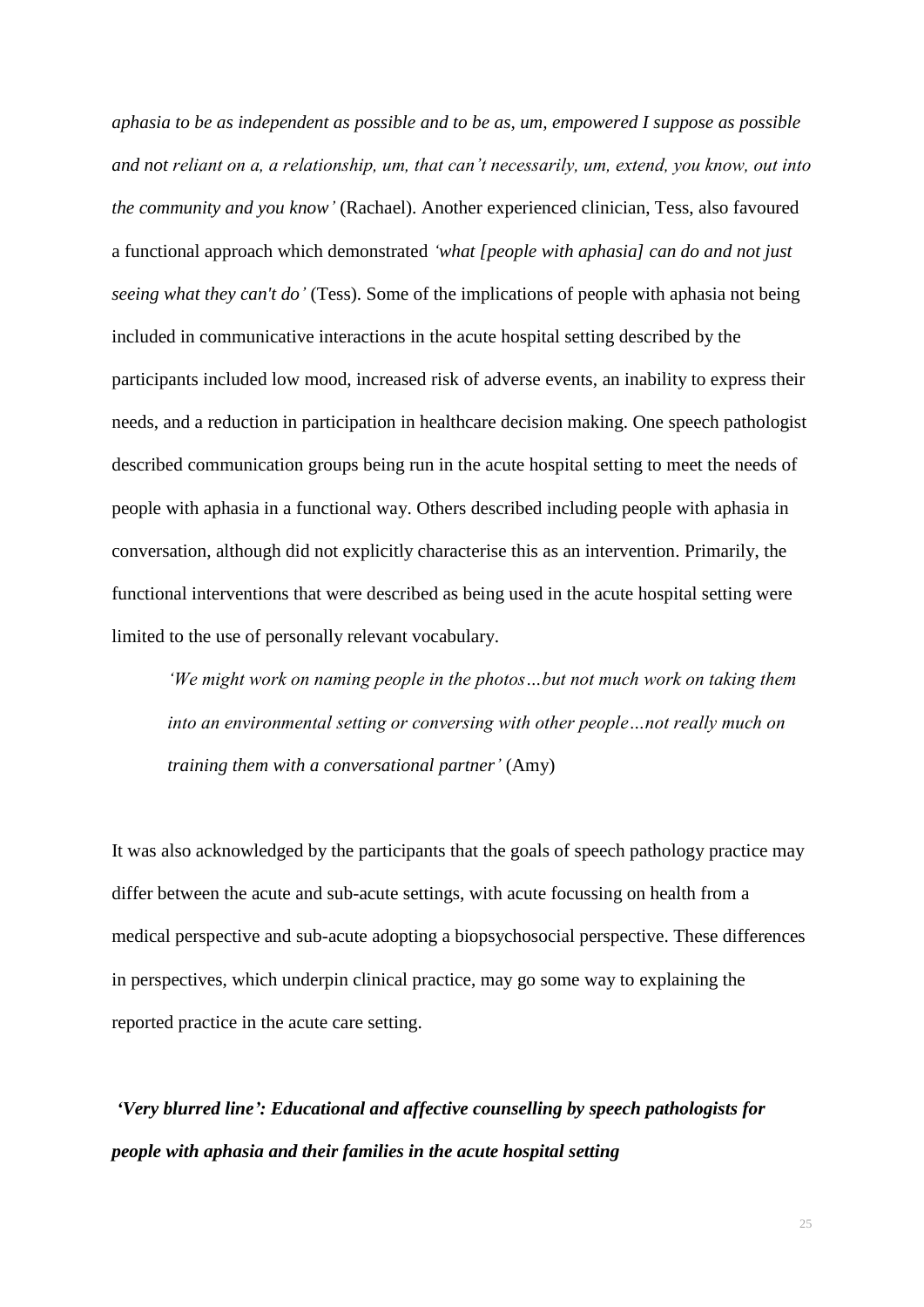Speech pathologists who participated in this study discussed their roles in the provision of both educational and affective counselling to people with aphasia and their families in the immediate aftermath of stroke. All saw educational counselling as a central role of the profession; however, divergence in opinion existed regarding the role of the speech pathologist in the provision of affective counselling. Of interest, many reported a lack of distinction between the two counselling domains, suggesting that that the boundaries between educational and affective counselling were not clearly delineated in the management of aphasia.

*'I think the process of educational counselling often has a very blurry line into some emotional support. Um, because it, it just brings up all the things that they can't do, or all the things that they're having a little bit of trouble with that they used to be able to do very well, and so you then…yeah it's, it's a very blurred line I think between education and yeah, emotional counselling'* (Ada)

#### *Provision of information*

Information provision was described by all participating speech pathologists as being carried out as part of their standard management pathway for people with aphasia. Despite this, no consistent process was identified. Information provision took two primary forms: provision of written information, and provision of verbal information. Written information was generally reported as taking the form of standardised, in house produced documents, handouts produced by the National Stroke Foundation, or – on occasion – guides published by the Australian Aphasia Association. The content of verbally provided information was not explicitly discussed by participants. What was evident, however, was that the majority of information regarding stroke and aphasia was provided to the families of people with aphasia rather than the people with aphasia themselves in the acute hospital setting. This is of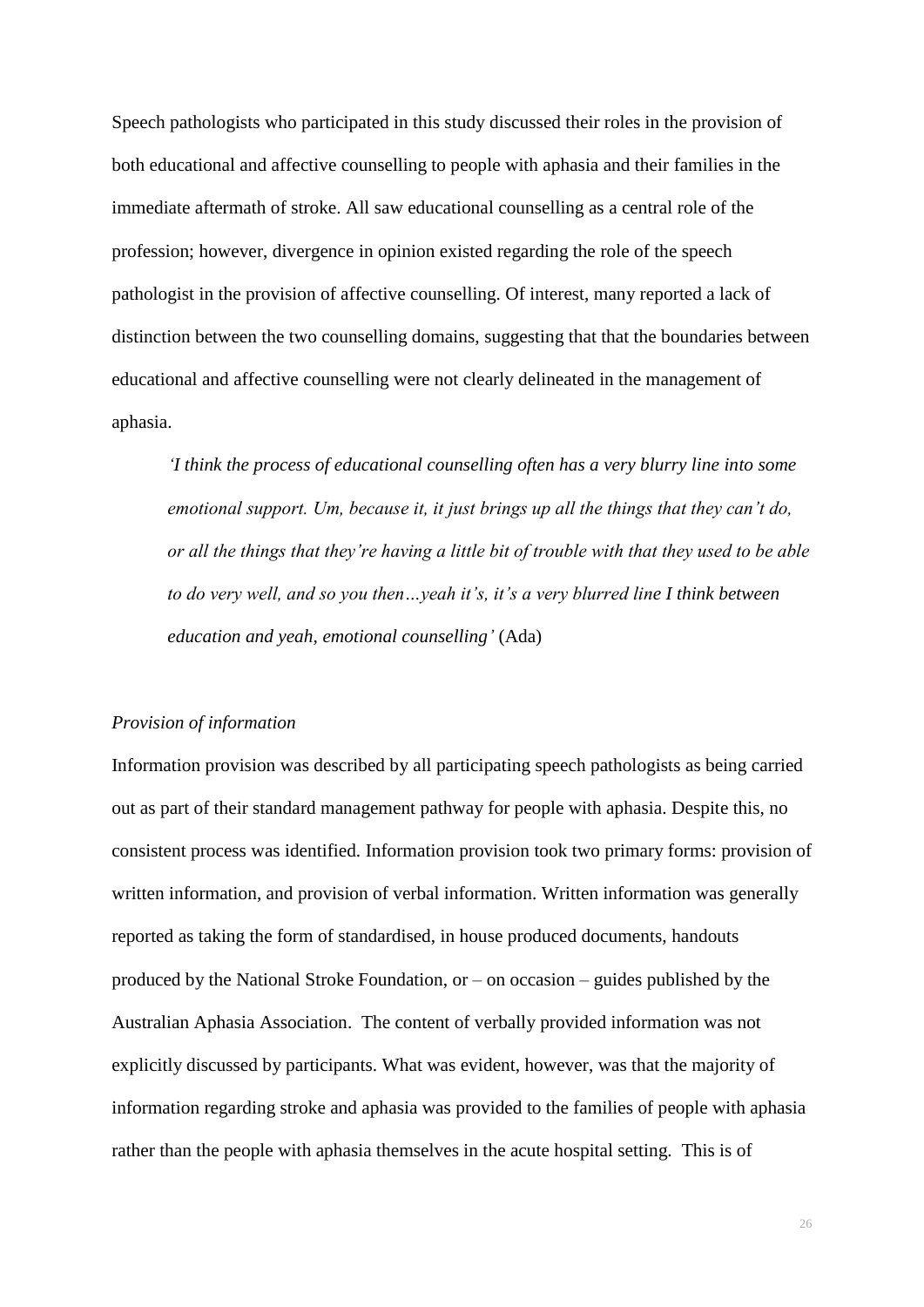concern as communication professionals, through their behaviour, may be perceived as endorsing a model of care in which people with aphasia are unable to understand, to be included, or to participate in their own healthcare.

*'Generally I find with somebody who is clearly going to be aphasic long term, the initial time is spent very much with supporting the family - um, educating the family, giving them lots of information, reassuring them about communication and the broader kind of, um, aspects of communication and describing what I think might be happening with their, their loved one. Um, so a lot of that acute time is spent with family rather than the patient'*

Josie extended this thought, reporting that she *'think[s] it's funny what things we as a team keep from – not just as speech pathologists – not* keep *from patients but we don't always discuss everything that we know is probably going to happen'*.

The content of education provided to the families of people with aphasia was reported to be '*very dependent as well on the family's acceptance and the family's ability to take that on board'* (Stella). Additional characteristics that promoted the provision of education to the families of people with aphasia are described by Leah, who suggested that *'a family who's, who's concerned and present and interested, I will be putting more of a focus on educating them'*. Leah went on to characterise this as a manifestation of her family-centred practice, suggesting that '*every patient's different, and every family's different. And I think that tends to drive, in a way, the way that you work*'.

Despite their focus in clinical practice being on the provision of education to the families of people with aphasia, some participants in this study also acknowledged an awareness of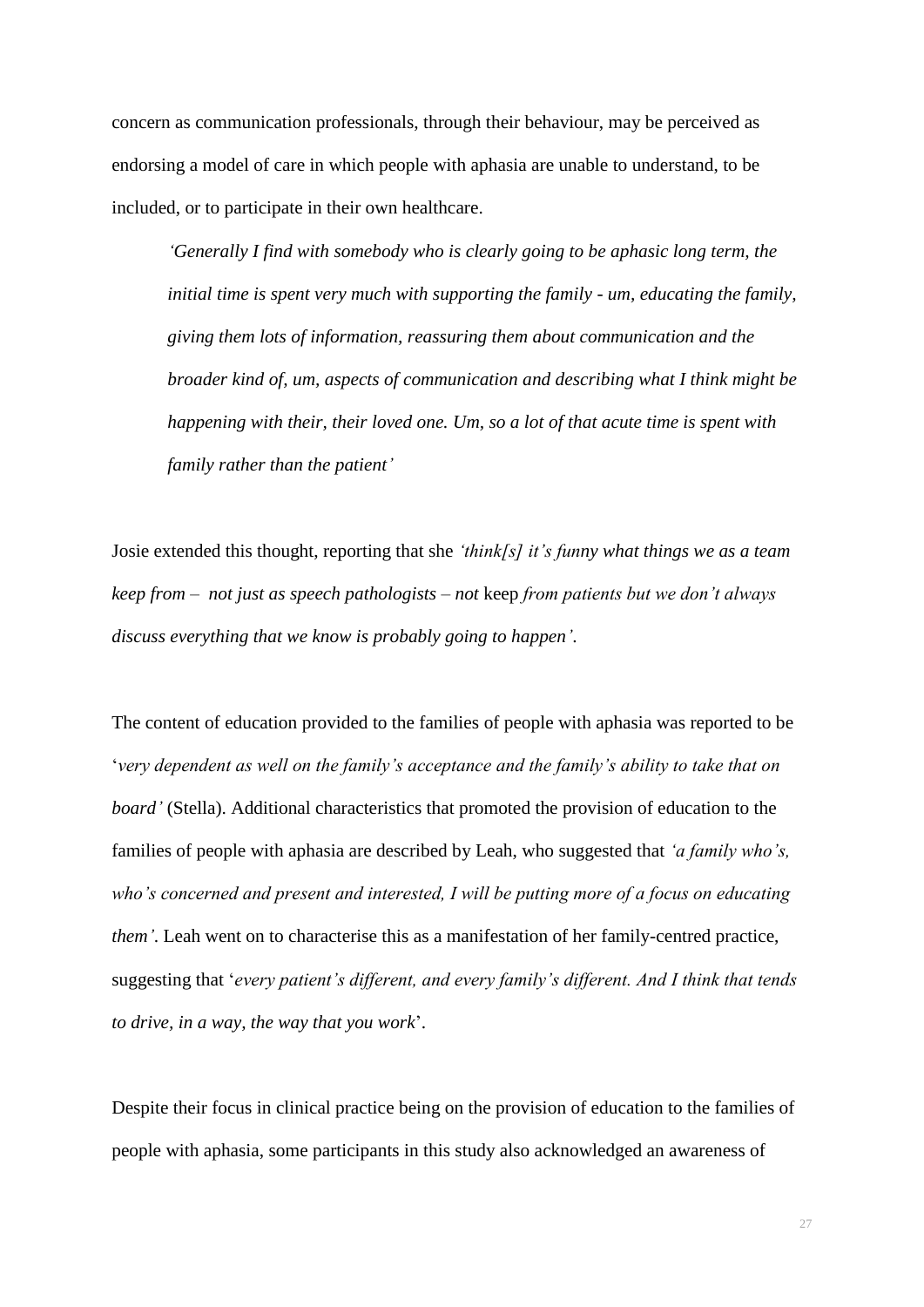people with aphasia reporting limited access to education in the acute hospital setting.

## *'That counselling role can be quite tricky': Affective counselling*

Participants acknowledged the emotional experience that people with aphasia and their families experience in the immediate post-stroke period, with the associated feelings of loss and grief. Ada felt that part of the reason speech pathologists may be asked to take the role of affective counselling is because *'we're the ones that understand that communication better out of all of the team members, and so the families tend to look to you and unload a little bit on you'*. However, in contrast to the congruence of opinion on the provision of informational counselling, substantial inconsistency was noted between participants when they described their involvement in the provision of affective counselling. Three distinct groups of speech pathologist participants emerged: (1) those who perceived counselling to be very much a part of their role; (2) those who put boundaries around the extent to which they would engage in counselling; and, (3) those who did not participate in the provision of counselling.

Leah suggested that *'[counselling people with aphasia is] our role more than anyone's. So, I can't shirk that'.* Agreeing with this statement, Rachael identified the significant role she played in counselling the families of people with aphasia, but also finished her statement with a concession that this may not be true for all speech pathologists.

*'Certainly a lot of my role is a counselling role, um, especially I think…with families in that traumatic kind of – devastating acute setting, our role is, it definitely crosses over into pure counselling, um, without question - or certainly my role does'* (Rachael)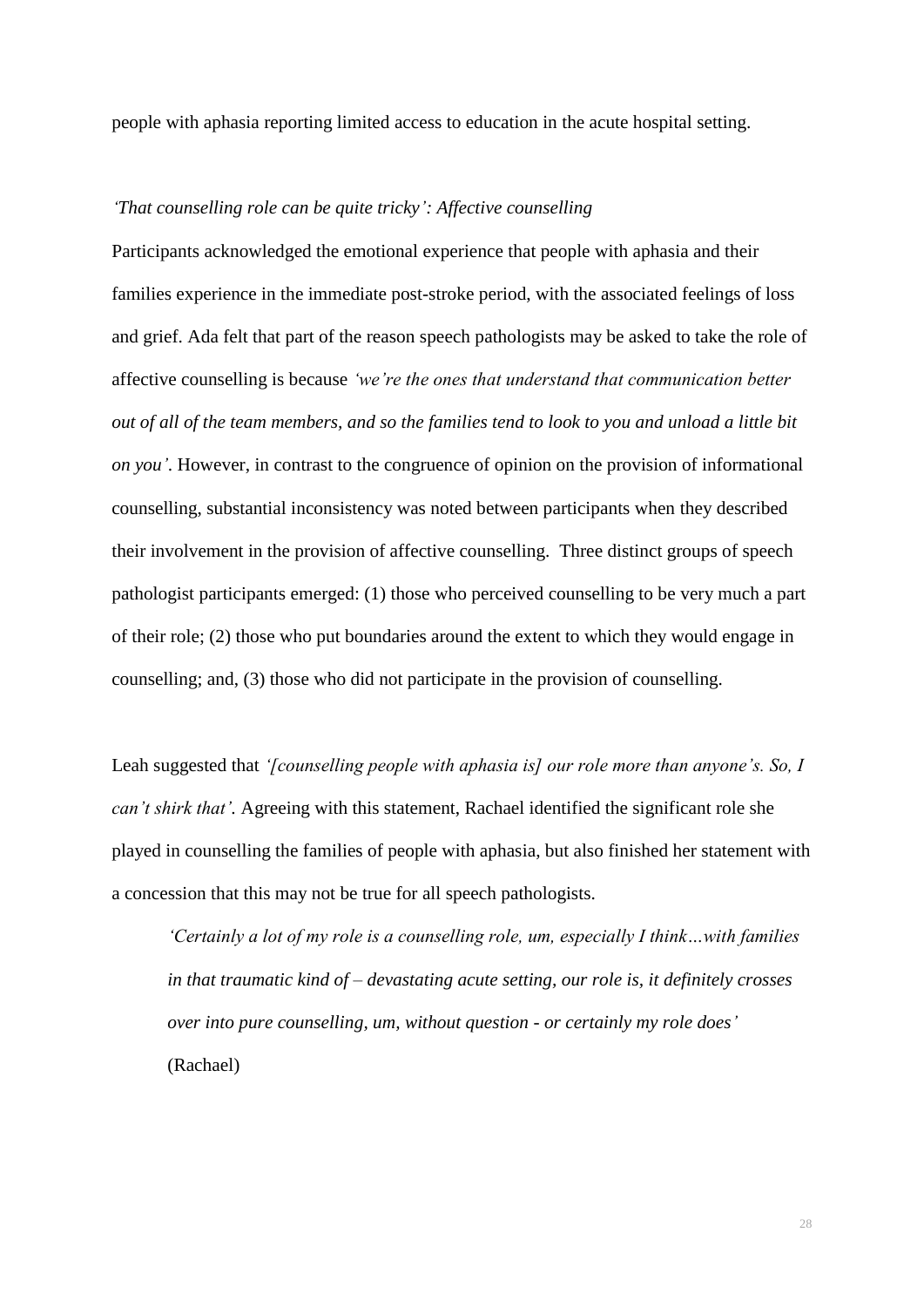In contrast, a large group of participants felt that *'it's a very important part of our role to counsel about aphasia'* (Stella; authors' emphasis). They were eager to point out, however, that there were boundaries around their counselling service provision, and identified that *'there's definitely been times where I have to put my hand up and say, "You know what, I don't think I'm the right person for you to talk to"'* (Ada).

Finally, there were those who felt that counselling was definitely not the role of the speech pathologist, and created clear role distinction between themselves and other members of the multidisciplinary team more suited to the role (i.e., clinical psychologists, social workers). They suggested that, *'when [people with aphasia] start talking about that emotional loss, not just about communication…things are no longer in my expertise to talk about'* (Karen). Amy discussed feeling that *'it's hard because we're not quite trained in counselling'.* She went on to describe her lack of confidence and perceived skill in the provision of counselling:

*'I think the informational type of counselling, I have the knowledge to be able to answer most of the questions, and so that's a lot easier than if it's to do with their emotions. Being able to, I guess, be supportive of them and knowing what to say is more difficult'* (Amy)

The provision of affective counselling by participants in this study to people with aphasia and their families in the acute hospital setting was noted to relate not with their level of clinical experience, as may be anticipated, but rather with their perception of their role and their confidence in undertaking this task. For example, while the moderately experienced Karen and Stella did not see affective counselling as part of their role, the less experienced Celeste was more willing to take on the role.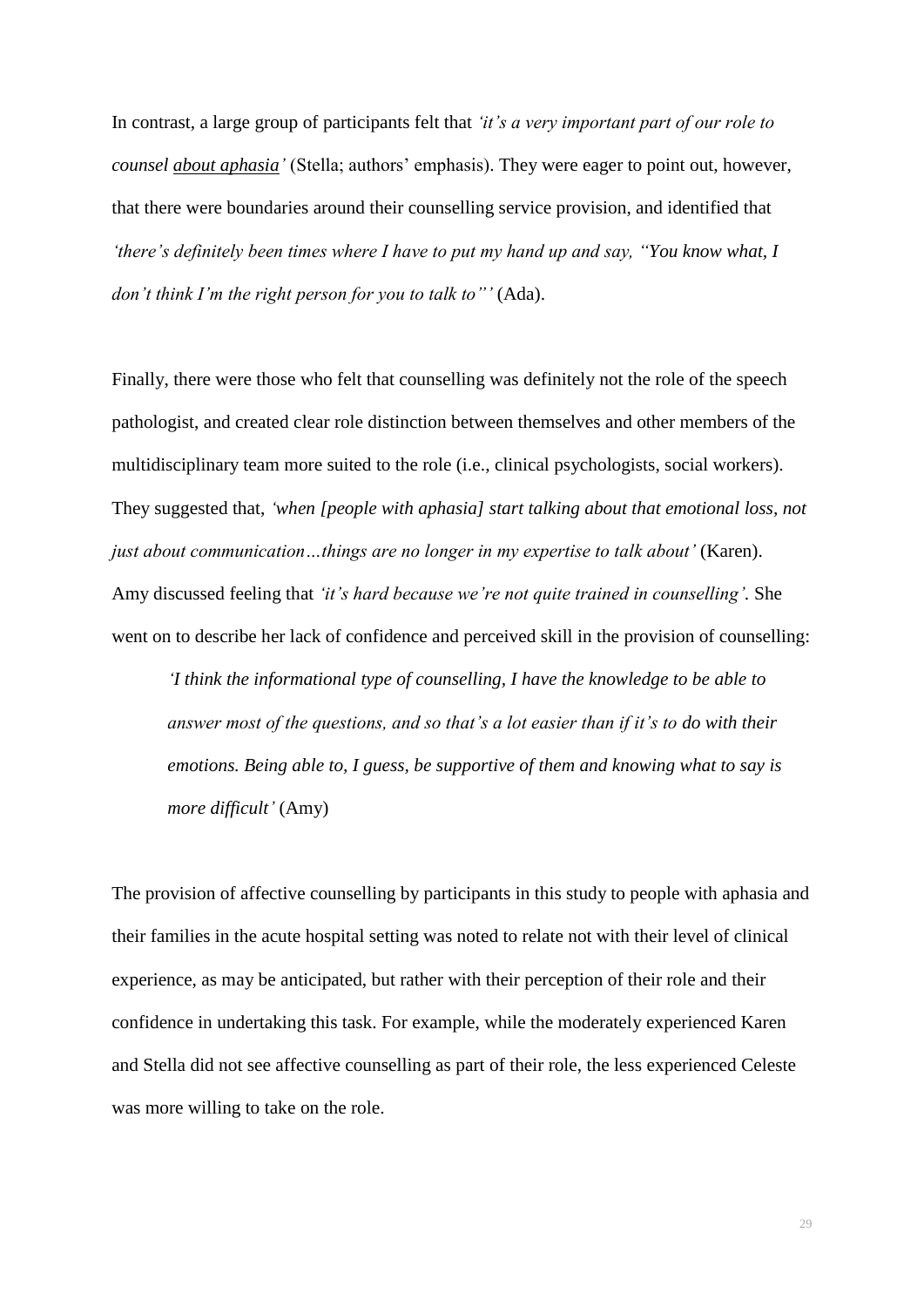# *'We're their voice when they don't have one': The advocacy role of speech pathologists in acute aphasia management*

Advocating for people with aphasia was described by these participants as one of the roles they placed great emphasis on in the acute hospital setting, with some characterising advocacy as *'my number one [thing I can do for people with aphasia]'* (Tess). The significance of this role was considered to be greater in the context of language impairment of people with aphasia, and their perceived inability to act as advocates for themselves as a result. In the words of Viv, *'I think we do take on [the role of advocate], um, and because we can be their voice often, we're their voice when they don't have one'* (Viv). The advocacy role taken on by these speech pathologists took two main roles: (1) advocacy for greater awareness of aphasia within the acute hospital setting; and (2) advocacy for access to intervention for people with aphasia.

### *Advocacy for greater awareness of aphasia within the acute hospital setting*

Raising the profile of aphasia, and other communication-related impairments, was considered by the participants in this study to be important as a means of advocating for people with aphasia. The inevitable comparison with the awareness of and focus on dysphagia management was drawn by many. One relatively inexperienced clinician commented that:

*'I suppose the sad thing is, is that everybody really focuses on, "Can they eat?" and – which is very important – but um…you know, the more I'm working in stroke the more I'm, I'm starting to realise that we, I just need to advocate more for communication impairments'* (Josie)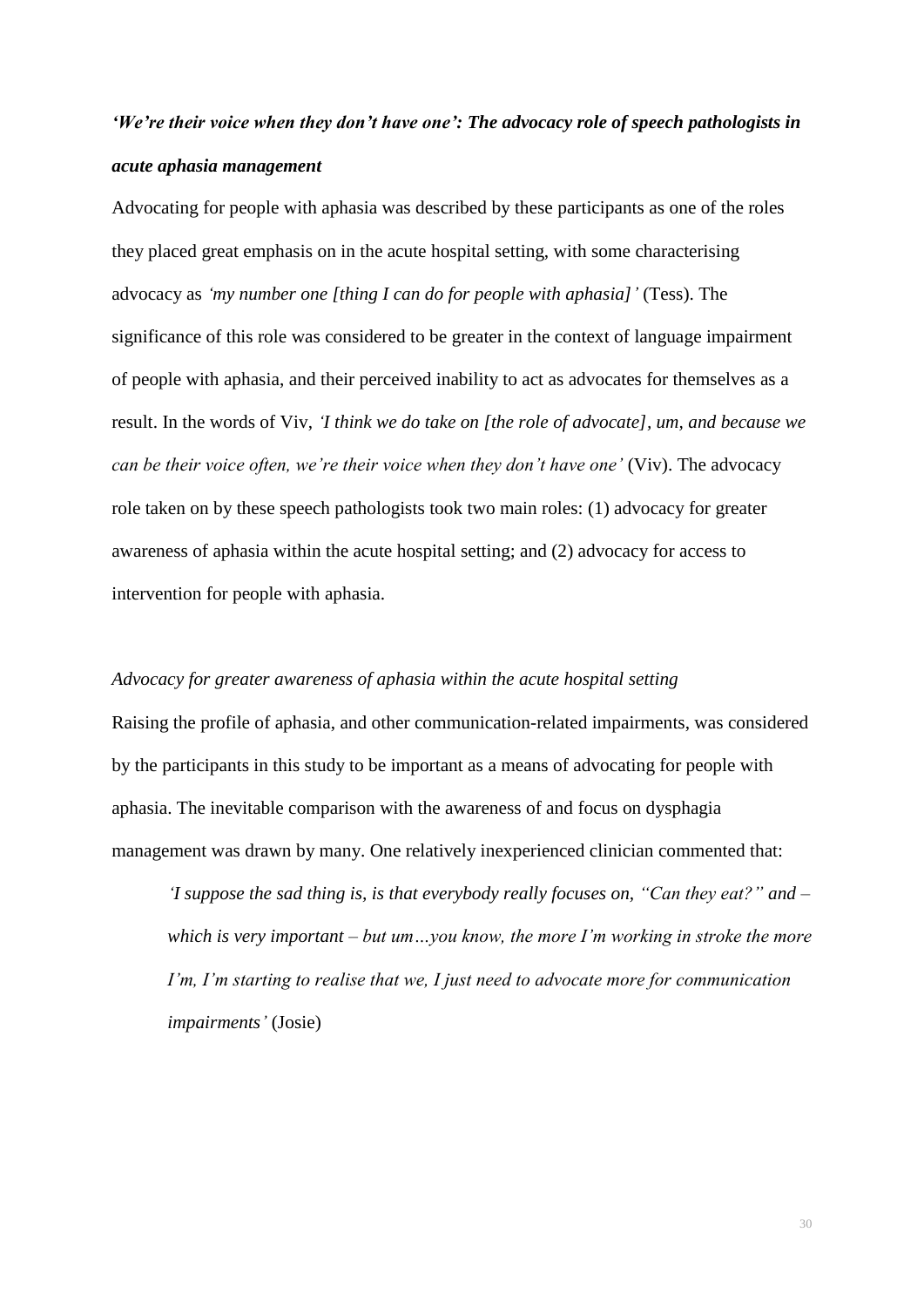The perceived response to this is that *'aphasia gets left behind a little bit on the ward'* (Tess). However, while this was reported to be important by these speech pathologists, few discussed explicit strategies that they used to raise the profile of aphasia.

It was suggested by the participants that awareness of aphasia was greater in acute stroke units, *'where everybody, um, knows about communication impairments and knows they exist'* (Josie), than on general acute wards. Despite this increased awareness, Josie reported that staff in acute stroke units '*will often say the patient is confused when they're actually aphasic, and I suppose, um, advocating for a patient is, can be a bit tricky, especially when, when um, you know it's a, it's a pure aphasia and they're not confused. Um, and just constantly reminding people about that'* (Josie).

## *Advocacy for access to intervention for people with aphasia*

The primary role of speech pathologists in advocating for access to intervention for people with aphasia was to promote the necessity of their access to rehabilitation service postdischarge. However, one participant working in the private healthcare sector additionally described the need to advocate for her patients in order to access an increased length of stay for people with aphasia. *'I mean, um, if the doctors want to push someone to be discharged because they're able to walk, they're able to eat and drink, but they're not able to communicate, um, I definitely do say that I want more time'* (Karen). An increased length of stay was considered essential in this setting, as private patients may not have access to intensive rehabilitation services in the community.

A greater proportion of participants, however, spoke about their role in fighting for access to rehabilitation services for people with aphasia outside of their ward. Some reported arguing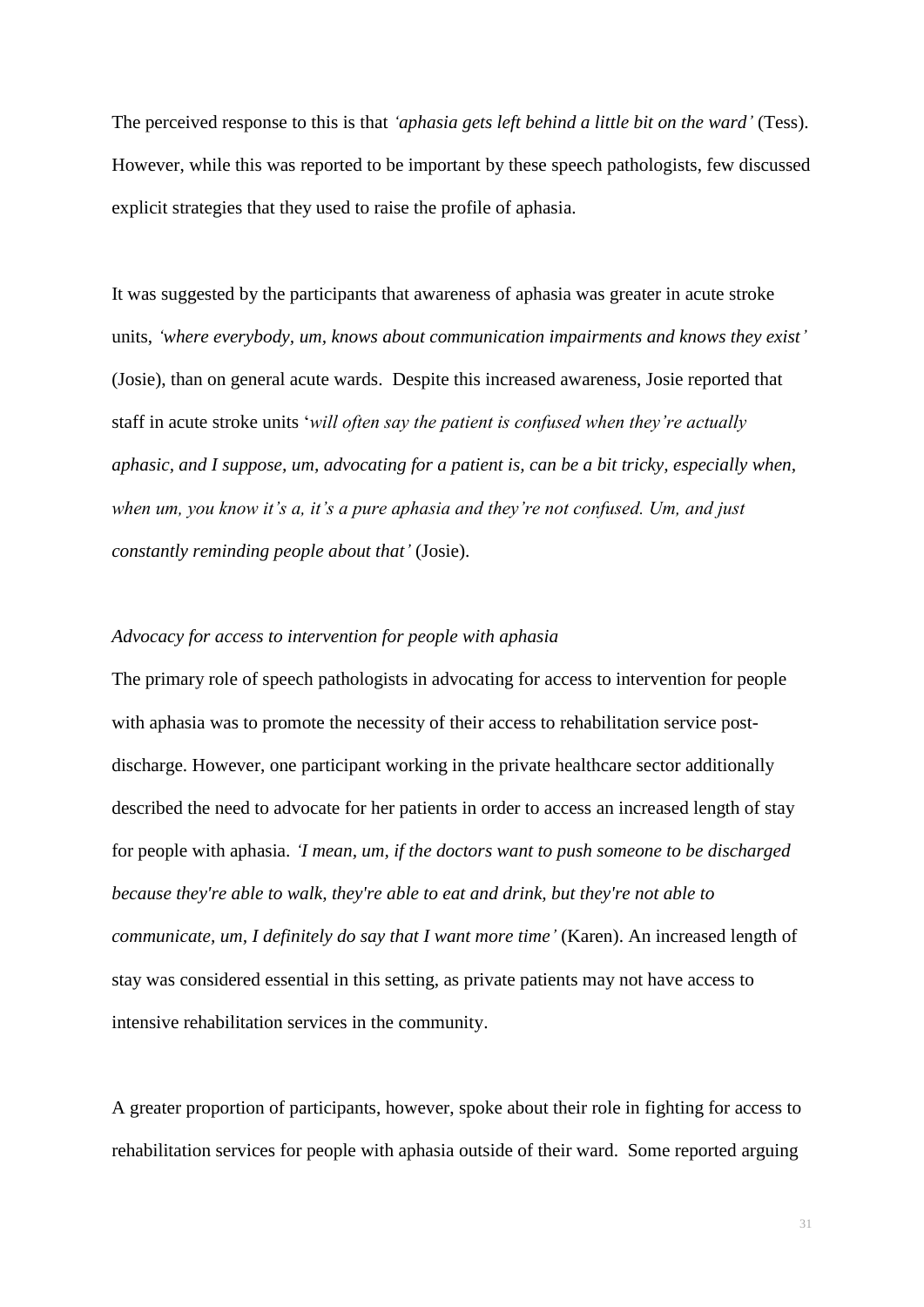to have people with aphasia transferred to rehabilitation as soon as possible *'especially because you know that they're not getting the time that they, um, really should be getting while they're here in the acute setting'* (Stella). Others suggested that their advocacy was required in order to have the need for rehabilitation acknowledged at all, *'I guess advocating for the potential for change. Let's advocate for them to be able to go to rehab and have a go. Um, it doesn't mean instant nursing home, it doesn't mean instant care'* (Tess). This advocacy role was described by some as *'a battle'* (Josie), but one considered worth fighting in order to allow people with aphasia access to *'that intensive input that they deserve and that they need to improve'* (Stella).

## **DISCUSSION**

The most striking finding of this research is the implication that there is no standardisation in the management of people with aphasia in the acute hospital setting, with significant diversity described between participants. This is perhaps not surprising given speech pathologists documented reliance on clinical expertise as a primary source of evidence [\[47](#page-43-1)[,48\]](#page-43-2). Duffy and his colleagues [\[5\]](#page-39-0) account for some of this variability by discussing the need to situate a hospital within a broader healthcare journey for people with aphasia with a variety of entrance and exit points, which may have a 'major influence on the nature and extent of hospital care' (p. 49). However, the practice inconsistencies raise some questions regarding the equity of service being provided to people with aphasia and their families. While the authors do not advocate for rigid, formulaic practice – an oft cited concern of those in opposition to evidence-based practice [\[15\]](#page-40-1) – we do support the need for clinicians working in aphasia intervention in the acute hospital setting to be supported to approximate best-practice recommendations. True evidence-based practice (EBP) requires the integration of the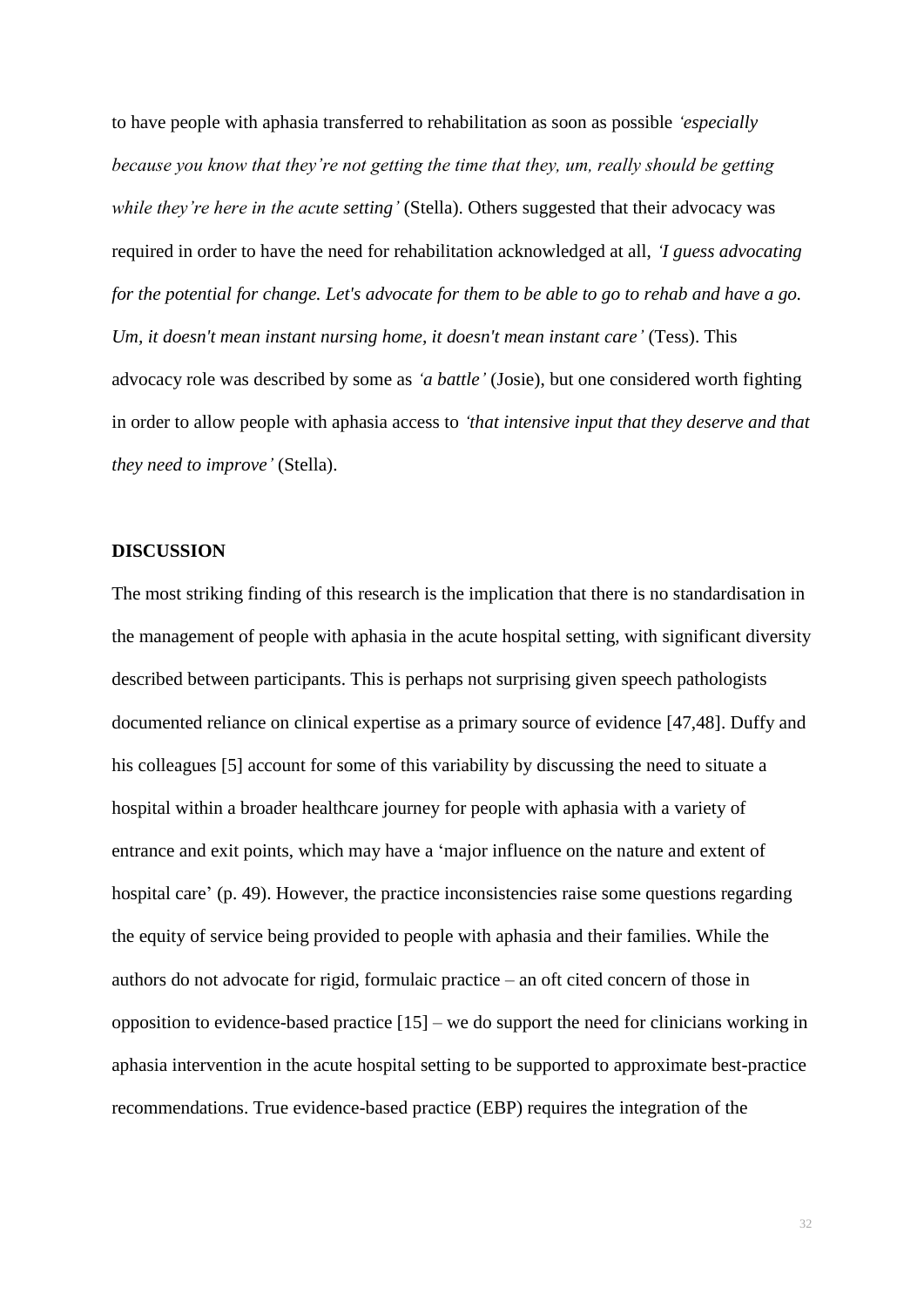research evidence, clinical expertise, the views and values of the client, and consideration of the practice context [\[49-51\]](#page-43-3).

The variability in the acute aphasia management pathway may in part be attributable to variable levels of confidence [\[52\]](#page-43-4) and self-efficacy [\[53\]](#page-43-5) in the speech pathologists interviewed. This may, in part, reflect limited exposure to people with aphasia. As discussed in the introduction, dysphagia is considered to be the primary caseload for the vast majority of clinicians working in the acute hospital setting [\[26\]](#page-41-2). This imbalance of services was reiterated by the participants in this study, many of whom report a high representation of people with swallowing disorders on their caseload. Variation in levels of confidence and self-efficacy are strikingly overt in the participants' discussion of the provision of affective counselling, where discussion of their lack of confidence was explicit, consistent with the findings of another recent Australian study [\[54\]](#page-43-6). Insecurity regarding their role in communication management may be inferred by the emphasis these clinicians place on advocating for rather than providing direct therapeutic intervention to people with aphasia. The focus of energy on advocating for access to rehabilitation rather than *providing* rehabilitation may be considered conciliatory. The extent to which variability in other areas of practice may also be attributable to this a lack of confidence is worthy of further consideration, and may account for some of the unease expressed by the participants.

The speech pathologists who participated in this study reported a clear awareness of the current best-practice recommendations for the management of aphasia. Findings suggest an inherent awareness of the underlying neuroplasticity principles that apply in the acute phases of stroke recovery. In addition, acute speech pathologists are acting as advocates for the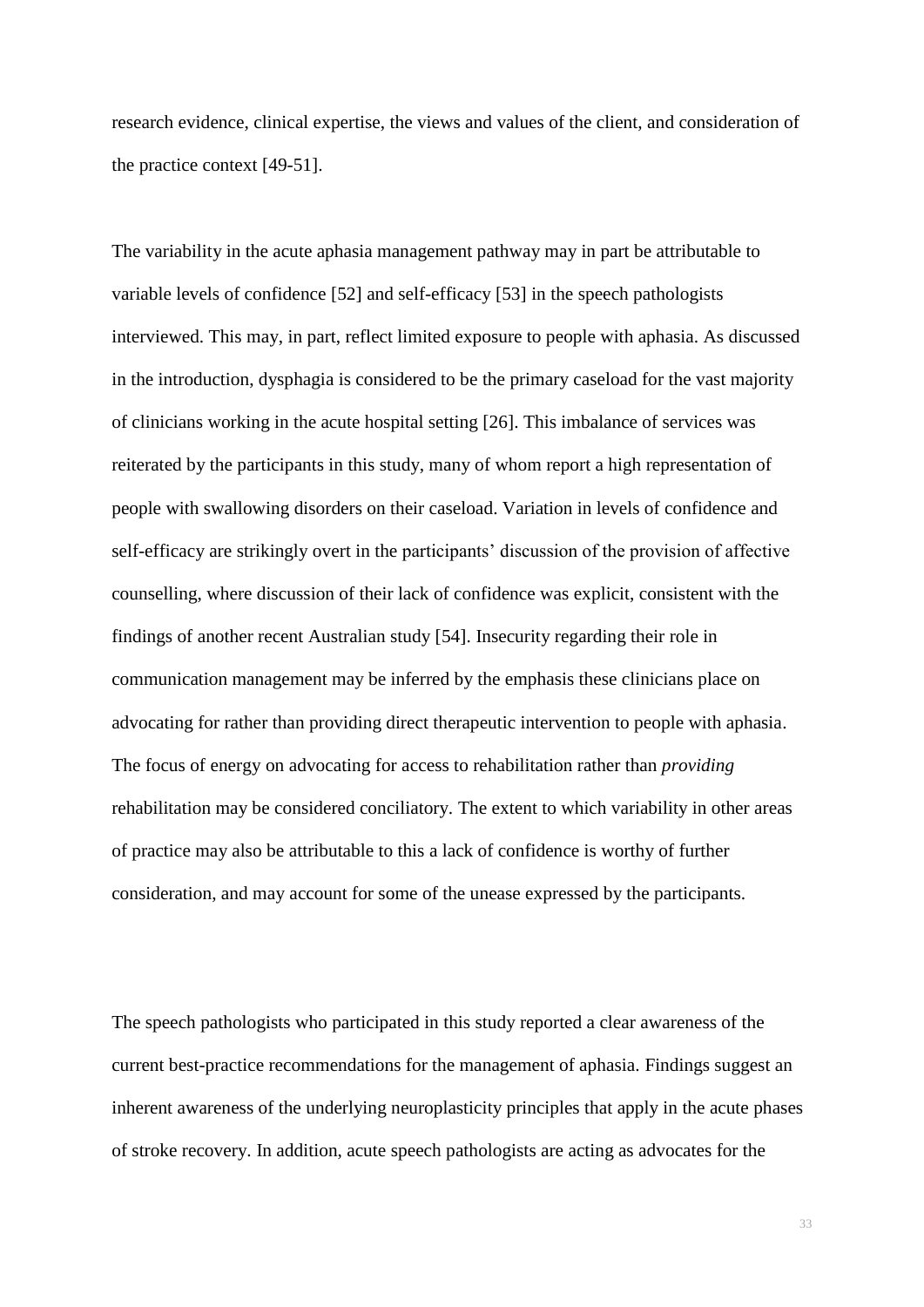profession and the value of intervention for people with aphasia. However, they also demonstrated a perception of little capacity to enact management consistent with these evidence-based recommendations, and articulated recognition of an evidence-practice gap. The dissonance arising from this evidence-practice gap is clearly articulated in this research, and is reinforced by similar findings in the literature [\[26](#page-41-2)[,55\]](#page-44-0).

Also evident in this study was a lack of consistent terminology across the country in relation to the management of aphasia. This was most notable in the interchangeable use of the terms 'screening' and 'assessment'. In these times of healthcare rationalisation, clarity of terminology in this area may facilitate clearer role delineation, and the potential for acceptance of alternative service delivery models. For example, communication screening may be undertaken by a trained nurse or allied health assistant, freeing up speech pathologists for formalised assessment and/or therapeutic intervention.

Speech pathologists working in the acute hospital setting work within the medical model imposed by the setting. Consistent with the medical model, the terminology used across the interview suggested a focus on the communication impairment being experienced by the person with aphasia. This is evident in the title of some of the main categories, including *'we need to know what's wrong with you so we can fix you'* (authors' emphasis), and *'we're their voice when they don't have one'* (authors' emphasis). While this perspective was not shared by all participants, the concern in relation to this narrative is that the focus on impairment and diagnosis has the potential to *disable* rather than *enable* people with aphasia. An alternative narrative could, for example, adopt a therapeutic assessment approach [\[56\]](#page-44-1) in order to identify the strengths of people with aphasia, and supporting people with aphasia to actively participate in their own healthcare by interviewing them to understand their communication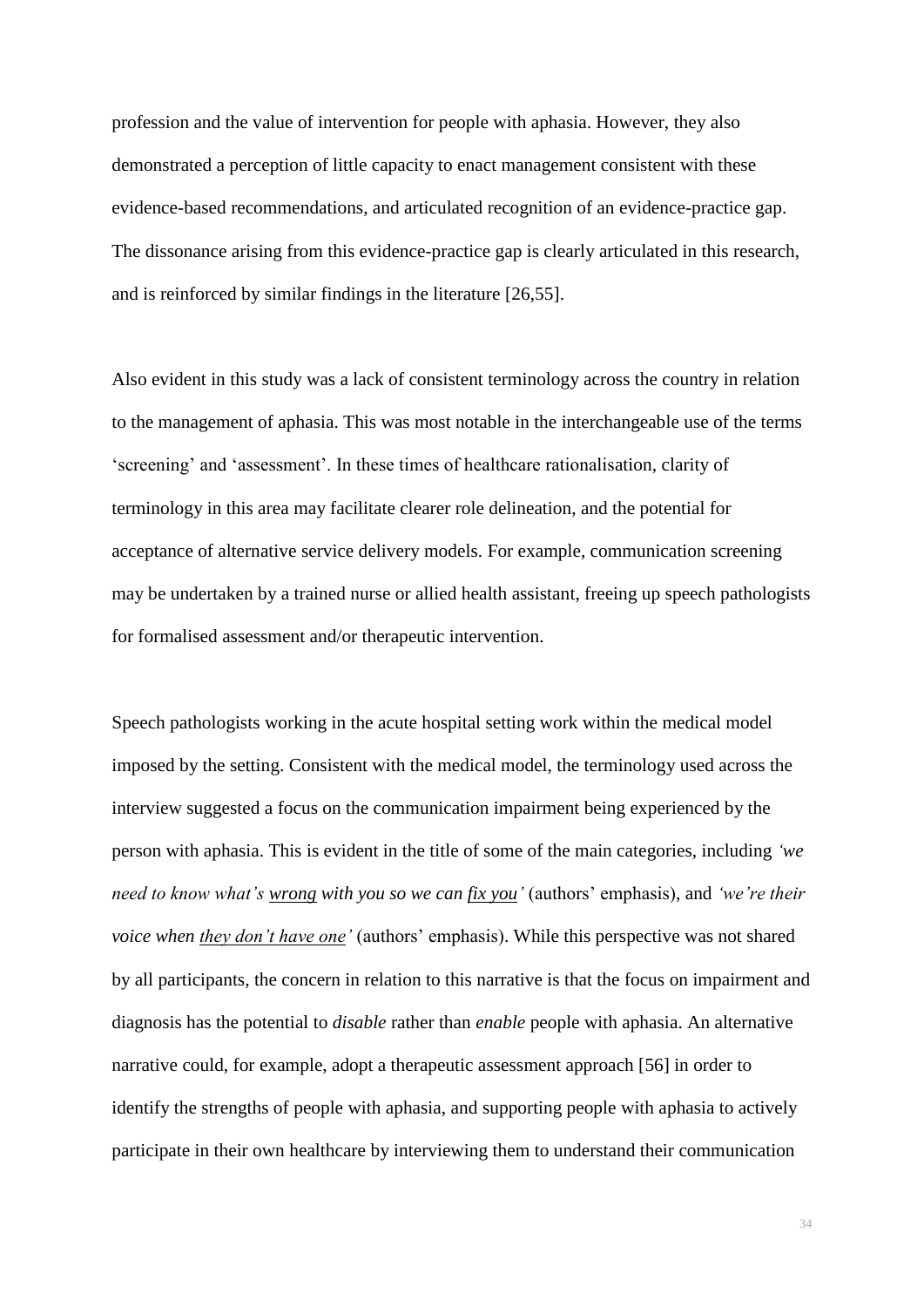needs in this setting [\[57\]](#page-44-2) and through the creation of a supportive communicative environment in the acute hospital.

The findings of this research support survey data exploring aphasia rehabilitation practices within Australia [\[26\]](#page-41-2), fleshing out the data by providing in-depth, personal accounts of current practice within the specific context of the acute hospital setting. Additionally, since the completion of data collection in this research project, the Australian Aphasia Rehabilitation Pathway (AARP) [\[21\]](#page-40-4) was released. The AARP provides a series of best practice statements, supporting references, and useful resources, and aims to enhance clinicians' access to research evidence as a means of improving the patient experience for people with aphasia and their close others across the continuum of care. Of interest, many of the Core Areas identified in the AARP correlate with the categories emerging from the participants' discussion of their current management pathways (see table 2).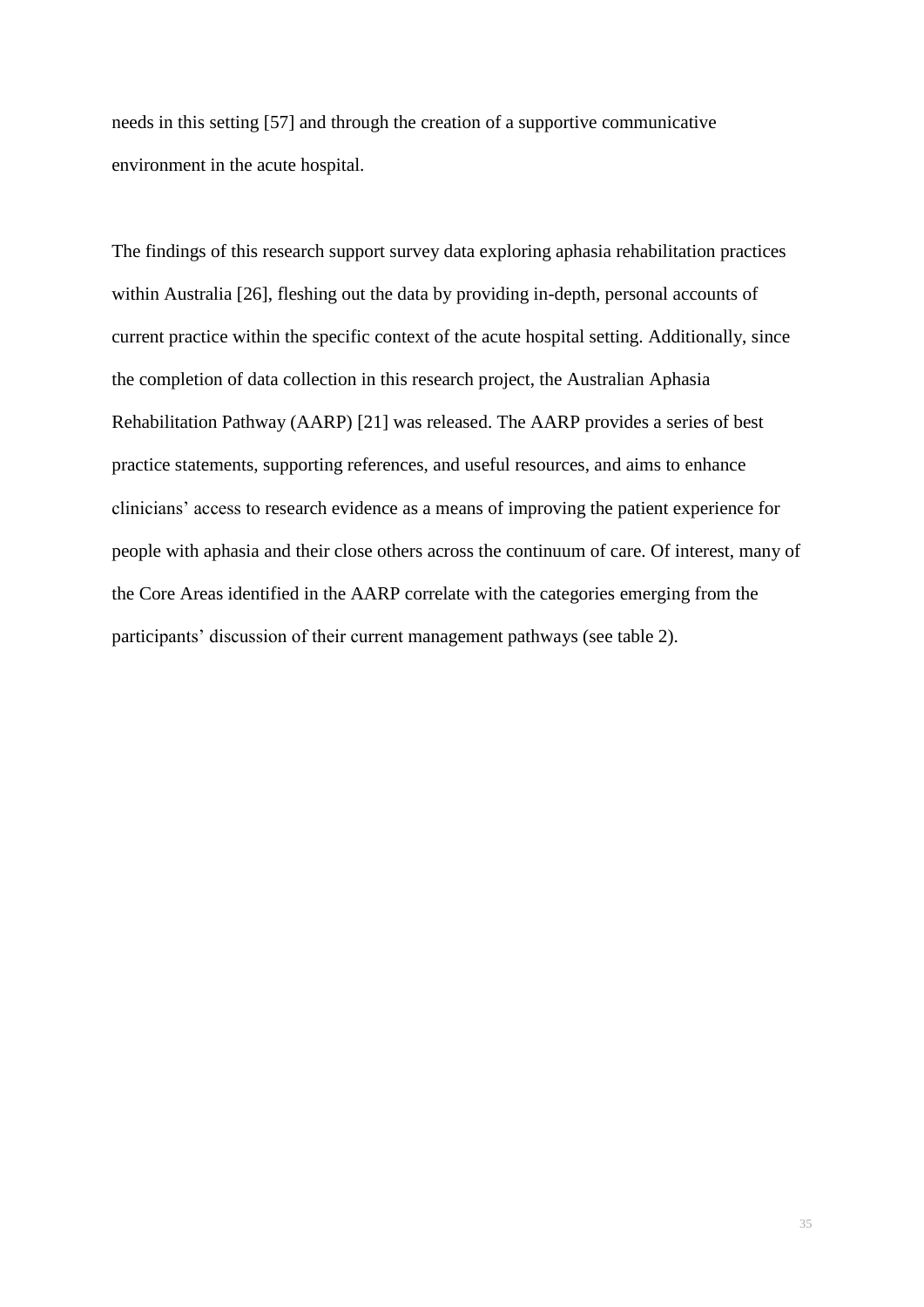## **Table 2. A comparison of Core Areas from the Australian Aphasia Rehabilitation Pathway [\[21\]](#page-40-4) and the categories emerging from the current research**

| <b>AARP Core Areas</b>                     | Categories emerging from the current research                                                                                                |
|--------------------------------------------|----------------------------------------------------------------------------------------------------------------------------------------------|
| Receiving the right referrals              | Referral processes                                                                                                                           |
| Optimising initial contact                 | 'What [are they] gonna think of me in a year?': First<br>contact with the profession                                                         |
| Setting goals and measuring<br>outcomes    |                                                                                                                                              |
| Assessing                                  | 'We need to know what's wrong with you so we can help<br>you': Focus on screening and assessment of aphasia in<br>the acute hospital setting |
| Providing intervention                     | 'I do the best I can': Approaches to intervention                                                                                            |
| Enhancing the communicative<br>environment |                                                                                                                                              |
| Enhancing personal factors                 |                                                                                                                                              |
| Planning for transitions                   | 'We're their voice when they don't have one': The<br>advocacy role of speech-language pathologists in acute<br>aphasia management            |

Comparison also reveals a number of 'gaps' present in the speech pathologists' descriptions of their practice. It must, however, be noted that the AARP represents the entire rehabilitation process, rather than the acute hospital setting particularly, and as such some divergence is to be anticipated. Some gaps, however, are worth commenting on. Goal setting, for example, was discussed in a limited capacity by a small number of participants only within the category of *'I do the best I can': Approaches to aphasia intervention*, however did not emerge as an independent category. Explicit description of a process of collaborative goal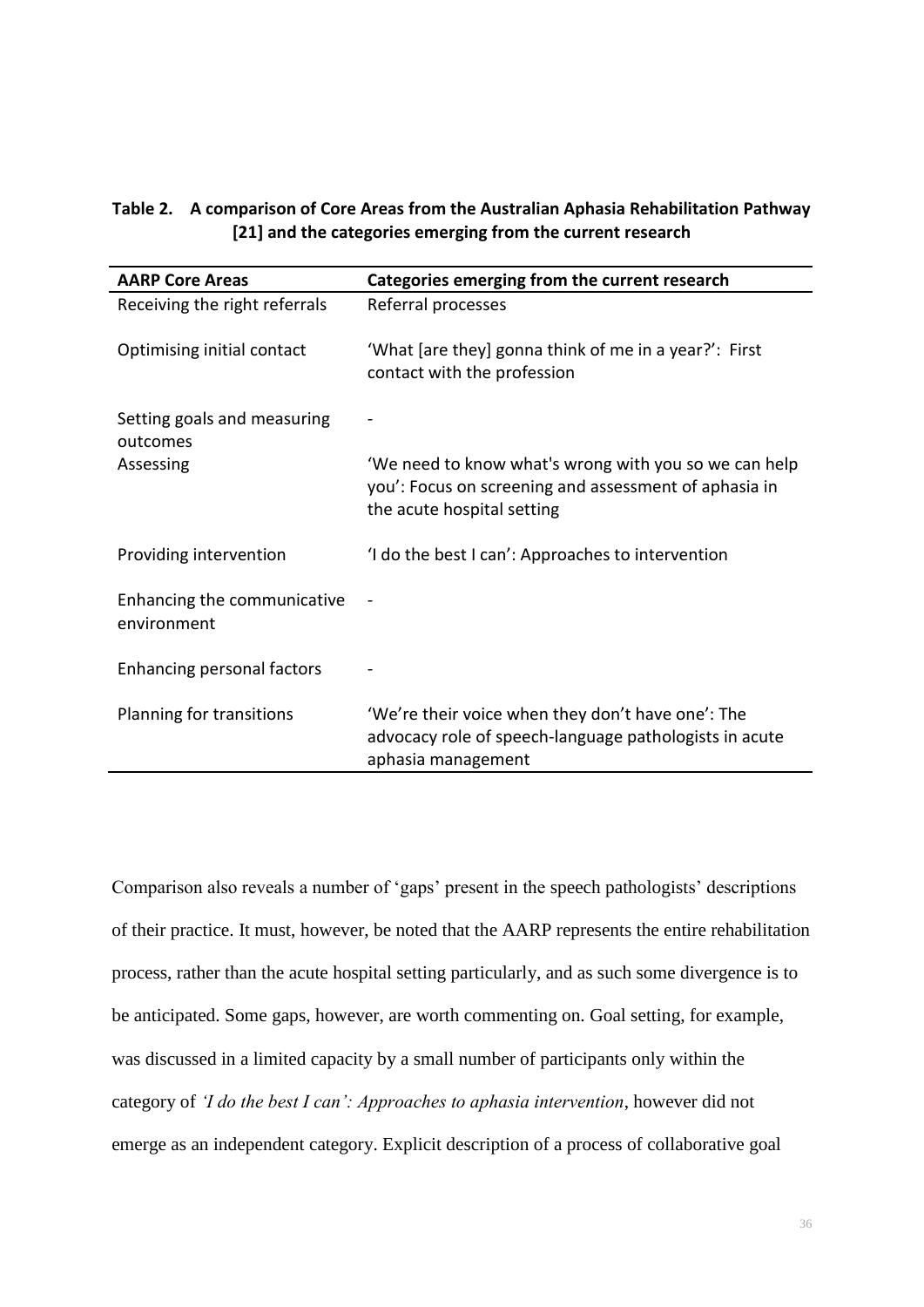setting was not provided. This could, in part, be accounted for by the passive role sometimes assigned to people with aphasia in the acute hospital setting. Alternatively, consistent with the findings of Laver et al. [\[58\]](#page-44-3) that the acute post-stroke period is more likely to be used as a 'motivational' phase for goal setting [\[59\]](#page-44-4), in which patients build knowledge and develop understanding to facilitate goal creation later in their rehabilitation journey. Perhaps of greater concern is the limited discussion regarding enhancing the communicative environment. Communication access has been identified as being an issue in the acute hospital setting [\[60\]](#page-44-5). The potential influence that poor communicative access may have on people with aphasia's satisfaction with their healthcare experience [\[2\]](#page-38-1), risk of inappropriate or inadequate service provision [\[3\]](#page-38-2), and likelihood of occurrence of adverse events [\[61\]](#page-44-6) suggests that this should be a priority in this setting. In addition to this, enhancing personal factors did not emerge as a category within the interviews. While some individual speech pathologists discussed the need to accommodate people from culturally and linguistically diverse backgrounds, as a group the participants did not place emphasis on this area of practice. This is surprising within a culture that purports to be focused on patient-centred care.

## *Strengths and limitations*

The strength within this study is derived from its rigorous qualitative design, with strategies to strengthen rigour implemented in the design, data collection, and data analysis phases. In addition, the context-specific nature of the research – focused on participants from the acute hospital setting alone – limit the breadth but maximise the depth of data collected.

One potential limitation of this research is the possibility that clinicians with an interest in aphasia management were more likely to self-select as participants. While this possibility is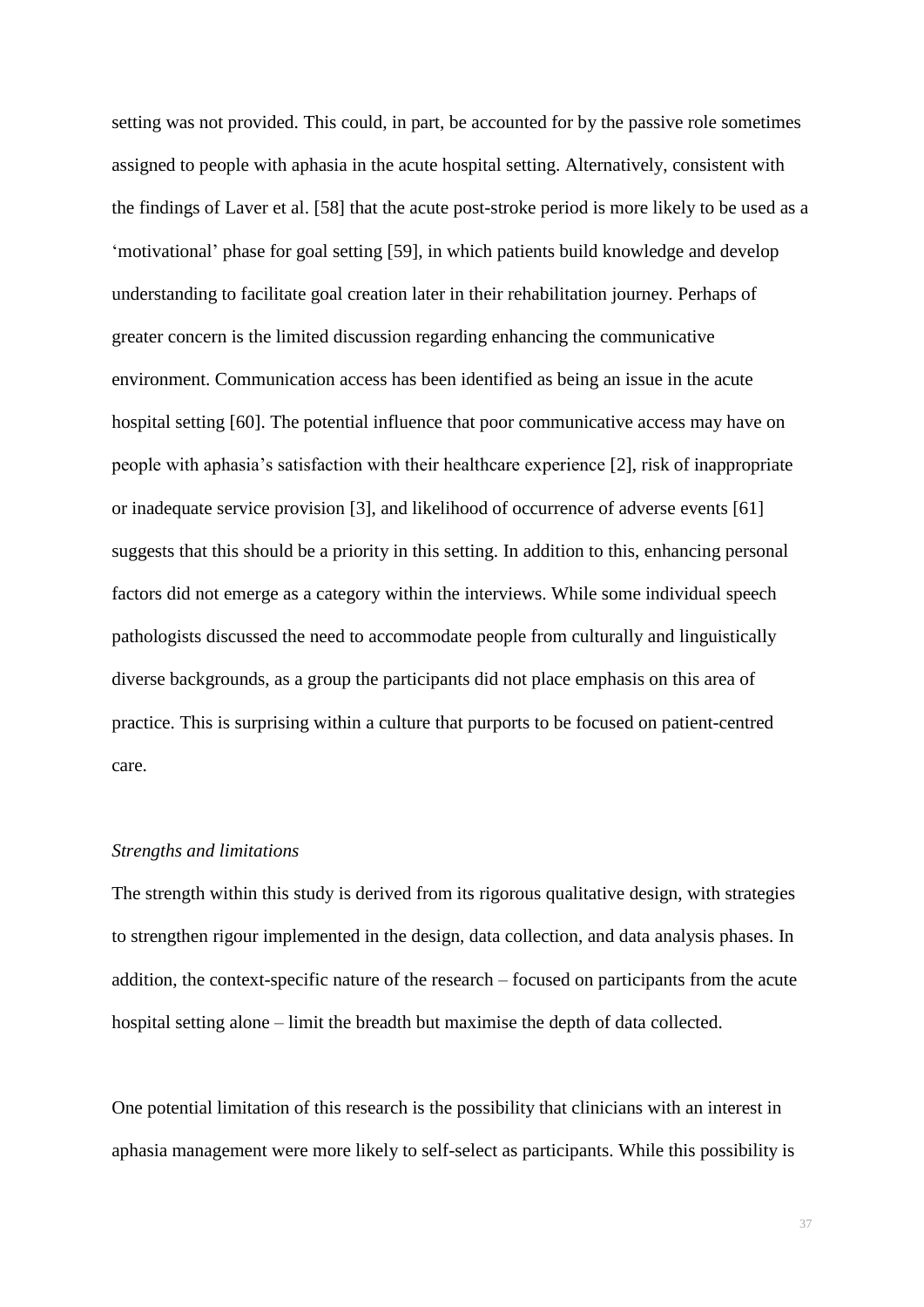present, the participants' reported experiences with aphasia management suggest variability in their level of interest in this practice area, as represented by statements such as, *"I acknowledge all biases; dysphagia – I love working in the area"* (Monica). An additional potential limitation of this research is that the findings may represent the aspirational rather than actual aphasia management practice of the participants. While this poses some challenges, it should be noted that the aim of this research was to represent the *participants' understanding* of their current practice. The meeting of this aim was supported by the selection of an interpretive phenomenological research strategy. It is also possible that, unlike survey methodology, the relational element created by the interview process – particularly given the perception of 'sameness' achieved as a result of the research and participants' common professional background – facilitated a more open reflection of practice. Future research could supplement the interviews with observational data and/or ethnographic methods.

## **CONCLUSIONS**

The findings suggest that there is significant diversity in the pathways of care for people with aphasia and their families in the acute hospital setting. Additional support mechanisms are required in order to support speech pathologists to minimise the evidence-practice gap, with the additional aim of reducing their sense of professional dissonance.

The understanding of the current pathway for aphasia management that this research provides allows us to better understand current practice, and acts as a benchmark for comparison in the future. This, in combination with recently published knowledge regarding speech pathologists' perceptions of the factors that influence their practice [\[52\]](#page-43-4) and their relationship with EBP in this context [\[53\]](#page-43-5), creates a foundation of understanding from which speech

38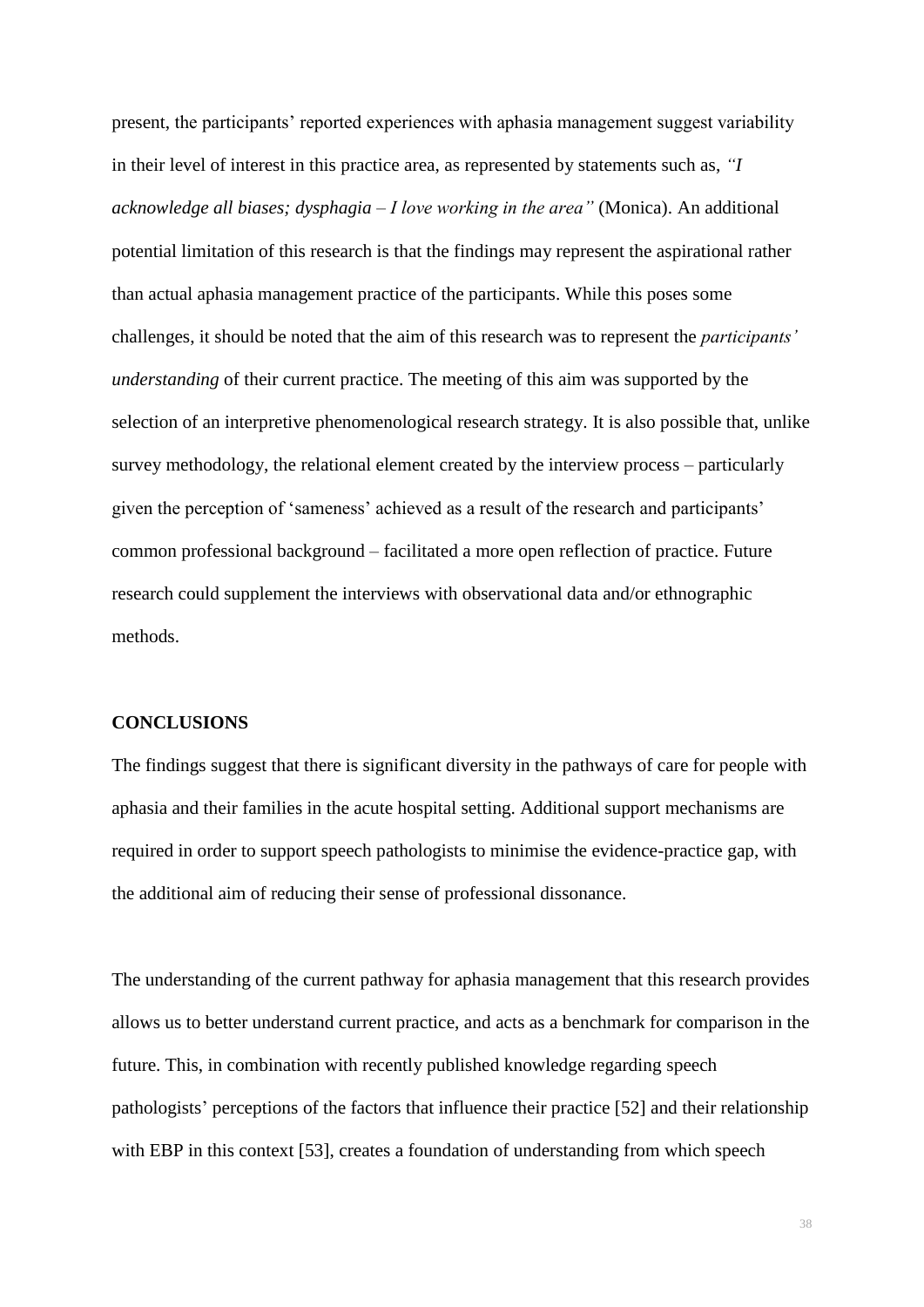pathology has the capacity to shape and modify the current pathway, allowing for greater integration of evidence-based practice guideline recommendations. Future research exploring the knowledge translation strategies which could promote a reduction in the evidencepractice gap in this area is required. A demonstrable increase in evidence utilisation within aphasia management in the acute hospital setting is paramount as evidence-based practice becomes progressively more important for effective healthcare delivery.

**Declaration of interest:** The authors report no conflicts of interest. The authors alone are responsible for the content and writing of the paper.

#### **REFERENCES**

- <span id="page-38-0"></span>[1] Godecke E, Rai T, Ciccone N, Armstrong E, Granger A, Hankey GJ. Amount of therapy matters in very early aphasia rehabilitation after stroke: A clinical prognostic model. Seminars in Speech and Language 2013;34:129-41.
- <span id="page-38-1"></span>[2] Tomkins B, Siyambalapitiya S, Worrall L. What do people with aphasia think about their health care? Factors influencing satisfaction and dissatisfaction. Aphasiology 2013;27:972-91.
- <span id="page-38-2"></span>[3] Hemsley B, Werninck M, Worrall L. "That really shouldn't have happened": People with aphasia and their spouses narrate adverse events in hospital. Aphasiology 2013;27:706-22.
- <span id="page-38-3"></span>[4] Raymer AM, Beeson P, Holland A, Kendall D, Maher LM, Martin N, Murray L, Rose M, Thompson CK, Turkstra L and others. Translational research in aphasia: from neuroscience to neurorehabilitation. Journal of Speech, Language, and Hearing Research 2008;51:S258-S75.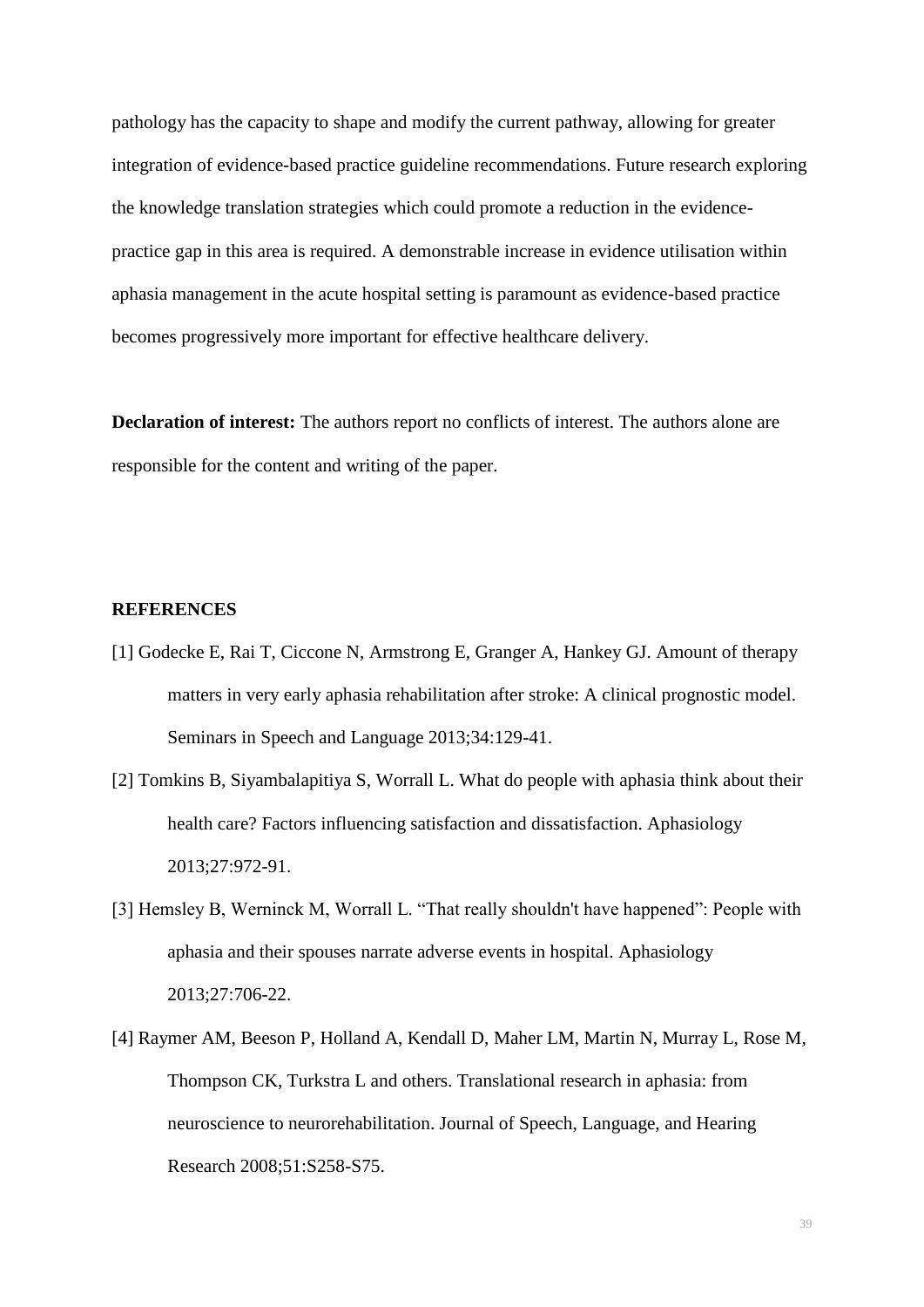- <span id="page-39-0"></span>[5] Duffy JR, Fossett TRD, Thomas JE. Clinical practice in acute care hosptial settings. In: LaPointe L, editor. Aphasia and related neurogenic language disorders. 4th ed. New York, NY: Thieme; 2011. p 48-58.
- <span id="page-39-1"></span>[6] World Health Organization. ICF: International Classification of Functioning, Disability and Health. Geneva: World Health Organisation; 2001.
- <span id="page-39-2"></span>[7] Holland A, Fridriksson J. Aphasia management during the early phases of recovery following stroke. American Journal of Speech-Language Pathology 2001;10:19-28.
- [8] Johnson AF, Valachovic AM, George KP. Speech-language pathology practice in the acute care setting: A consultative approach. In: Johnson AF, Jacobson BH, editors. Medical speech-language pathology: A practitioner's guide. New York: Thieme Medical Publishers, Inc.; 1998. p 96-130.
- [9] Marshall RC. Aphasia Treatment in the Early Postonset Period: Managing Our Resources Effectively. Am J Speech Lang Pathol 1997;6:5-11.
- <span id="page-39-3"></span>[10] Peach RK. Further thoughts regarding management of acute aphasia following stroke. American Journal of Speech-Language Pathology 2001;10:29-36.
- <span id="page-39-4"></span>[11] Godecke E, Hird K, Lalor EE, Rai T, Phillips MR. Very early poststroke aphasia therapy: A pilot randomized controlled efficacy trial. International Journal of Stroke 2012;7:635-44.
- <span id="page-39-5"></span>[12] Brady MC, Kelly H, Godwin J, Enderby P. Speech and language therapy for aphasia following stroke. Cochrane Database of Systematic Reviews 2012 2012:Issue 5. Art. No.: CD000425
- <span id="page-39-6"></span>[13] Verna A, Davidson B, Rose T. Speech-language pathology services for people with aphasia: A survey of current practice in Australia. International Journal of Speech-Language Pathology 2009;11:191-205.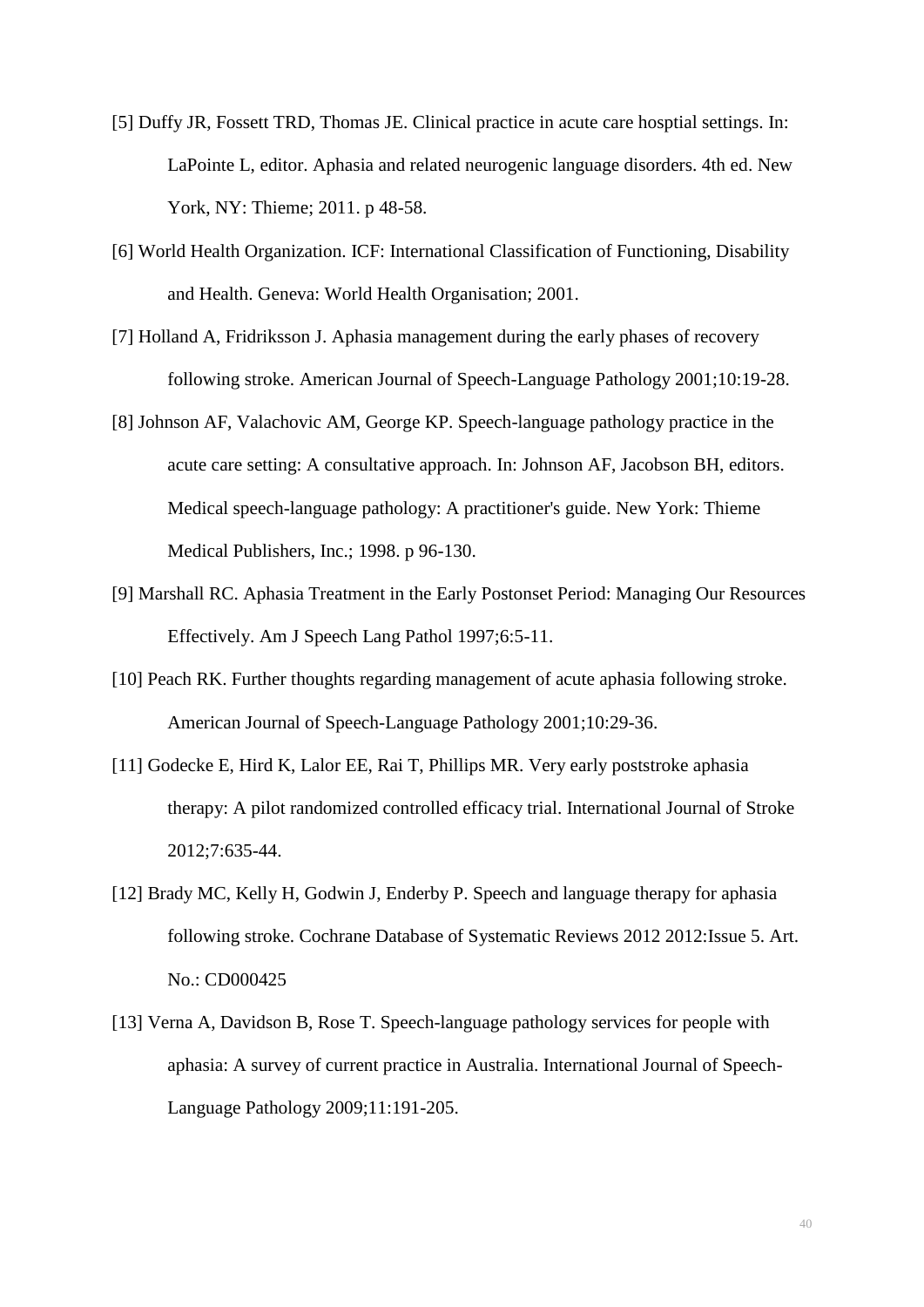- <span id="page-40-0"></span>[14] Institute of Medicine. In: Field MJ, Lohr KN, editors. Clinical practice guidelines: Directions for a new program. Washington, DC: National Academy Press; 1990.
- <span id="page-40-1"></span>[15] Yates R, Kruger J, Coombes J, Hoffmann T. Clinical guidelines. In: Hoffmann T, Bennett S, Del Mar C, editors. Evidence-based practice across the health professions. Chatswood: Churchill Livingstone; 2010. p 263-75.
- <span id="page-40-2"></span>[16] National Stroke Foundation. Clinical guidelines for stroke management 2010. Melbourne, Australia: National Stroke Foundation; 2010.
- <span id="page-40-3"></span>[17] Stroke Foundation of New Zealand and New Zealand Guidelines Group. Clinical Guidelines for Stroke Management 2010. Wellington: Stroke Foundation of New Zealand; 2010.
- <span id="page-40-6"></span>[18] Scottish Intercollegiate Guidelines Network. Edinburgh: Scottish Intercollegiate Guidelines Network; 2008 -]; Available from:

[http://www.sign.ac.uk/pdf/sign108.pdf.](http://www.sign.ac.uk/pdf/sign108.pdf)

- [19] Intercollegiate Stroke Working Party. National clinical guideline for stroke. London: Royal College of Physicians; 2012.
- [20] The Royal College of Speech & Language Therapists. Royal College of Speech & Language Therapists clinical guidelines. Oxon: Speechmark Publishing; 2005.
- <span id="page-40-4"></span>[21] NHMRC Centre for Clinical Research Excellence in Aphasia Rehabilitation. 2014 -]; Available from: [http://www.aphasiapathway.com.au/.](http://www.aphasiapathway.com.au/)
- <span id="page-40-5"></span>[22] Rohde A, Worrall L, Le Dorze G. Systematic review of the quality of clinical guidelines for aphasia in stroke management. Journal of Evaluation in Clinical Practice 2013;19:994-1003.
- <span id="page-40-7"></span>[23] Miao M, Power E, O'Halloran R. Factors affecting speech pathologists' implementation of stroke management guidelines: A thematic analysis. Disability & Rehabilitation 2014;early online.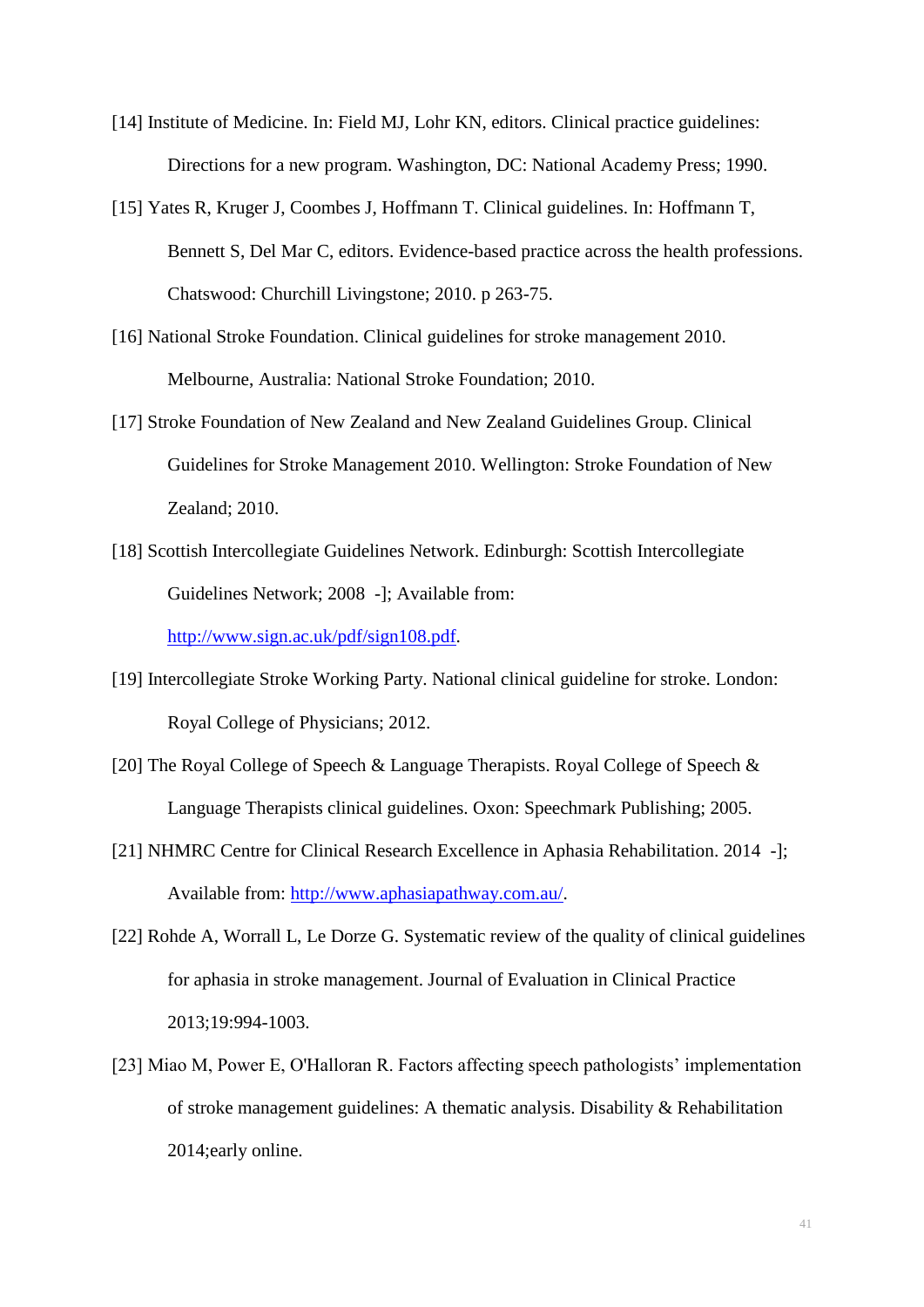- <span id="page-41-0"></span>[24] Vogel AP, Maruff P, Morgan AT. Evaluation of communication assessment practices during the acute stages post stroke. Journal of Evaluation in Clinical Practice 2010;16:1183-8.
- <span id="page-41-1"></span>[25] Code C, Heron C. Services for aphasia, other acquired adult neurogenic communication and swallowing disorders in the United Kingdom, 2000. Disability and Rehabilitation 2003;25:1231-7.
- <span id="page-41-2"></span>[26] Rose M, Ferguson A, Power E, Togher L, Worrall L. Aphasia rehabilitation in Australia: Current practices, challenges and future directions. International Journal of Speech-Language Pathology 2013;16:169-80.
- <span id="page-41-3"></span>[27] Armstrong E. Communication culture in acute speech pathology settings: Current issues. Advances in Speech-Language Pathology 2003;5:137-43.
- <span id="page-41-4"></span>[28] Enderby P. Making speech pathology practice evidence-based: is this enough? Commentary on Reilly. Advances in Speech-Language Pathology 2004;6:125-6.
- [29] Lalor E, Cranfield E. Aphasia: A description of the incidence and management in the acute hospital setting. Asia Pacific Journal of Speech, Language and Hearing 2004;9:129-36.
- [30] Lawrie M. Communication management in the acute hospital setting: Lest we forget. Australian Communication Quarterly 1996;Spring:65-8.
- <span id="page-41-5"></span>[31] Richards L, Morse JM. Readme first for a user's guide to qualitative methods. Los Angeles, CA: Sage Publications; 2013.
- <span id="page-41-6"></span>[32] Liamputtong P. Qualitative research methods. South Melbourne, Australia: Oxford University Press; 2009.
- <span id="page-41-7"></span>[33] Creswell JW. Qualitative enquiry and research design: Choosing among five approaches. Thousand Oaks, CA: Sage Publications; 2013.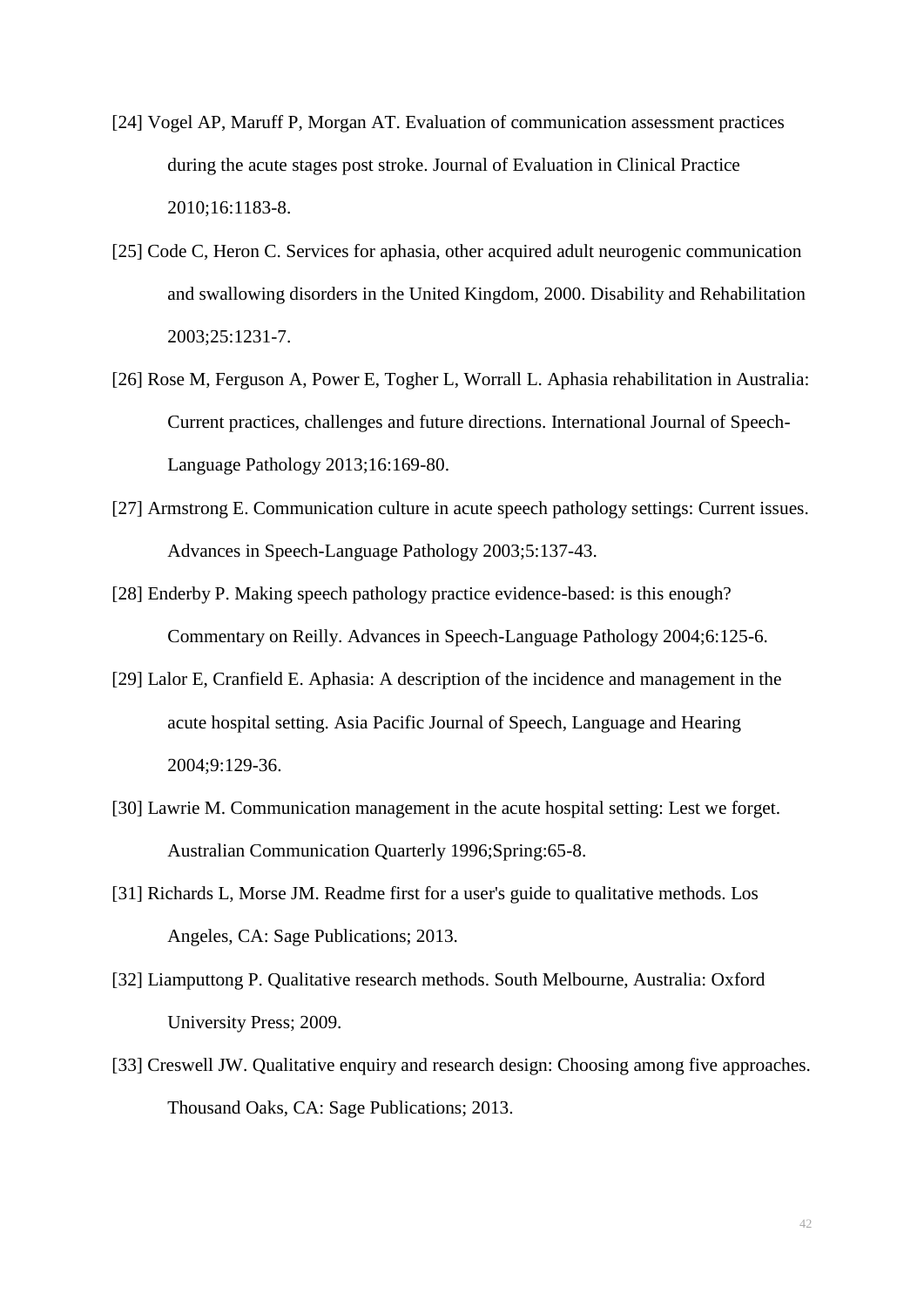- [34] Merriam SB. Qualitative research: A guide to design and implementation. San Francisco, CA: Jossey-Bass; 2009.
- <span id="page-42-0"></span>[35] Morse JM, Field PA. Qualitative research methods for health professionals. London, UK: Sage Publications; 1995.
- <span id="page-42-1"></span>[36] Laverty SM. Hermeneutic phenomenology and phenomenology: A comparison of historical and methodological considerations. International Journal of Qualitative Methods 2003;2:21-35.
- <span id="page-42-2"></span>[37] Lopez KA, Willis DG. Descriptive versus interpretive phenomenology: Their contributions to nursing knowledge. Qualitative Health Research 2004;14:726-35.
- <span id="page-42-3"></span>[38] Patton MQ. Qualitative research and evaluation methods. Thousand Oaks, CA: Sage Publications; 2002.
- <span id="page-42-4"></span>[39] Morse JM. What's Wrong with Random Selection? Qualitative Health Research 1998;8:733-5.
- <span id="page-42-5"></span>[40] Johnson JM. In-depth interviewing. In: Gubrium JF, Holstein JA, editors. Handbook of interview research: Context and method. 2nd ed. Thousand Oaks, CA: Sage Publications; 2001. p 103-20.
- [41] Kvale S. InterViews: An introduction to qualitative research interviewing. Thousand Oaks, CA: Sage Publications; 1996.
- [42] Minichiello V, Aroni R, Hays T. In-depth interviewing. Sydney, Australia: Pearson Education Australia; 2008.
- <span id="page-42-6"></span>[43] QSR International Pty Ltd. NVivo qualitative data analysis software. 92010.
- <span id="page-42-7"></span>[44] Elo S, Kyngäs H. The qualitative content analysis process. Journal of Advanced Nursing 2008;62:107-15.
- <span id="page-42-8"></span>[45] Miles MB, Huberman AM. Qualitative Data Analysis: An Expanded Sourcebook. SAGE Publications; 1994.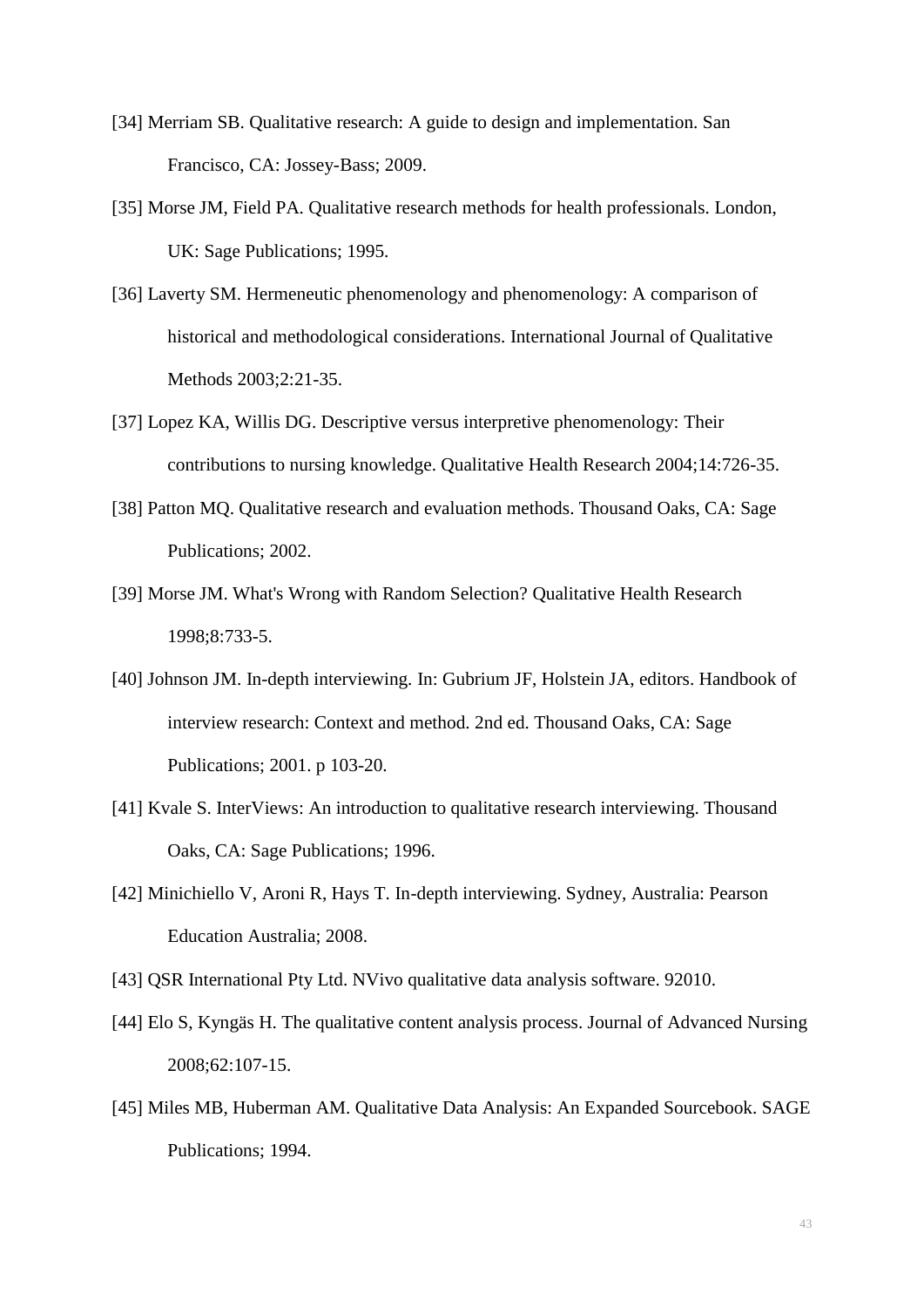<span id="page-43-0"></span>[46] Lincoln YS, Guba EG. Naturalistic inquiry. Beverly Hills, CA: Sage Publications; 1985.

- <span id="page-43-1"></span>[47] Guo R, Bain BA, Willer J. Results of an assessment of information needs among speechlanguage pathologists and audiologists in Idaho. Journal of the Medical Library Association 2008;96:138-44.
- <span id="page-43-2"></span>[48] Zipoli RP, Kennedy M. Evidence-based practice among speech-language pathologists: Attitudes, utilization, and barriers. American Journal of Speech-Language Pathology 2005;14:208-20.
- <span id="page-43-3"></span>[49] Sackett DL, Rosenberg WM, Gray JAM, Haynes RB, Richardson WS. Evidence based medicine: What is it and what isn't it. British Medical Journal 1996;312:71-2.
- [50] Rycroft-Malone J, Seers K, Titchen A, Harvey G, Kitson A, McCormack B. What counts as evidence in evidence-based practice? Journal of Advanced Nursing 2004;47:81-90.
- [51] McCormack B, Kitson A, Harvey G, Rycroft-Malone J, Titchen A, Seers K. Getting evidence into practice: The meaning of 'context'. Journal of Advanced Nursing 2002;38:94-104.
- <span id="page-43-4"></span>[52] Foster A, O'Halloran R, Rose M, Worrall L. "Communication is taking a back seat": speech pathologists' perceptions of aphasia management in acute hospital settings. Aphasiology 2014;early online.
- <span id="page-43-5"></span>[53] Foster AM, Worrall LE, Rose ML, O'Halloran R. 'That doesn't translate': the role of evidence-based practice in disempowering speech pathologists in acute aphasia management. International Journal of Language & Communication Disorders in press.
- <span id="page-43-6"></span>[54] Sekhon J, Rose M, Douglas J. Current Australian speech-language pathology practice in addressing psychological well-being in people with aphasia after stroke International Journal of Speech-Language Pathology in press.